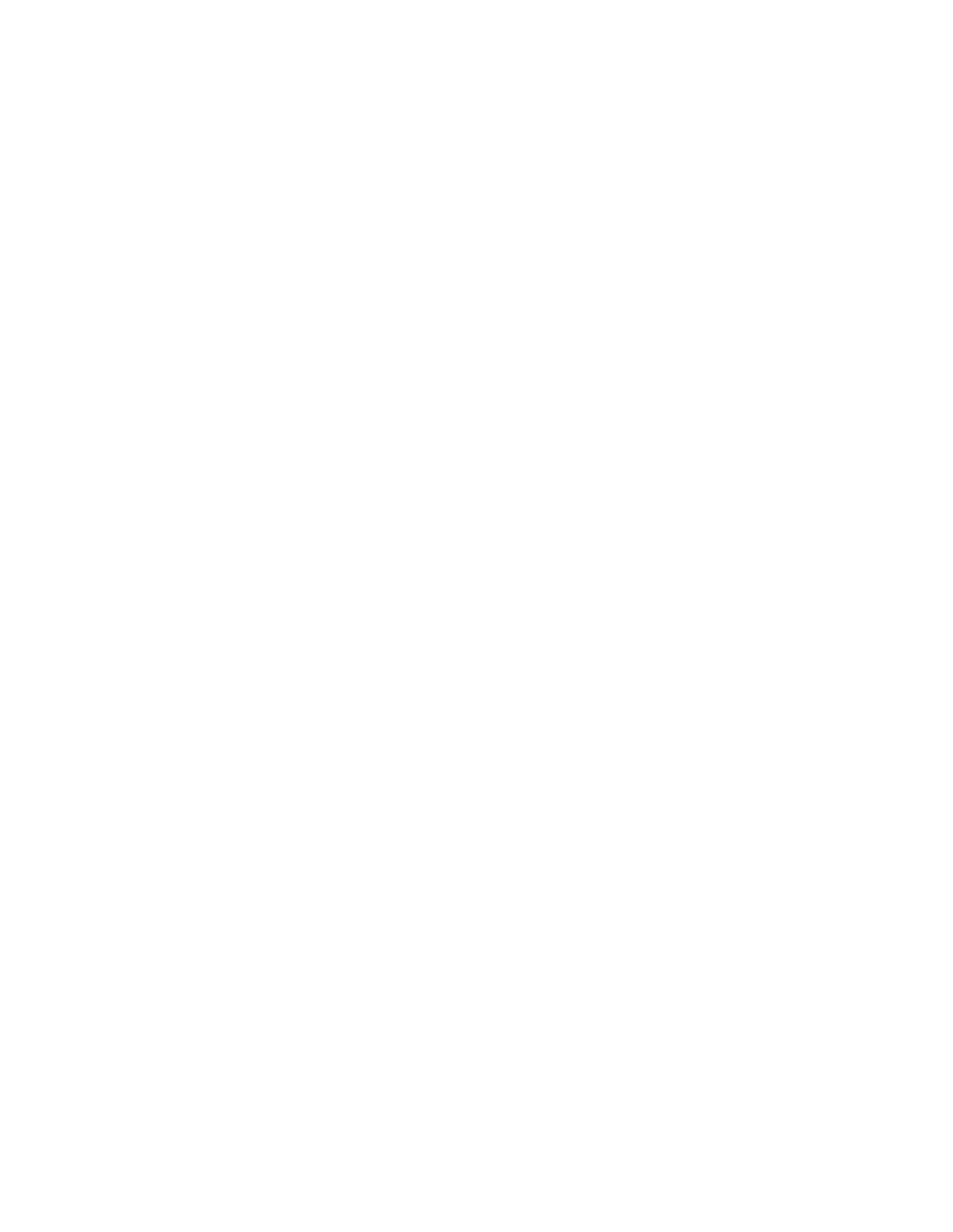# **NOTICE**

#### **SUPERIOR COURT**

On June 12, 2015, the judges of the Superior Court adopted the revisions to the Practice Book that are contained herein.

These revisions become effective on January 1, 2016, except that the amendments to Section 17-32 become effective on October 1, 2015. The judges adopted the amendments to Section 17-32 on an interim basis pursuant to Section 1-9 (c).

Attest:

Joseph J. Del Ciampo Deputy Director, Legal Services

### **INTRODUCTION**

Contained herein are amendments to the Superior Court rules and to the Rules of Professional Conduct. These amendments are indicated by brackets for deletions and underlines for added language. The designation ''NEW'' is printed with the title of each new rule. This material should be used as a supplement to the Practice Book until the next edition becomes available.

The Amendment Notes to the Rules of Professional Conduct and the Commentaries to the Superior Court rules and forms are for informational purposes only.

> Rules Committee of the Superior Court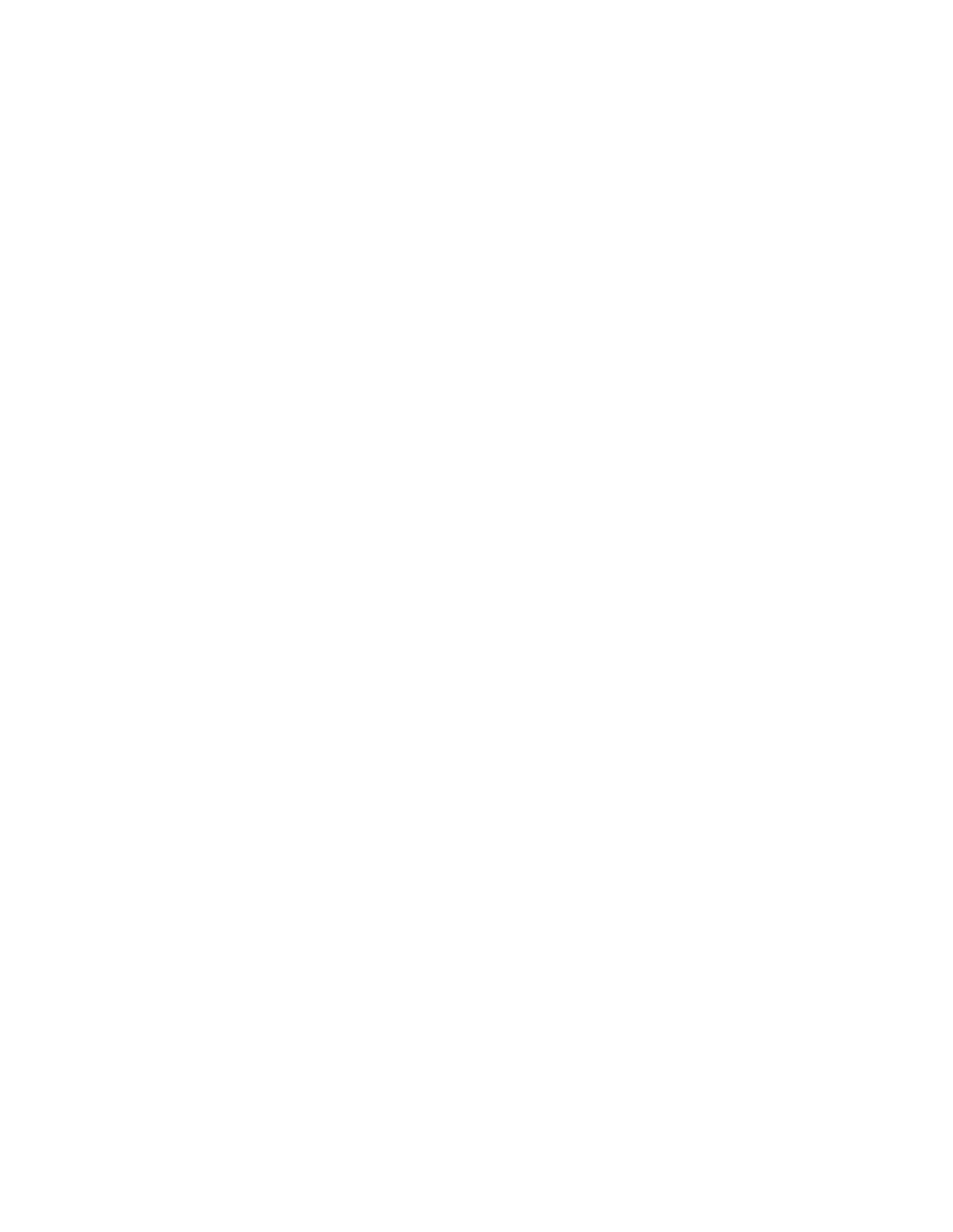### **CHAPTER AND SECTION HEADINGS OF THE RULES**

### **RULES OF PROFESSIONAL CONDUCT**

### **Client-Lawyer Relationships**

Rule

1.15. Safekeeping Property

### **Information about Legal Services**

Rule

7.4C. Application by Board or Entity to Certify Lawyers as **Specialists** 

### **SUPERIOR COURT—GENERAL PROVISIONS**

## **CHAPTER 1 SCOPE OF RULES**

Sec.

1-9A. —Judiciary Committee; Placement of Rules Information on Judicial Branch Website

### **CHAPTER 2 ATTORNEYS**

2-47B. Restrictions on the Activities of Deactivated Attorneys (NEW)

### **CHAPTER 3 APPEARANCES**

3-8. Appearance for Represented Party

## **CHAPTER 4 PLEADINGS**

4-6. Page Limitations for Briefs, Memoranda of Law and Reply Memoranda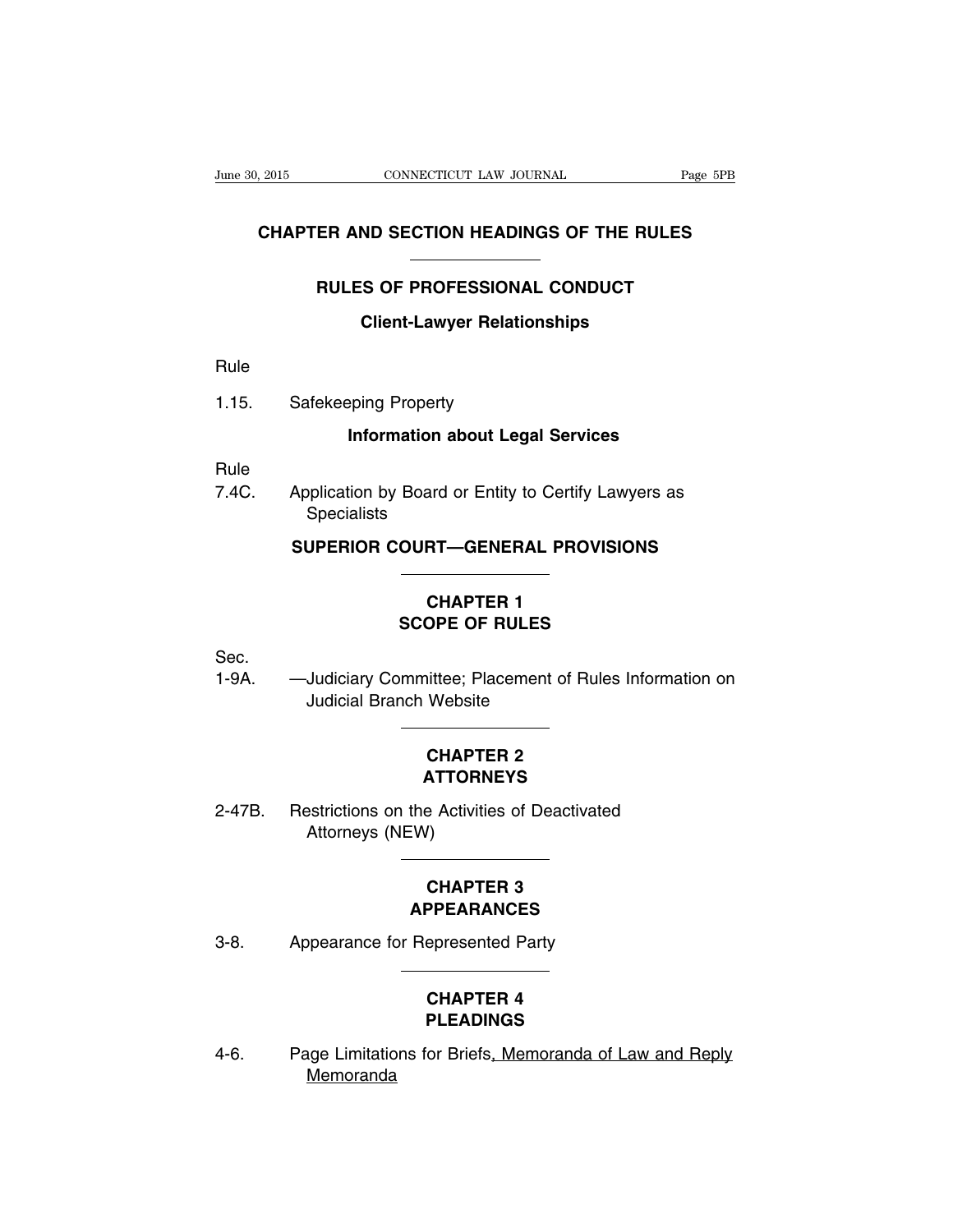4-7. Personal Identifying Information to Be Omitted or Redacted from Court Records in Civil and Family Matters

## **CHAPTER 7 CLERKS; FILES AND RECORDS**

7-19. Issuing Subpoenas for Witnesses on Behalf of Self-Represented Litigants

**SUPERIOR COURT—PROCEDURE IN CIVIL MATTERS**

## **CHAPTER 11 MOTIONS, REQUESTS, ORDERS OF NOTICE, AND SHORT CALENDAR**

Sec.

11-10. Requirement That Memorandum of Law Be Filed with Certain Motions

### **CHAPTER 13 DISCOVERY AND DEPOSITIONS**

- 13-7. —Answers to Interrogatories
- 13-10. —Responses to Requests for Production; Objections

## **CHAPTER 17 JUDGMENTS**

- 17-30. Summary Process; Default and Judgment for Failure to Appear or Plead
- 17-32. Where Defendant is in Default for Failure to Plead
- 17-53. Summary Process Executions

## **CHAPTER 23 MISCELLANEOUS REMEDIES AND PROCEDURES**

23-36. —The Expanded Record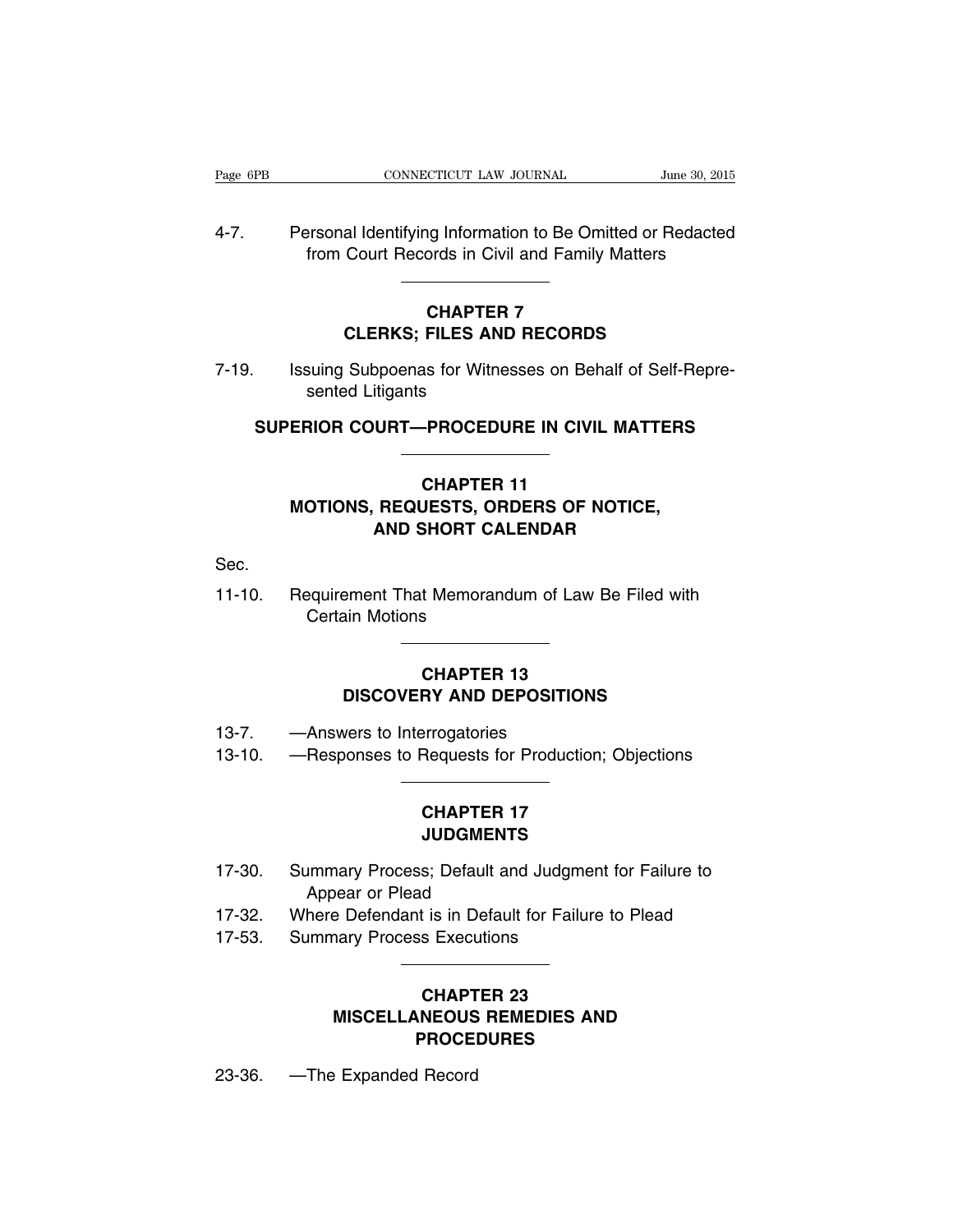### **SUPERIOR COURT—PROCEDURE IN FAMILY MATTERS**

### **CHAPTER 25 GENERAL PROVISIONS**

Sec.

- 25-1. Definitions Applicable to Proceedings on Family Matters
- 25-24. Motions
- 25-49. Definitions
- 25-50. Case Management
- 25-51. When Motion for Default for Failure to Appear Does Not Apply
- 25-57. Affidavit concerning Children
- 25-59A. Sealing Files or Limiting Disclosure of Documents in Family Matters

### **SUPERIOR COURT—PROCEDURE IN JUVENILE MATTERS**

## **CHAPTER 26 DEFINITIONS**

Sec.

26-3. Case Initiation; Electronic Filing (NEW)

**SUPERIOR COURT—PROCEDURE IN CRIMINAL MATTERS**

## **CHAPTER 40 DISCOVERY AND DEPOSITIONS**

Sec.

- 40-11. Disclosure by the Prosecuting Authority
- 40-13. Names of Witnesses; Prior Record of Witnesses; Statements of Witnesses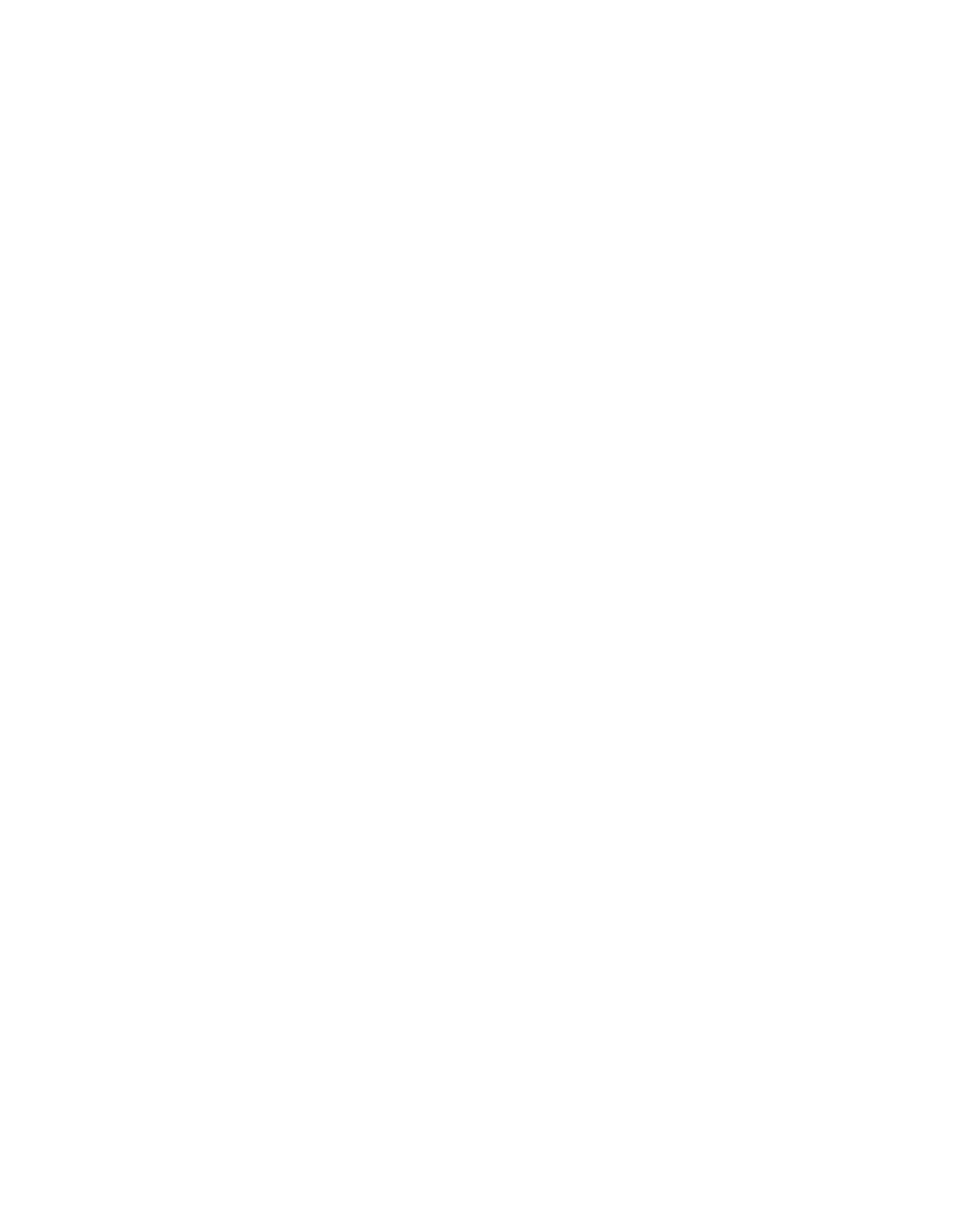### **AMENDMENTS TO THE RULES OF PROFESSIONAL CONDUCT**

#### **Rule 1.15. Safekeeping Property**

(a) As used in this Rule, the terms below shall have the following meanings:

(1) ''Allowable reasonable fees'' for IOLTA accounts are per check charges, per deposit charges, a fee in lieu of a minimum balance, federal deposit insurance fees, sweep fees, and a reasonable IOLTA account administrative or maintenance fee.

(2) An ''eligible institution'' means (i) a bank or savings and loan association authorized by federal or state law to do business in Connecticut, the deposits of which are insured by an agency of the United States government, or (ii) an openend investment company registered with the United States Securities and Exchange Commission and authorized by federal or state law to do business in Connecticut. In addition, an eligible institution shall meet the requirements set forth in subsection **[**(h)**]**(i) (3) below. The determination of whether or not an institution is an eligible institution shall be made by the organization designated by the judges of the superior court to administer the program pursuant to subsection **[**(h)**]**(i) (4) below, subject to the dispute resolution process provided in subsection **[**(h)**]**(i) (4) (E) below.

(3) ''Federal Funds Target Rate'' means the target level for the federal funds rate set by the Federal Open Market Committee of the Board of Governors of the Federal Reserve System from time to time or, if such rate is no longer available, any comparable successor rate.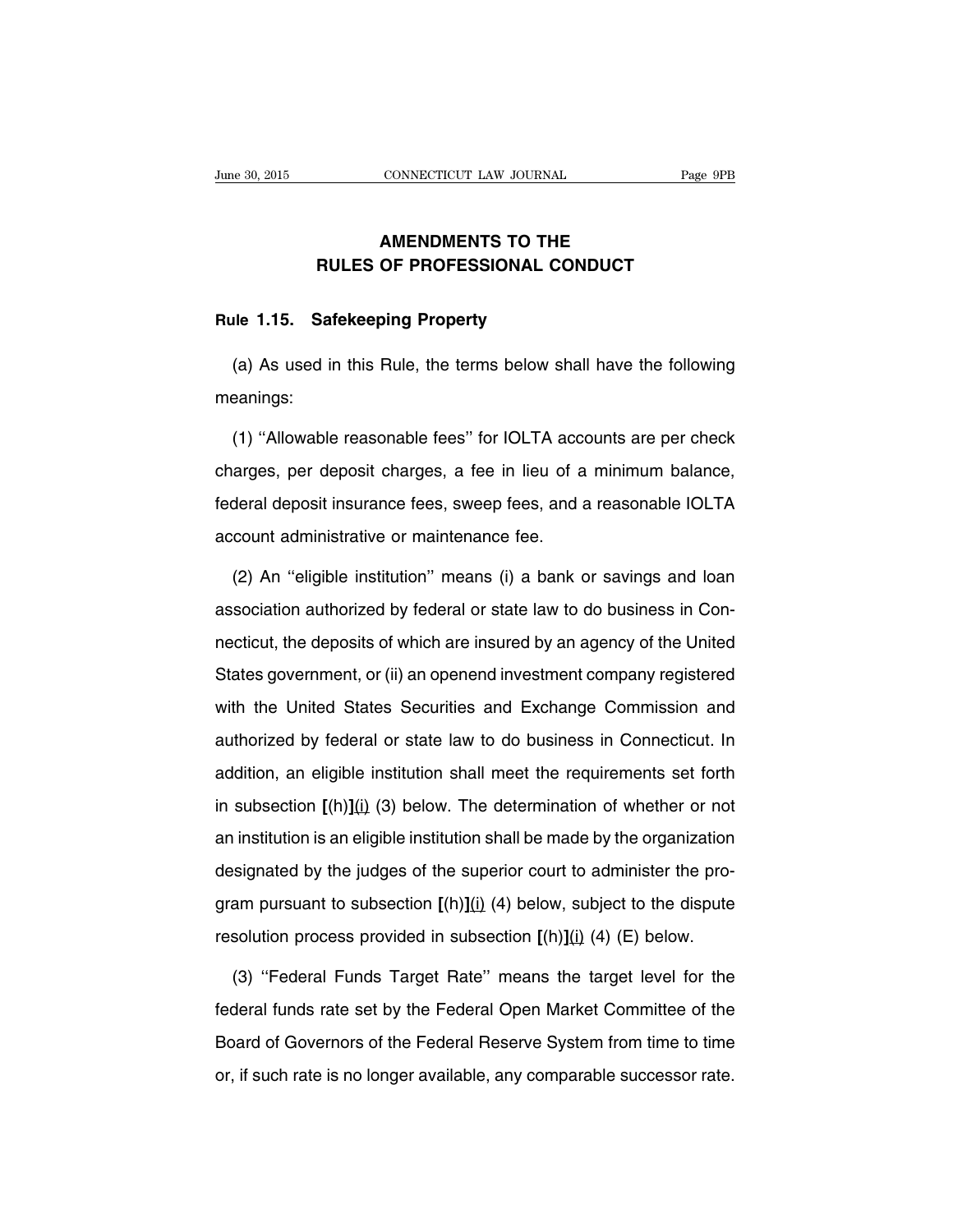If such rate or successor rate is set as a range, the term ''Federal Funds Target Rate'' means the upper limit of such range.

(4) ''Interest- or dividend-bearing account'' means (i) an interestbearing checking account, or (ii) an investment product which is a daily (overnight) financial institution repurchase agreement or an openend money market fund. A daily financial institution repurchase agreement must be fully collateralized by U.S. Government Securities and may be established only with an eligible institution that is ''wellcapitalized'' or ''adequately capitalized'' as those terms are defined by applicable federal statutes and regulations. An open-end money market fund must be invested solely in U.S. Government Securities or repurchase agreements fully collateralized by U.S. Government Securities, must hold itself out as a ''money market fund'' as that term is defined by federal statutes and regulations under the Investment Company Act of 1940 and, at the time of the investment, must have total assets of at least \$250,000,000.

(5) ''IOLTA account'' means an interest- or dividend-bearing account established by a lawyer or law firm for clients' funds at an eligible institution from which funds may be withdrawn upon request by the depositor without delay. An IOLTA account shall include only client or third person funds, except as permitted by subsection **[**(h)**]**(i) (6) below. The determination of whether or not an interest- or dividendbearing account meets the requirements of an IOLTA account shall be made by the organization designated by the judges of the superior court to administer the program pursuant to subsection **[**(h)**]**(i) (4) below.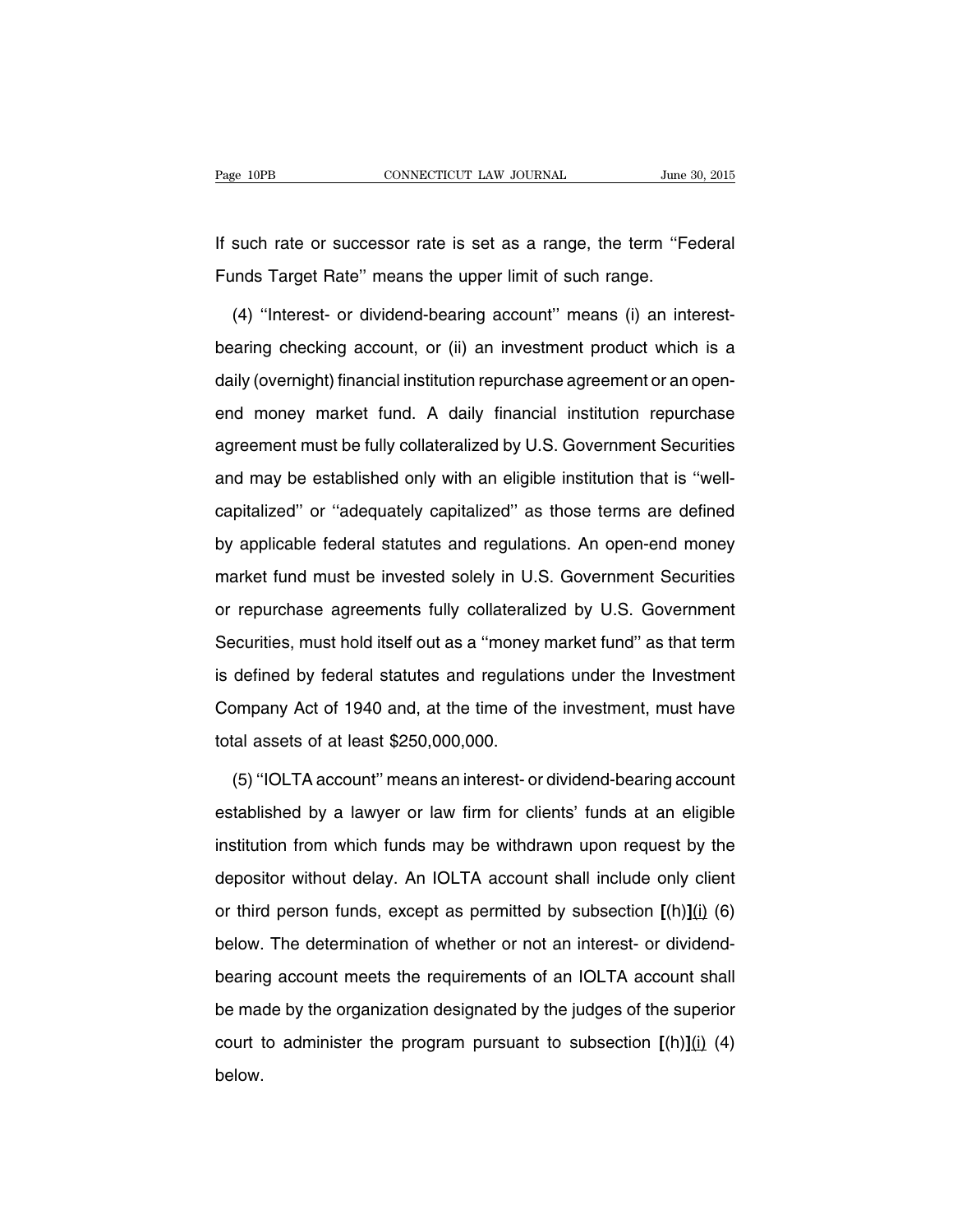(6) ''Non-IOLTA account'' means an interestor dividend-bearing account, other than an IOLTA account, from which funds may be withdrawn upon request by the depositor without delay.

(7) ''U.S. Government Securities'' means direct obligations of the United States government, or obligations issued or guaranteed as to principal and interest by the United States or any agency or instrumentality thereof, including United States government-sponsored enterprises, as such term is defined by applicable federal statutes and regulations.

(b) A lawyer shall hold property of clients or third persons that is in a lawyer's possession in connection with a representation separate from the lawyer's own property. Funds shall be kept in a separate account maintained in the state where the lawyer's office is situated or elsewhere with the consent of the client or third person. Other property shall be identified as such and appropriately safeguarded. Complete records of such account funds and other property shall be kept by the lawyer and shall be preserved for a period of seven years after termination of the representation.

(c) A lawyer may deposit the lawyer's own funds in a client trust account for the sole purposes of paying bank service charges on that account or obtaining a waiver of fees and service charges on the account, but only in an amount necessary for those purposes.

(d) Absent a written agreement with the client otherwise, a lawyer shall deposit into a client trust account legal fees and expenses that have been paid in advance, to be withdrawn by the lawyer only as fees are earned or expenses incurred.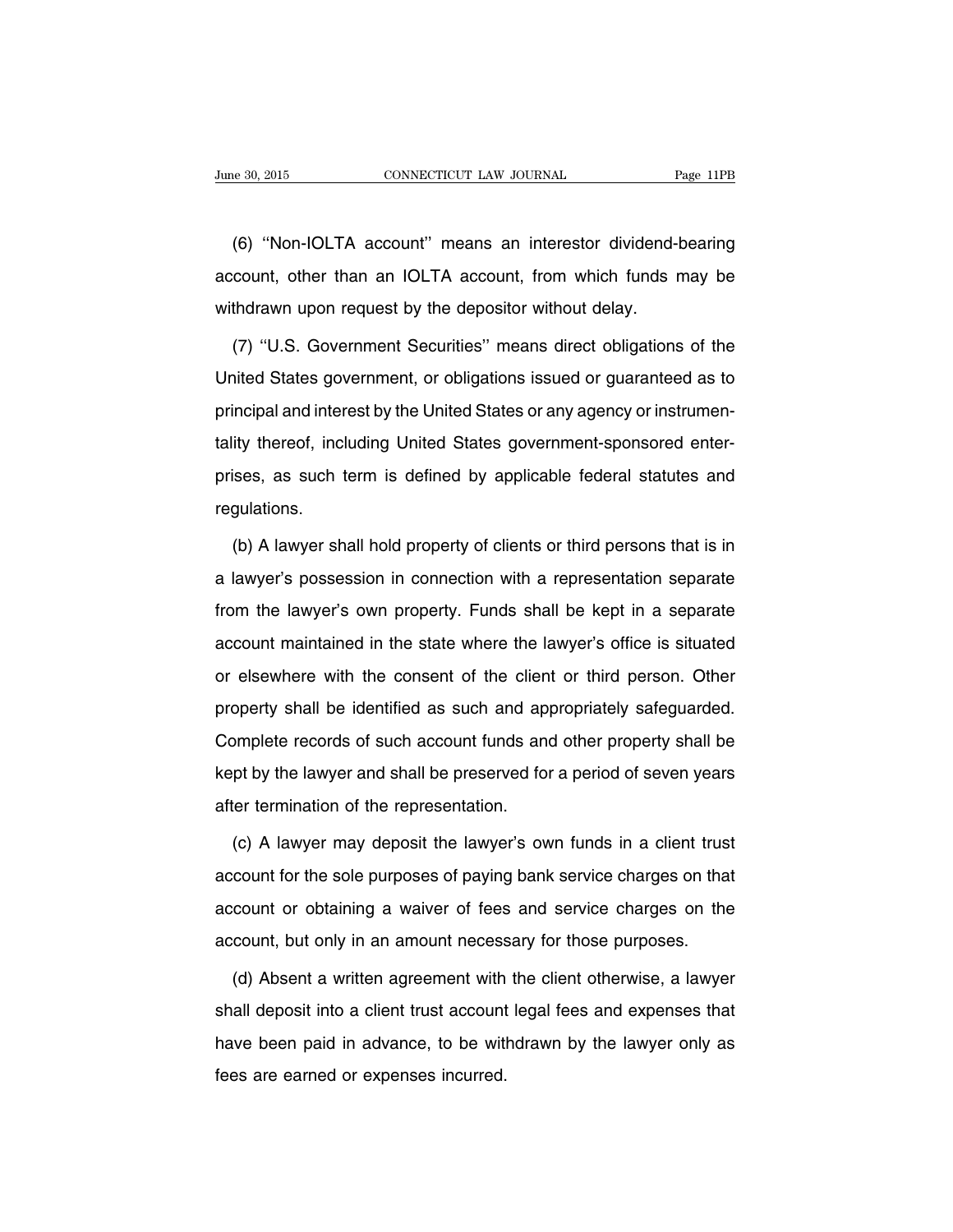(e) Upon receiving funds or other property in which a client or third person has an interest, a lawyer shall promptly notify the client or third person. Except as stated in this Rule or otherwise permitted by law or by agreement with the client or third person, a lawyer shall promptly deliver to the client or third person any funds or other property that the client or third person is entitled to receive and, upon request by the client or third person, shall promptly render a full accounting regarding such property.

(f) When in the course of representation a lawyer is in possession of property in which two or more persons (one of whom may be the lawyer) **[**claim**]** have interests, the property shall be kept separate by the lawyer until **[**the dispute is**]** any competing interests are resolved. The lawyer shall promptly distribute all portions of the property as to which the **[**interests are not in dispute**]** lawyer is able to identify the parties that have interests and as to which there are no competing interests. Where there are competing interests in the property or a portion of the property, the lawyer shall segregate and safeguard the property subject to the competing interests.

(g) The word ''interest(s)'' as used in this subsection and subsections (e) and (f) means more than the mere assertion of a claim by a third party. In the event a lawyer is notified by a third party or a third party's agent of a claim to funds held by the lawyer on behalf of a client, but it is unclear to the lawyer whether the third party has a valid interest within the meaning of this Rule, the lawyer may make a written request that the third party or third party's agent provide the lawyer such reasonable information and/or documentation as needed to assist the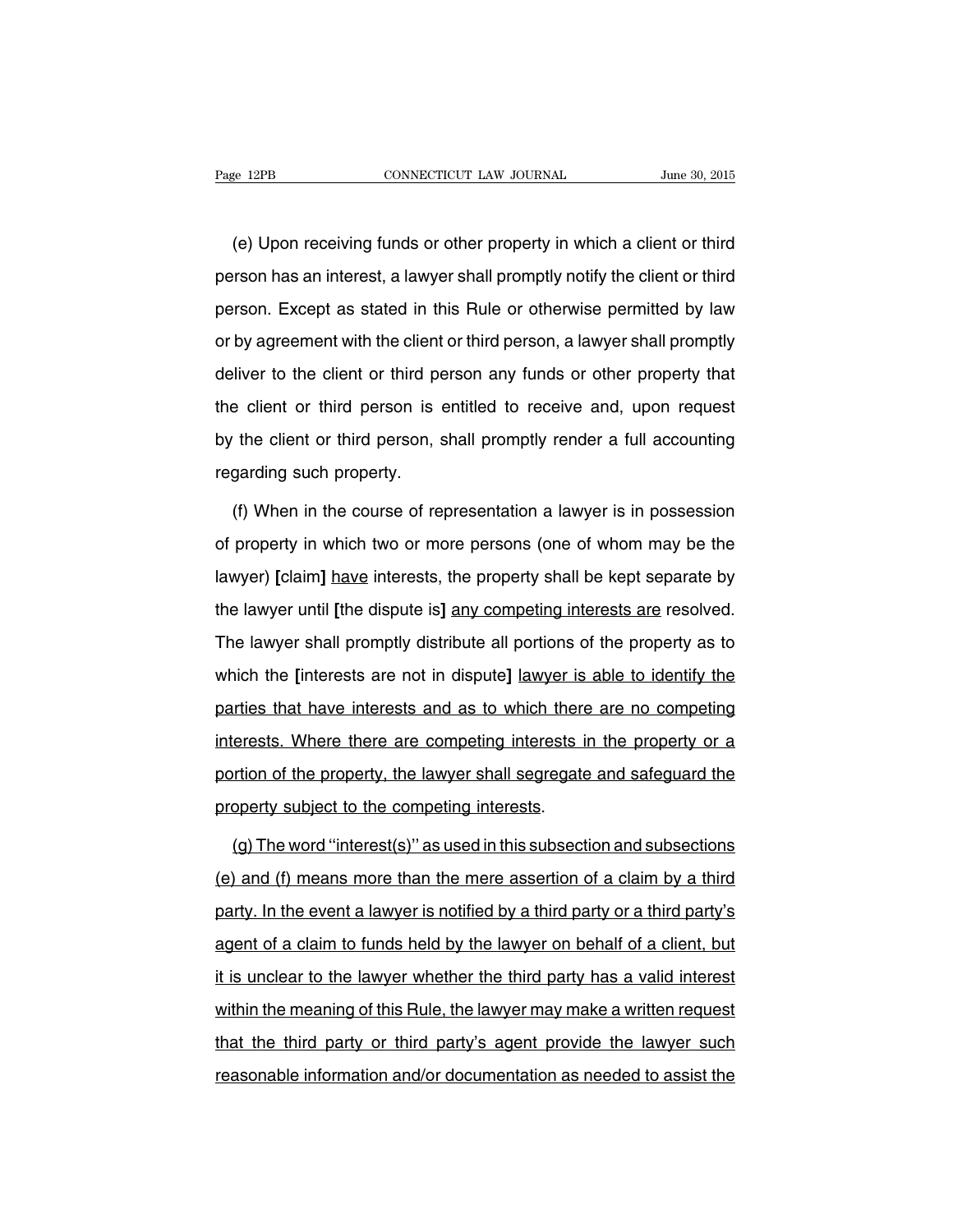lawyer in determining whether substantial grounds exist for the third party's claim to the funds. If the third party or third party's agent fails to comply with such a request within sixty days, the lawyer may distribute the funds in question to the client.

**[**g**]**(h) Notwithstanding subsections (b), (c), (d), (e) and (f), lawyers and law firms shall participate in the statutory program for the use of interest earned on lawyers' clients' funds accounts to provide funding for the delivery of legal services to the poor by nonprofit corporations whose principal purpose is providing legal services to the poor and for law school scholarships based on financial need. Lawyers and law firms shall place a client's or third person's funds in an IOLTA account if the lawyer or law firm determines, in good faith, that the funds cannot earn income for the client in excess of the costs incurred to secure such income. For the purpose of making this good faith determination of whether a client's funds cannot earn income for the client in excess of the costs incurred to secure such income, the lawyer or law firm shall consider the following factors: (1) The amount of the funds to be deposited; (2) the expected duration of the deposit, including the likelihood of delay in resolving the relevant transaction, proceeding or matter for which the funds are held; (3) the rates of interest, dividends or yield at eligible institutions where the funds are to be deposited; (4) the costs associated with establishing and administering interestbearing accounts or other appropriate investments for the benefit of the client, including service charges, minimum balance requirements or fees imposed by the eligible institutions; (5) the costs of the services of the lawyer or law firm in connection with establishing and maintaining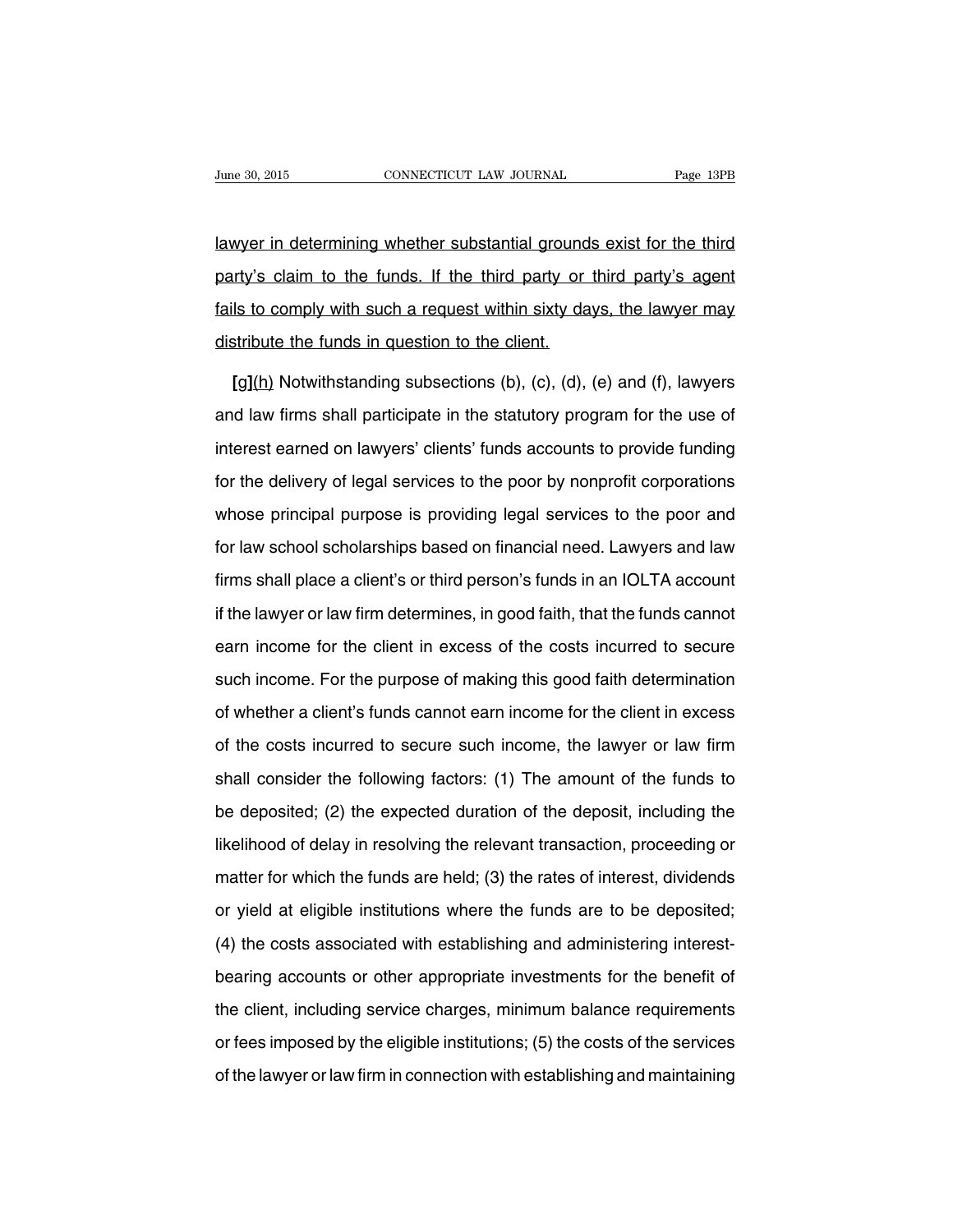the account or other appropriate investments; (6) the costs of preparing any tax reports required for income earned on the funds in the account or other appropriate investments; and (7) any other circumstances that affect the capability of the funds to earn income for the client in excess of the costs incurred to secure such income. No lawyer shall be subject to discipline for determining in good faith to deposit funds in the interest earned on lawyers' clients' funds account in accordance with this subsection

**[**(h)**]**(i) An IOLTA account may only be established at an eligible institution that meets the following requirements:

(1) No earnings from the IOLTA account shall be made available to a lawyer or law firm.

(2) Lawyers or law firms depositing a client's or third person's funds in an IOLTA account shall direct the depository institution:

(A) To remit interest or dividends, net of allowable reasonable fees, if any, on the average monthly balance in the account, or as otherwise computed in accordance with the institution's standard accounting practices, at least quarterly, to the organization designated by the judges of the superior court to administer this statutory program;

(B) To transmit to the organization administering the program with each remittance a report that identifies the name of the lawyer or law firm for whom the remittance is sent, the amount of remittance attributable to each IOLTA account, the rate and type of interest or dividends applied, the amount of interest or dividends earned, the amount and type of fees and service charges deducted, if any, and the average account balance for the period for which the report is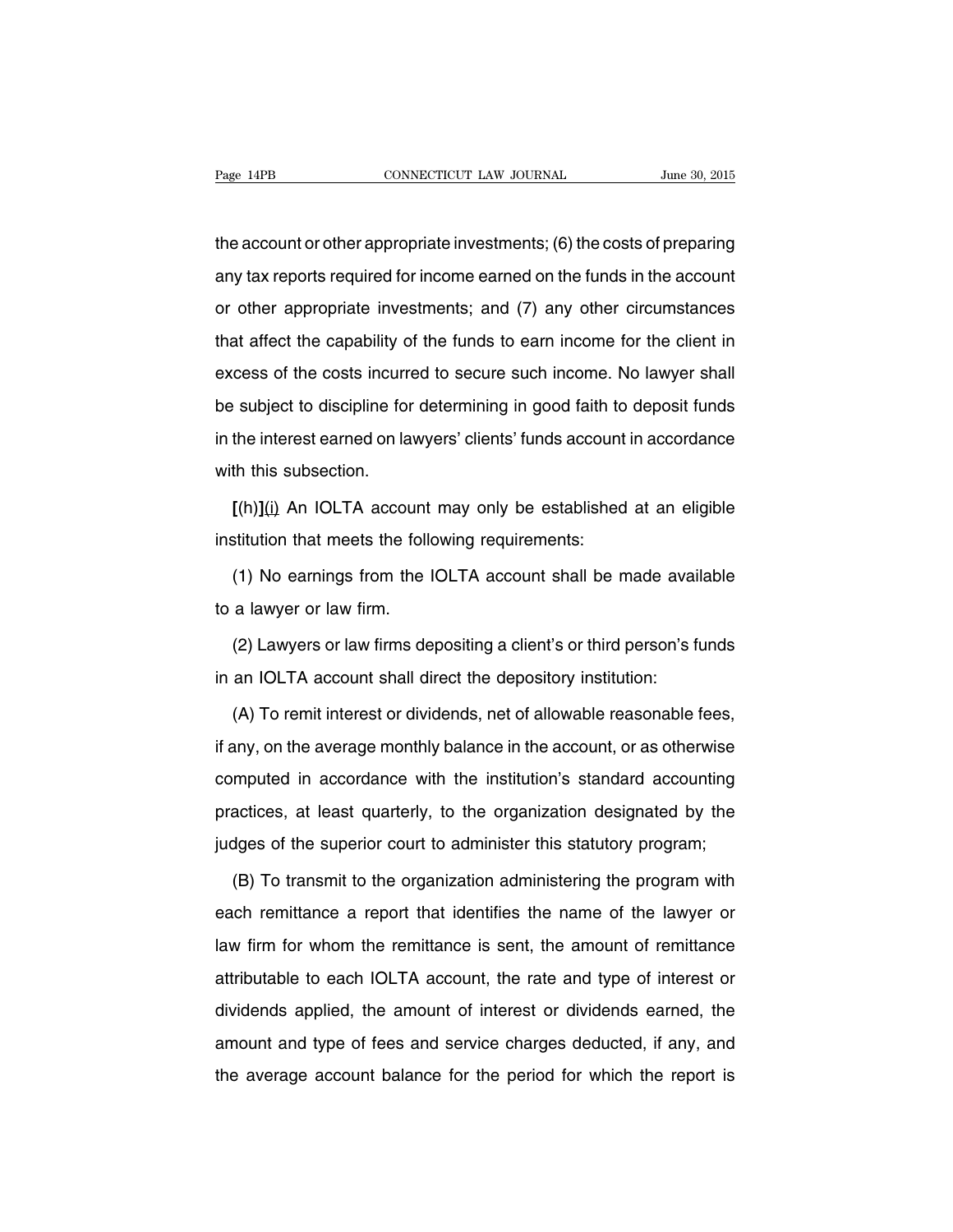made and such other information as is reasonably required by such organization; and

(C) To transmit to the depositing lawyer or law firm at the same time a report in accordance with the institution's normal procedures for reporting to its depositors.

(3)Participation by banks, savings and loan associations, and investment companies in the IOLTA program is voluntary. An eligible institution that elects to offer and maintain IOLTA accounts shall meet the following requirements:

(A) The eligible institution shall pay no less on its IOLTA accounts than the highest interest rate or dividend generally available from the institution to its non-IOLTA customers when the IOLTA account meets or exceeds the same minimum balance or other eligibility qualifications on its non-IOLTA accounts, if any. In determining the highest interest rate or dividend generally available from the institution to its non-IOLTA customers, an eligible institution may consider, in addition to the balance in the IOLTA account, factors customarily considered by the institution when setting interest rates or dividends for its non-IOLTA customers, provided that such factors do not discriminate between IOLTA accounts and non-IOLTA accounts and that these factors do not include the fact that the account is an IOLTA account. In lieu of the rate set forth in the first sentence of this subparagraph, an eligible institution may pay a rate equal to the higher of either (i) one percent per annum, or (ii) sixty percent of the Federal Funds Target Rate. Such alternate rate shall be determined for each calendar quarter as of the first business day of such quarter and shall be deemed net of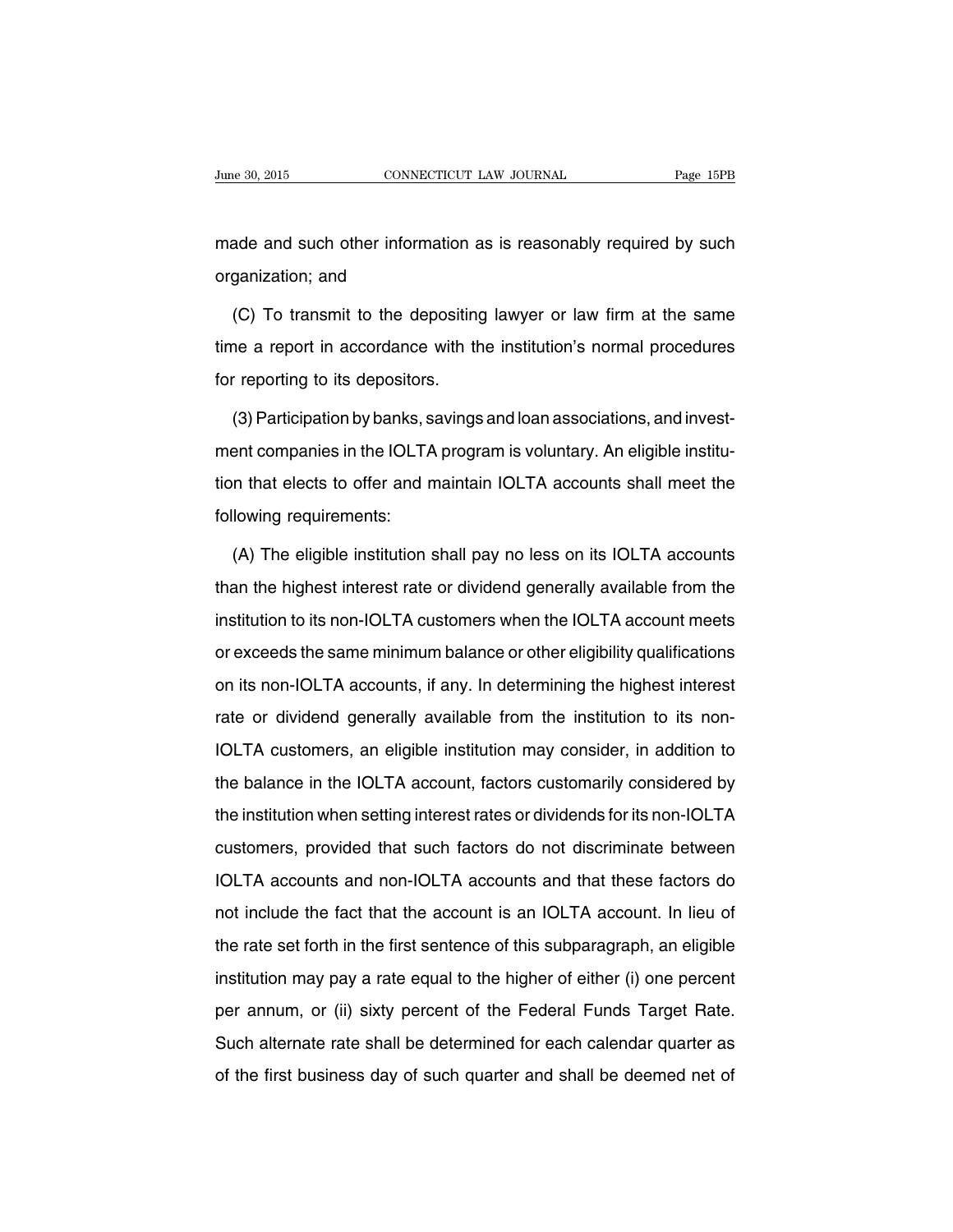allowable reasonable fees and service charges. The eligible institution may offer, and the lawyer or law firm may request, a sweep account that provides a mechanism for the overnight investment of balances in the IOLTA account in an interest- or dividend-bearing account that is a daily financial institution repurchase agreement or a money market fund. Nothing in this Rule shall preclude an eligible institution from paying a higher interest rate or dividend than described above or electing to waive any fees and service charges on an IOLTA account. An eligible institution may choose to pay the higher interest or dividend rate on an IOLTA account in lieu of establishing it as a higher rate product.

(B) Interest and dividends shall be calculated in accordance with the eligible institution's standard practices for non-IOLTA customers.

(C) Allowable reasonable fees are the only fees and service charges that may be deducted by an eligible institution from interest earned on an IOLTA account. Allowable reasonable fees may be deducted from interest or dividends on an IOLTA account only at the rates and in accordance with the customary practices of the eligible institution for non-IOLTA customers. No fees or service charges other than allowable reasonable fees may be assessed against the accrued interest or dividends on an IOLTA account. Any fees and service charges other than allowable reasonable fees shall be the sole responsibility of, and may only be charged to, the lawyer or law firm maintaining the IOLTA account. Fees and service charges in excess of the interest or dividends earned on one IOLTA account for any period shall not be taken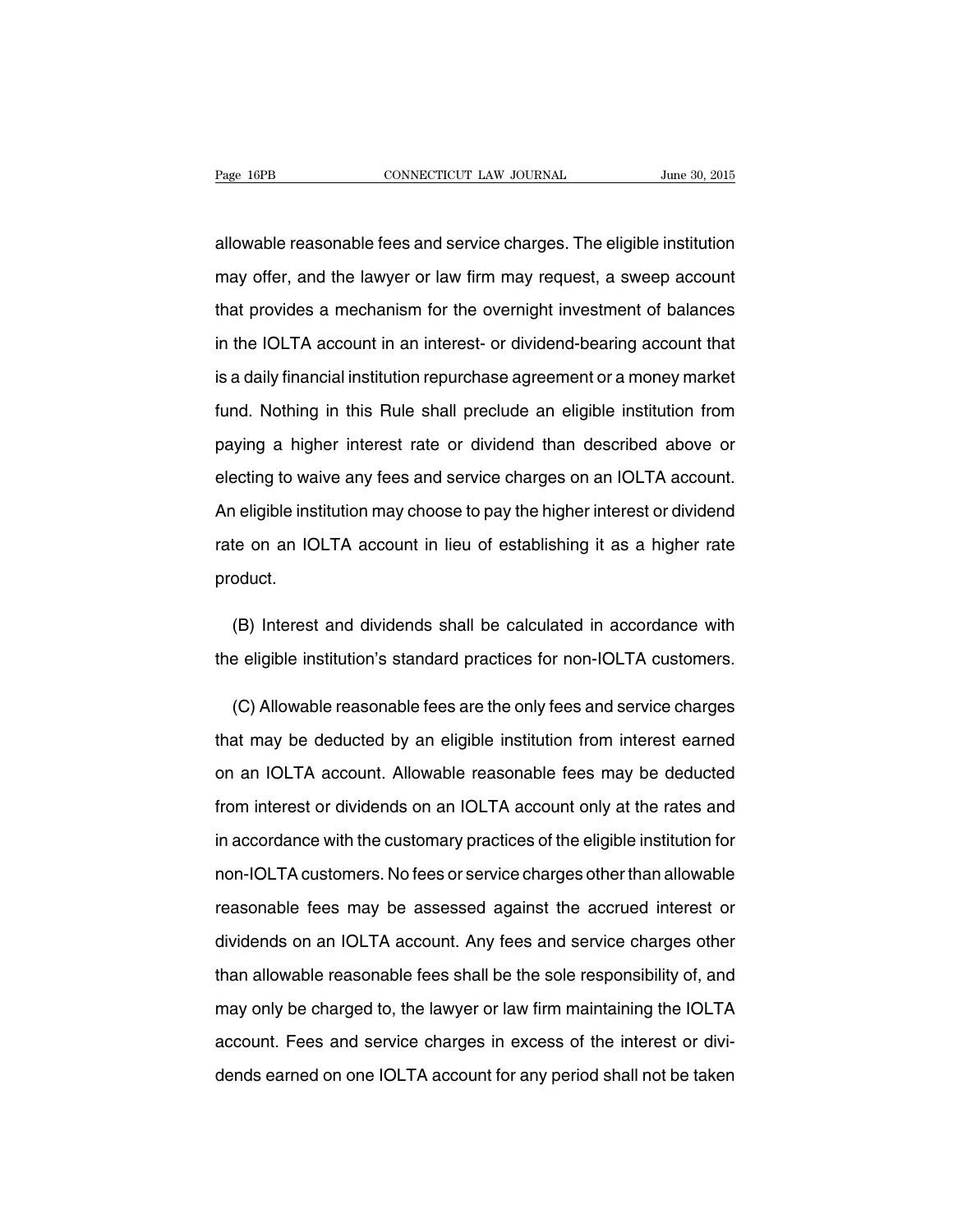from interest or dividends earned on any other IOLTA account or accounts or from the principal of any IOLTA account.

(4) The judges of the superior court, upon recommendation of the chief court administrator, shall designate an organization qualified under Sec. 501 (c)(3) of the Internal Revenue Code, or any subsequent corresponding Internal Revenue Code of the United States, as from time to time amended, to administer the program. The chief court administrator shall cause to be printed in the Connecticut Law Journal an appropriate announcement identifying the designated organization. The organization administering the program shall comply with the following:

(A) Each June mail to each judge of the superior court and to each lawyer or law firm participating in the program a detailed annual report of all funds disbursed under the program including the amount disbursed to each recipient of funds;

(B) Each June submit the following in detail to the chief court administrator for approval and comment by the Executive Committee of the superior court: (i) its proposed goals and objectives for the program; (ii) the procedures it has established to avoid discrimination in the awarding of grants; (iii) information regarding the insurance and fidelity bond it has procured; (iv) a description of the recommendations and advice it has received from the Advisory Panel established by General Statutes § 51-81c and the action it has taken to implement such recommendations and advice; (v) the method it utilizes to allocate between the two uses of funds provided for in § 51-81c and the frequency with which it disburses funds for such purposes; (vi) the procedures it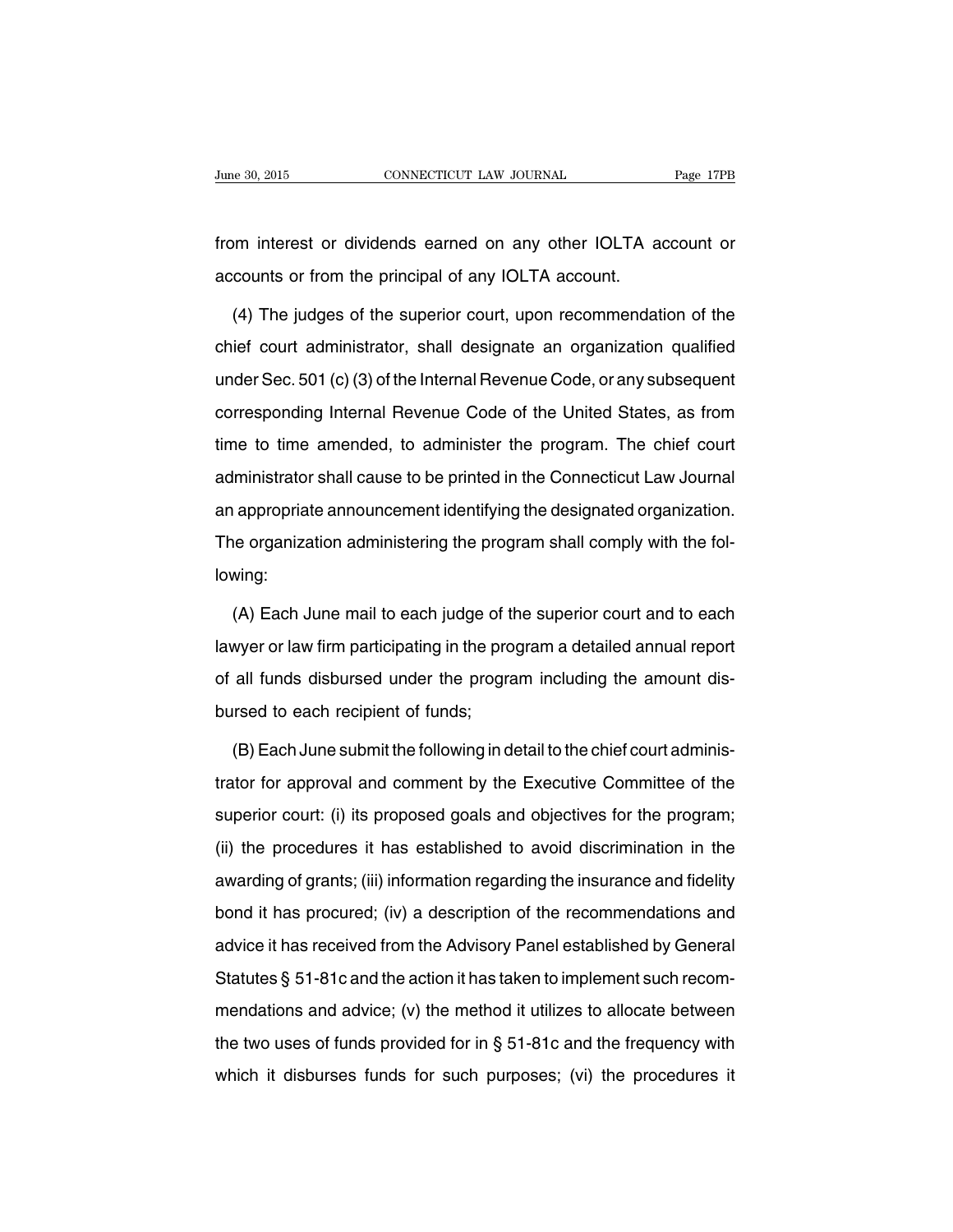has established to monitor grantees to ensure that any limitations or restrictions on the use of the granted funds have been observed by the grantees, such procedures to include the receipt of annual audits of each grantee showing compliance with grant awards and setting forth quantifiable levels of services that each grantee has provided with grant funds; (vii) the procedures it has established to ensure that no funds that have been awarded to grantees are used for lobbying purposes; and (viii) the procedures it has established to segregate funds to be disbursed under the program from other funds of the organization;

(C) Allow the judicial branch access to its books and records upon reasonable notice;

(D) Submit to audits by the judicial branch; and

(E) Provide for a dispute resolution process for resolving disputes as to whether a bank, savings and loan association, or open-end investment company is an eligible institution within the meaning of this Rule.

(5) Before an organization may be designated to administer this program, it shall file with the chief court administrator, and the judges of the superior court shall have approved, a resolution of the board of directors of such an organization which includes provisions:

(A) Establishing that all funds the organization might receive pursuant to subsection **[**(h)**]**(i) (2) (A) above will be exclusively devoted to providing funding for the delivery of legal services to the poor by nonprofit corporations whose principal purpose is providing legal ser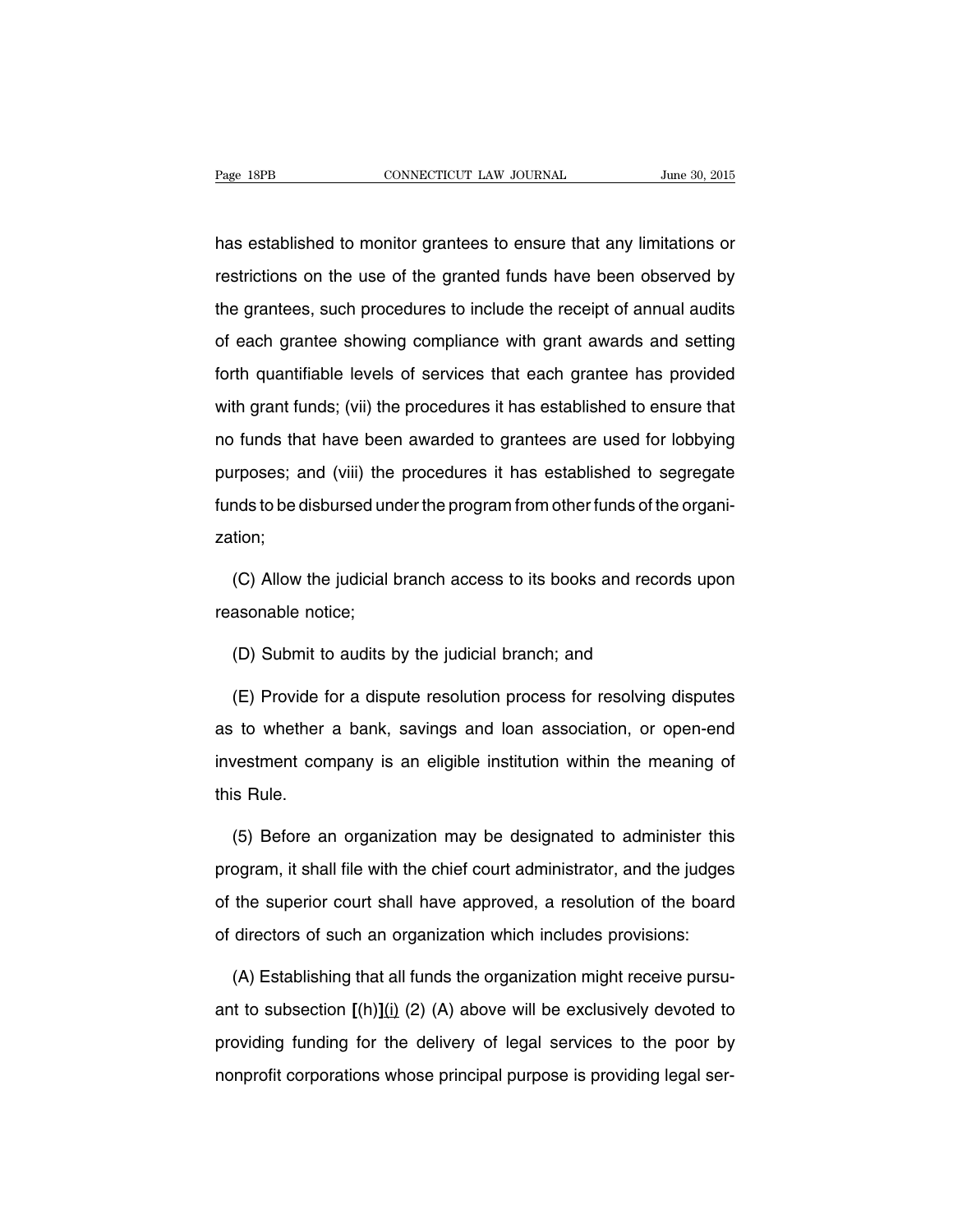vices to the poor and for law school scholarships based on financial need and to the collection, management and distribution of such funds;

(B) Establishing that all interest and dividends earned on such funds, less allowable reasonable fees, if any, shall be used exclusively for such purposes;

(C) Establishing and describing the methods the organization will utilize to implement and administer the program and to allocate funds to be disbursed under the program, the frequency with which the funds will be disbursed by the organization for such purposes, and the segregation of such funds from other funds of the organization;

(D) Establishing that the organization shall consult with and receive recommendations from the Advisory Panel established by General Statutes § 51-81c regarding the implementation and administration of the program, including the method of allocation and the allocation of funds to be disbursed under such program;

(E) Establishing that the organization shall comply with the requirements of this Rule; and

(F) Establishing that said resolution will not be amended, and the facts and undertakings set forth in it will not be altered, until the same shall have been approved by the judges of the superior court and ninety days have elapsed after publication by the chief court administrator of the notice of such approval in the Connecticut Law Journal.

(6) Nothing in this subsection **[**(h)**]**(i) shall prevent a lawyer or law firm from depositing a client's or third person's funds, regardless of the amount of such funds or the period for which such funds are expected to be held, in a separate non-IOLTA account established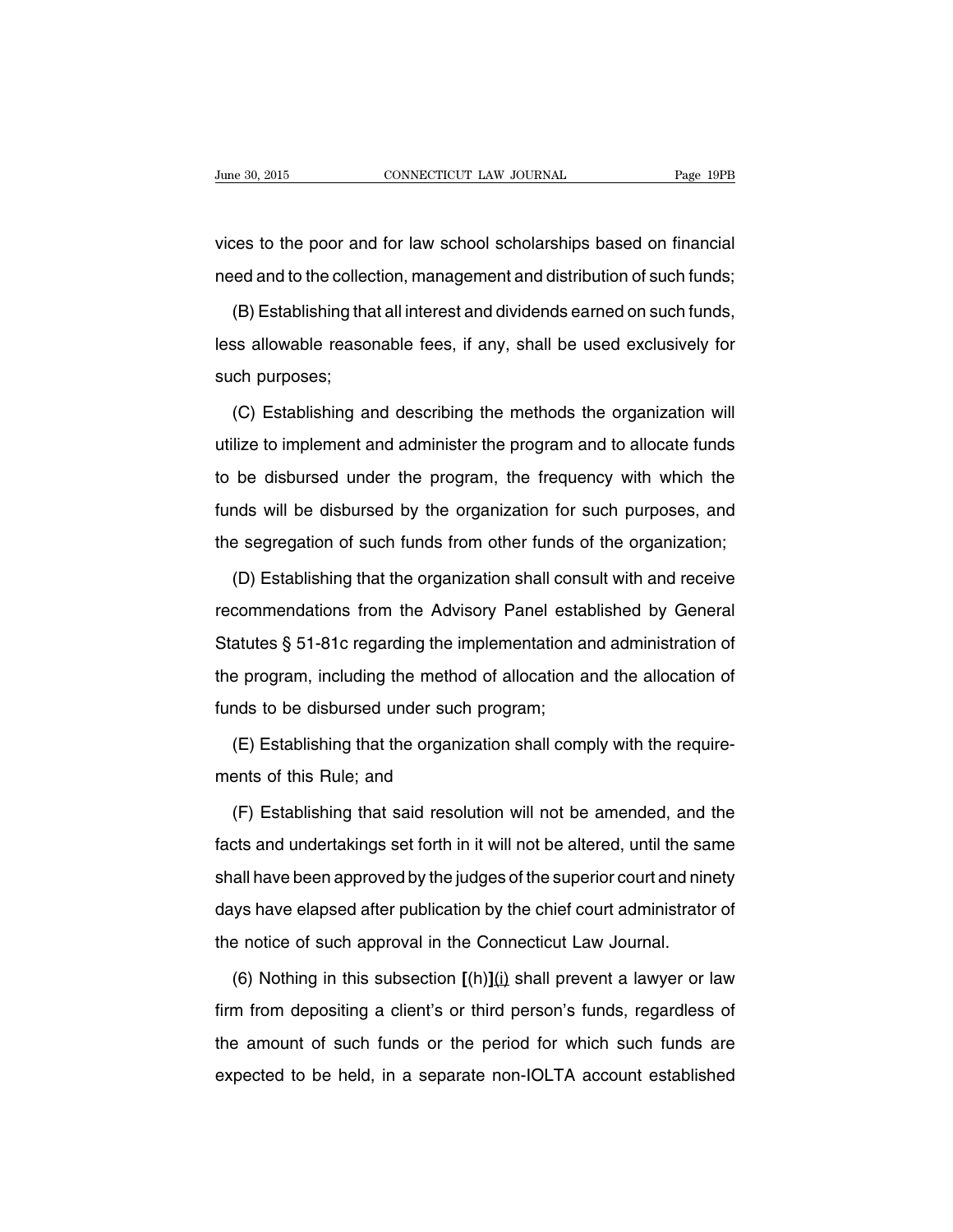on behalf of and for the benefit of the client or third person. Such an account shall be established as:

(A) A separate clients' funds account for the particular client or third person on which the interest or dividends will be paid to the client or third person; or

(B) A pooled clients' funds account with subaccounting by the bank, savings and loan association or investment company or by the lawyer or law firm, which provides for the computation of interest or dividends earned by each client's or third person's funds and the payment thereof to the client or third person.

**[**(i)**]**(j) Alawyer who practices in this jurisdiction shall maintain current financial records as provided in this Rule and shall retain the following records for a period of seven years after termination of the representation:

(1) receipt and disbursement journals containing a record of deposits to and withdrawals from client trust accounts, specifically identifying the date, source, and description of each item deposited, as well as the date, payee and purpose of each disbursement;

(2) ledger records for all client trust accounts showing, for each separate trust client or beneficiary, the source of all funds deposited, the names of all persons for whom the funds are or were held, the amount of such funds, the descriptions and amounts of charges or withdrawals, and the names of all persons or entities to whom such funds were disbursed;

(3) copies of retainer and compensation agreements with clients as required by Rule 1.5 of the Rules of Professional Conduct;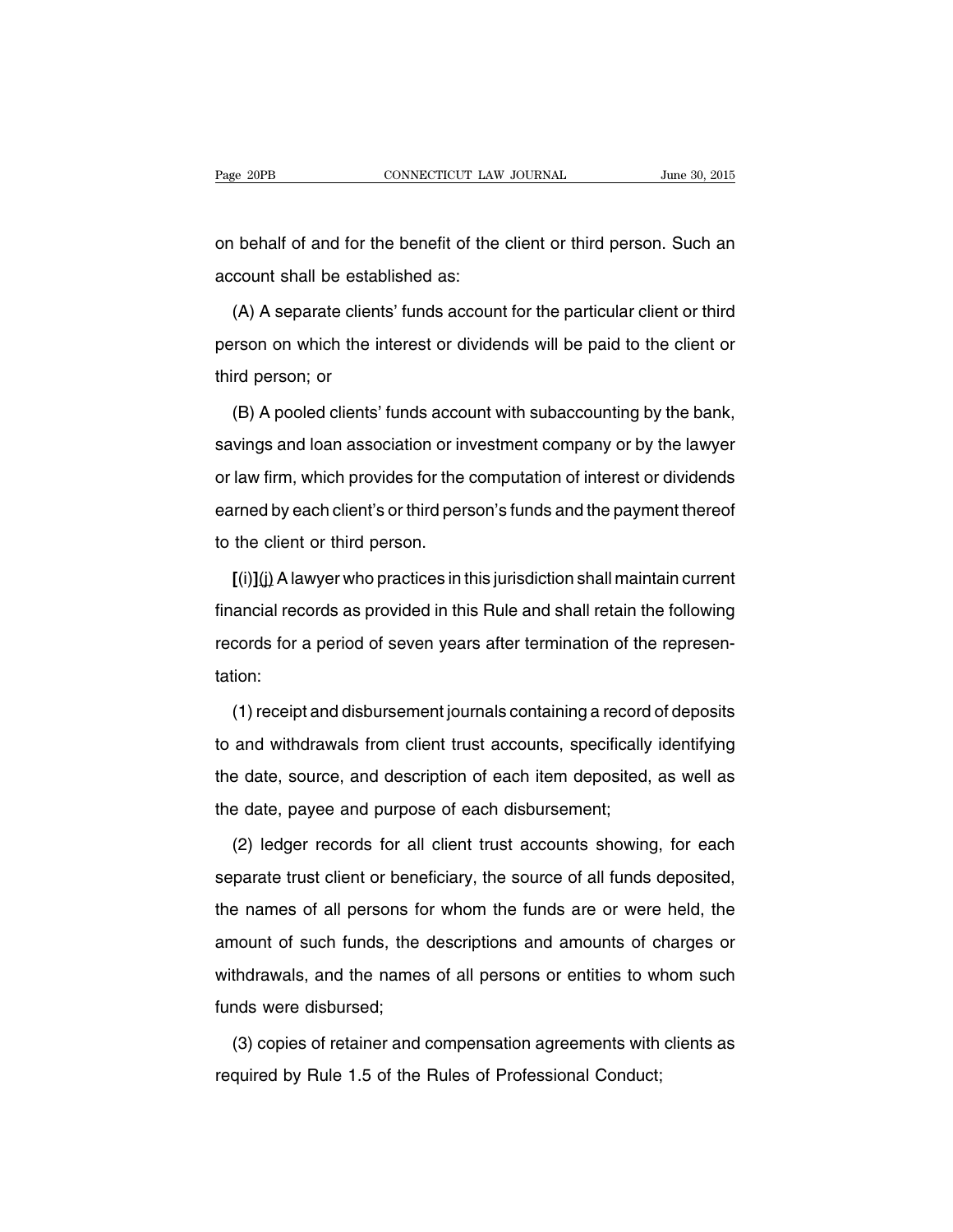(4) copies of accountings to clients or third persons showing the disbursement of funds to them or on their behalf;

(5) copies of bills for legal fees and expenses rendered to clients;

(6) copies of records showing disbursements on behalf of clients;

(7) the physical or electronic equivalents of all checkbook registers, bank statements, records of deposit, pre-numbered canceled checks, and substitute checks provided by a financial institution;

(8) records of all electronic transfers from client trust accounts, including the name of the person authorizing transfer, the date of transfer, the name of the recipient and confirmation from the financial institution of the trust account number from which money was withdrawn and the date and the time the transfer was completed;

(9) copies of monthly trial balances and at least quarterly reconciliations of the client trust accounts maintained by the lawyer; and

(10) copies of those portions of client files that are reasonably related to client trust account transactions.

**[**(j)**]**(k) With respect to client trust accounts required by this Rule:

(1) only a lawyer admitted to practice law in this jurisdiction or a person under the direct supervision of the lawyer shall be an authorized signatory or authorize transfers from a client trust account;

(2) receipts shall be deposited intact and records of deposit should be sufficiently detailed to identify each item; and

(3) withdrawals shall be made only by check payable to a named payee or by authorized electronic transfer and not to cash.

 $\left[\frac{(k)}{(l)}\right]$  The records required by this Rule may be maintained by electronic, photographic, or other media provided that they otherwise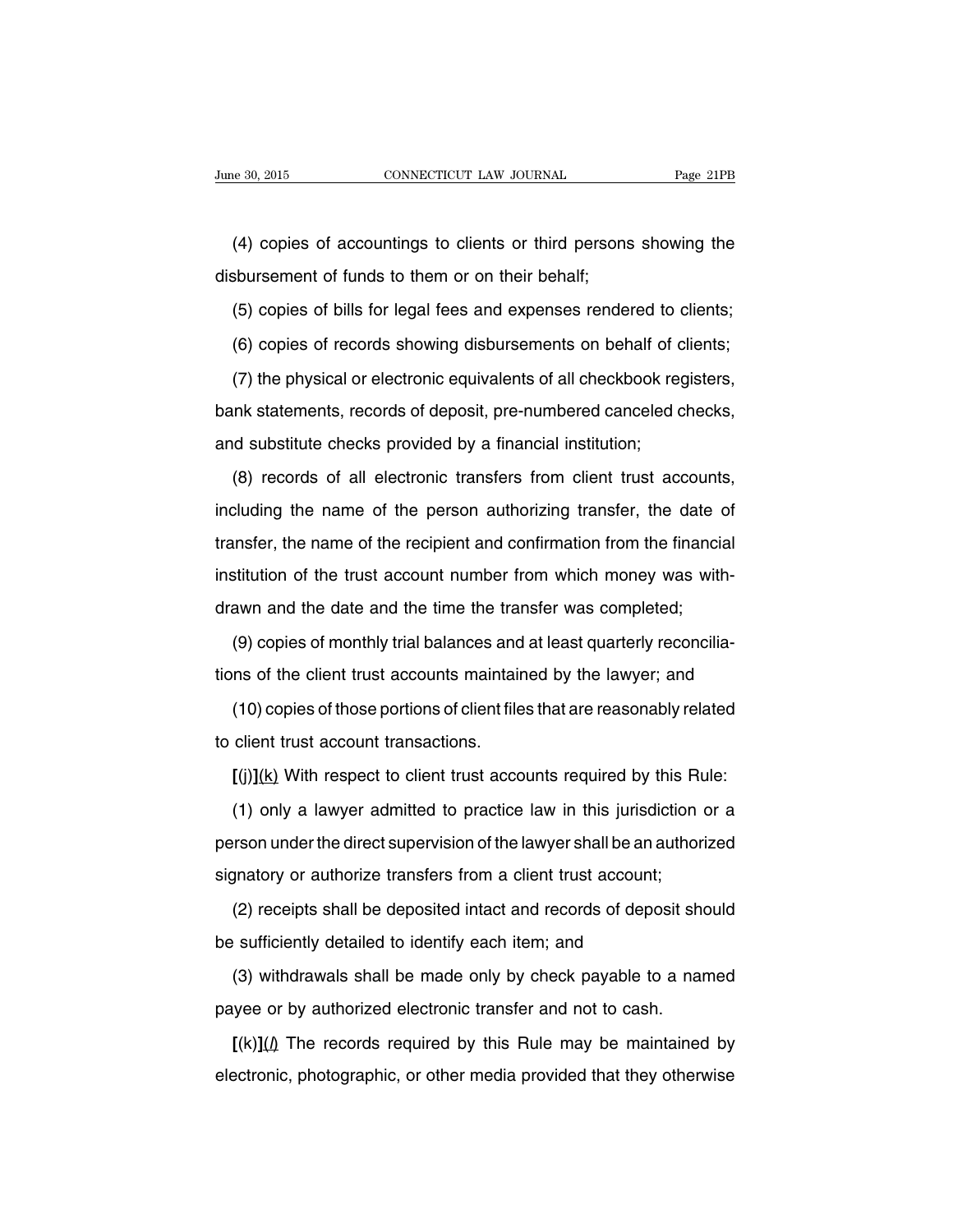comply with these Rules and that printed copies can be produced. These records shall be readily accessible to the lawyer.

**[**(l)**]**(m) Upon dissolution of a law firm or of any legal professional corporation, the partners shall make reasonable arrangements for the maintenance of client trust account records specified in this Rule.

**[**(m)**]**(n) Upon the sale of a law practice, the seller shall make reasonable arrangements for the maintenance of records specified in this Rule.

COMMENTARY: A lawyer should hold property of others with the care required of a professional fiduciary. Securities should be kept in a safe deposit box, except when some other form of safekeeping is warranted by special circumstances. All property that is the property of clients or third persons, including prospective clients, must be kept separate from the lawyer's business and personal property and, if moneys, in one or more trust accounts. Separate trust accounts may be warranted when administering estate moneys or acting in similar fiduciary capacities. A lawyer should maintain on a current basis books and records in accordance with generally accepted accounting practices.

While normally it is impermissible to commingle the lawyer's own funds with client funds, subsection (c) provides that it is permissible when necessary to pay bank service charges on that account. Accurate records must be kept regarding which part of the funds are the lawyer's.

Lawyers often receive funds from which the lawyer's fee will be paid. The lawyer is not required to remit to the clients' funds account funds that the lawyer reasonably believes represent fees owed. How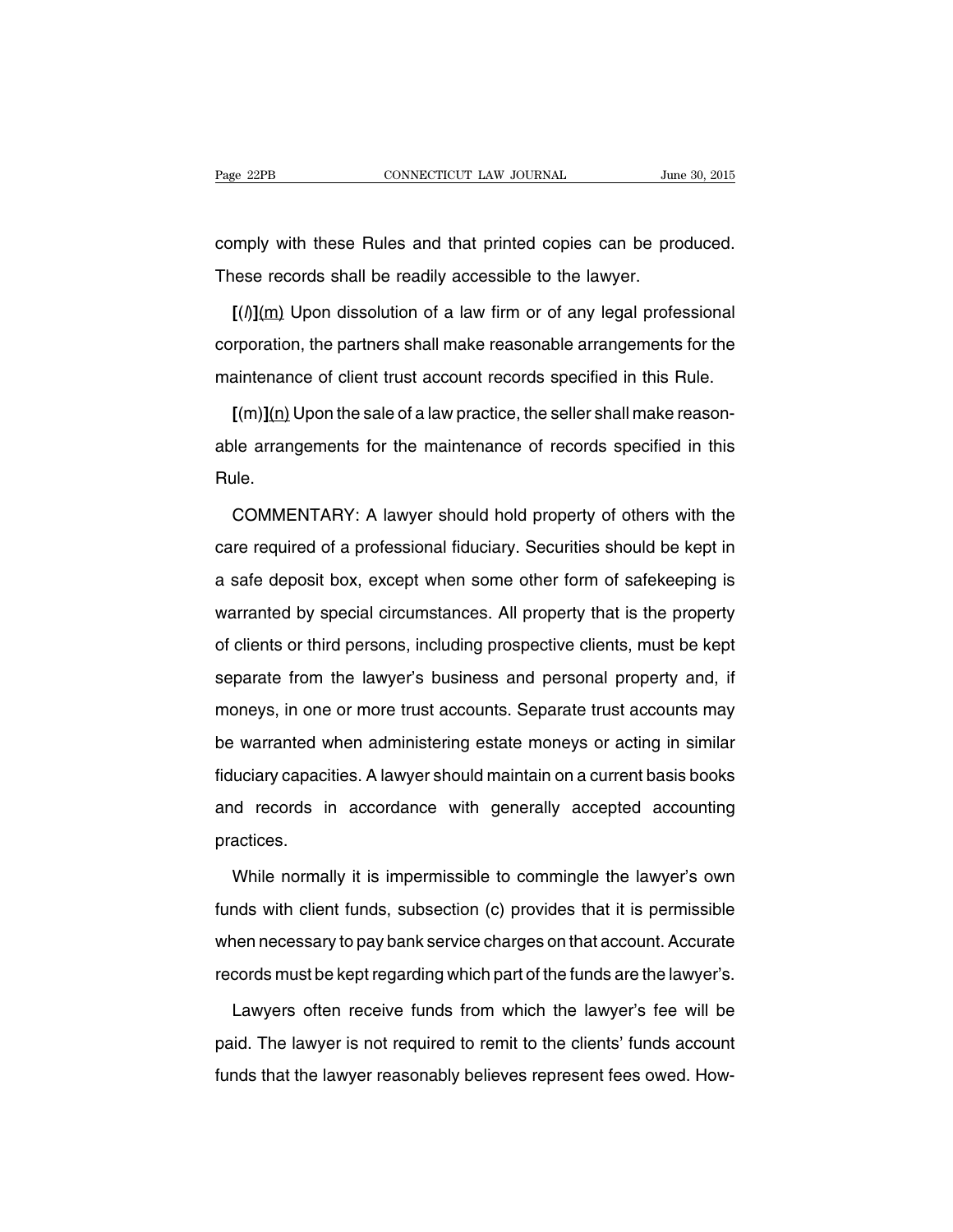ever, a lawyer may not hold funds to coerce a client into accepting the lawyer's contention. The disputed portion of the funds must be kept in a trust account and the lawyer should suggest means for prompt resolution of the dispute, such as arbitration. The undisputed portion of the funds shall be promptly distributed.

Subsection (f) also recognizes that third parties, such as a client's creditor who has a lien on funds recovered in a personal injury action, may have lawful **[**claims against**]** interests in specific funds or other property in a lawyer's custody. A lawyer may have a duty under applicable law to protect such third-party **[**claims**]** interests against wrongful interference by the client. In such cases the lawyer must refuse to surrender the property to the client until the **[**claims**]** competing interests are resolved. A lawyer should not unilaterally assume to arbitrate a dispute between the client and the third party, but, when there are substantial grounds for dispute as to the person entitled to the funds, the lawyer may file an action to have a court resolve the dispute.

The word "interest(s)" as used in subsections  $(e)$ ,  $(f)$  and  $(g)$ includes, but is not limited to, the following: a valid judgment concerning disposition of the property; a valid statutory or judgment lien, or other lien recognized by law, against the property; a letter of protection or similar obligation that is both (a) directly related to the property held by the lawyer, and (b) an obligation specifically entered into to aid the lawyer in obtaining the property; or a written assignment, signed by the client, conveying an interest in the funds or other property to another person or entity.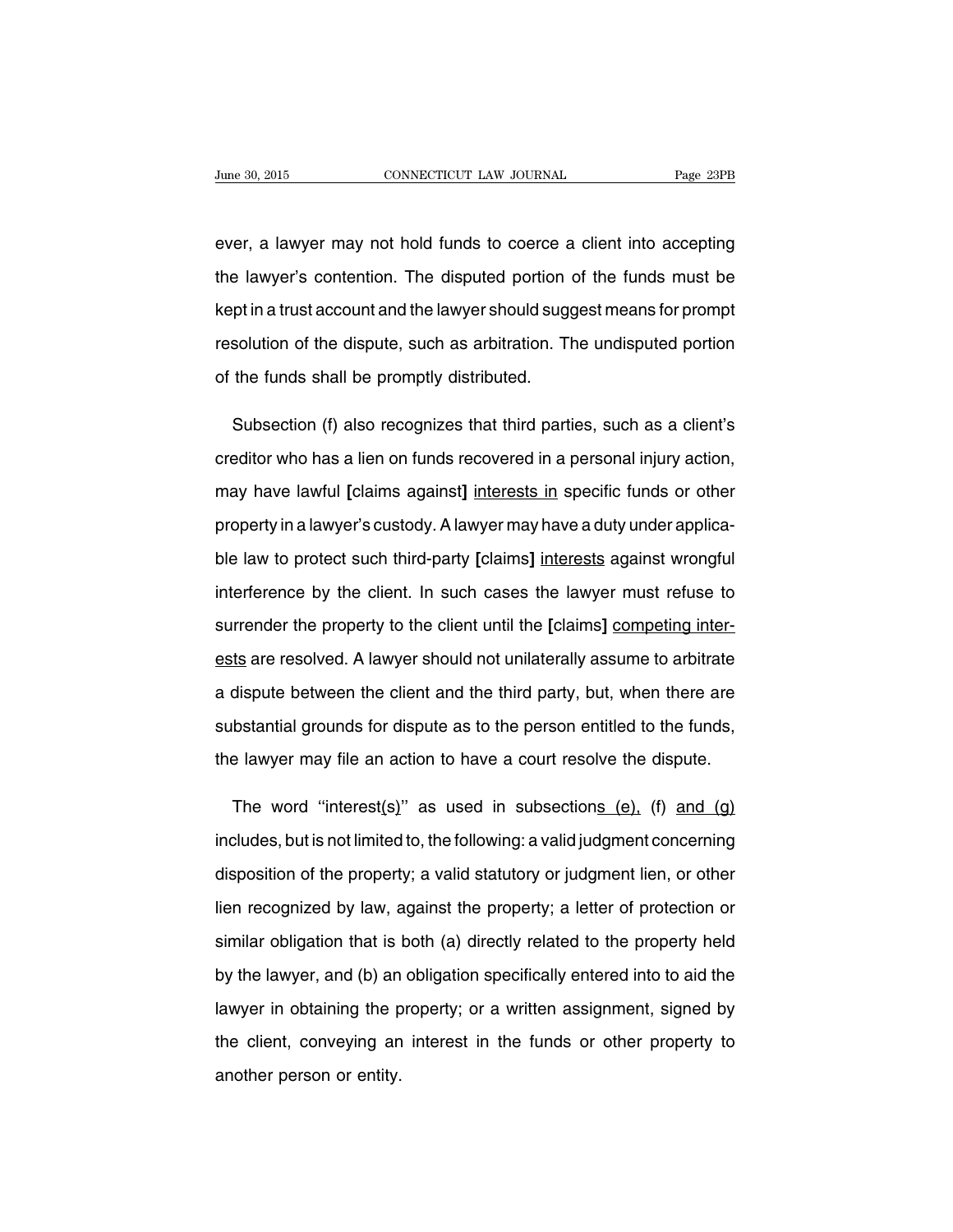The obligations of a lawyer under this Rule are independent of those arising from activity other than rendering legal services. For example, a lawyer who serves only as an escrow agent is governed by the applicable law relating to fiduciaries even though the lawyer does not render legal services in the transaction and is not governed by this Rule. A ''lawyers' fund'' for client protection provides a means through the collective efforts of the bar to reimburse persons who have lost money or property as a result of dishonest conduct of a lawyer. Where such a fund has been established, a lawyer must participate where it is mandatory, and, even when it is voluntary, the lawyer should participate.

Subsection **[**(h)**]**(i) requires lawyers and law firms to participate in the statutory IOLTA program. The lawyer or law firm should review its IOLTA account at reasonable intervals to determine whether changed circumstances require further action with respect to the funds of any client or third person.

Subsection **[**(i)**]**(j) lists the basic financial records that a lawyer must maintain with regard to all trust accounts of a law firm. These include the standard books of account, and the supporting records that are necessary to safeguard and account for the receipt and disbursement of client or third person funds as required by Rule 1.15 of the Rules of Professional Conduct.

Subsection  $[(i)](j)$  requires that lawyers maintain client trust account records, including the physical or electronic equivalents of all checkbook registers, bank statements, records of deposit, prenumbered canceled checks, and substitute checks for a period of at least seven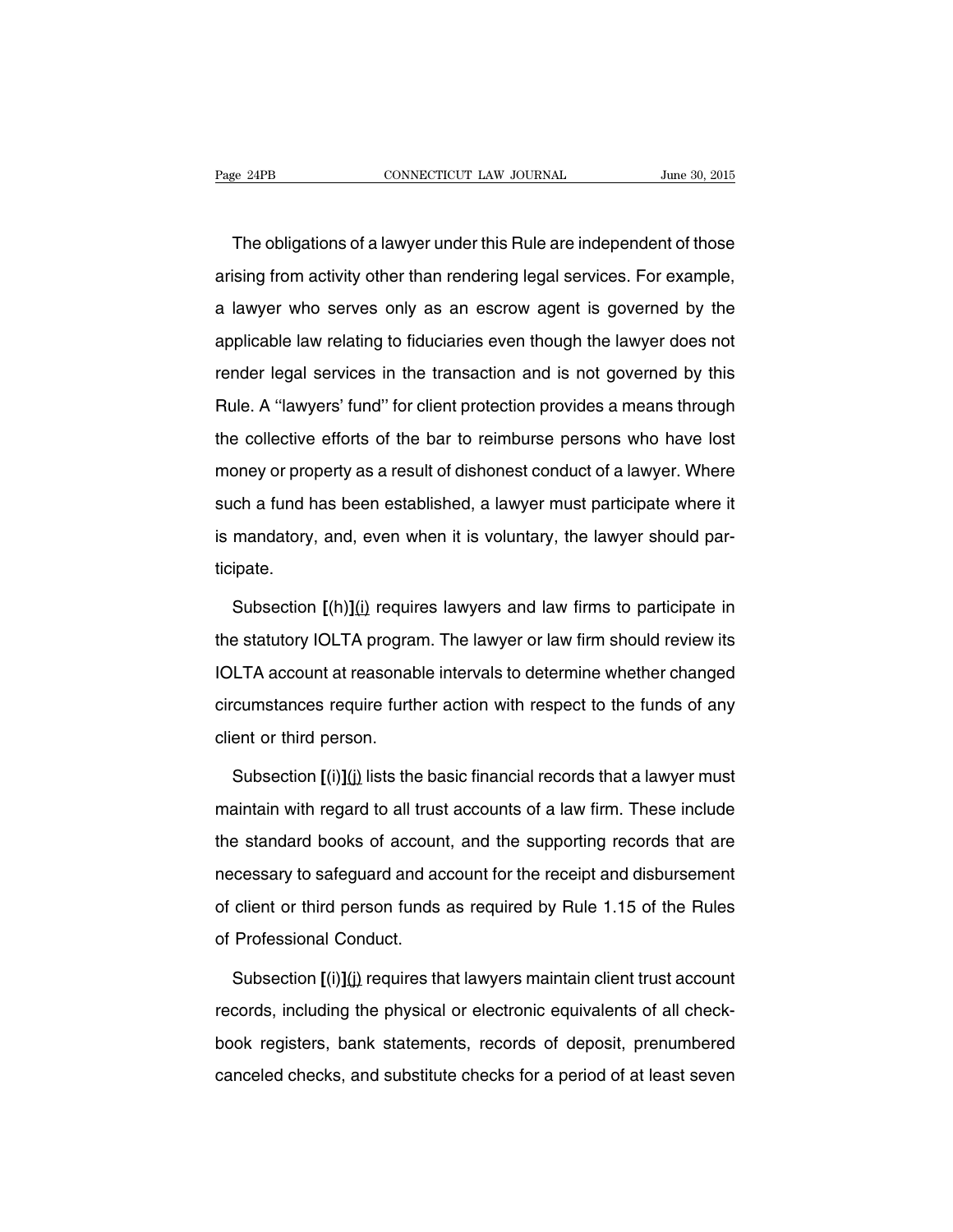years after termination of each particular legal engagement or representation. The ''Check Clearing for the 21st Century Act'' or ''Check 21 Act'', codified at 12 U.S.C. § 5001 et seq., recognizes ''substitute checks'' as the legal equivalent of an original check. A ''substitute check'' is defined at 12 U.S.C. § 5002 (16) as paper reproduction of the original check that contains an image of the front and back of the original check; bears a magnetic ink character recognition (''MICR'') line containing all the information appearing on the MICR line of the original check; conforms with generally applicable industry standards for substitute checks; and is suitable for automated processing in the same manner as the original check. Banks, as defined in 12 U.S.C. § 5002 (2), are not required to return to customers the original canceled checks. Most banks now provide electronic images of checks to customers who have access to their accounts on internet based websites. It is the lawyer's responsibility to download electronic images. Electronic images shall be maintained for the requisite number of years and shall be readily available for printing upon request or shall be printed and maintained for the requisite number years.

The ACH (Automated Clearing House) Network is an electronic funds transfer or payment system that primarily provides for the interbank clearing of electronic payments between originating and receiving participating financial institutions. ACH transactions are payment instructions to either debit or credit a deposit account. ACH payments are used in a variety of payment environments including bill payments, business-to-business payments, and government payments (e.g. tax refunds). In addition to the primary use of ACH transactions, retailers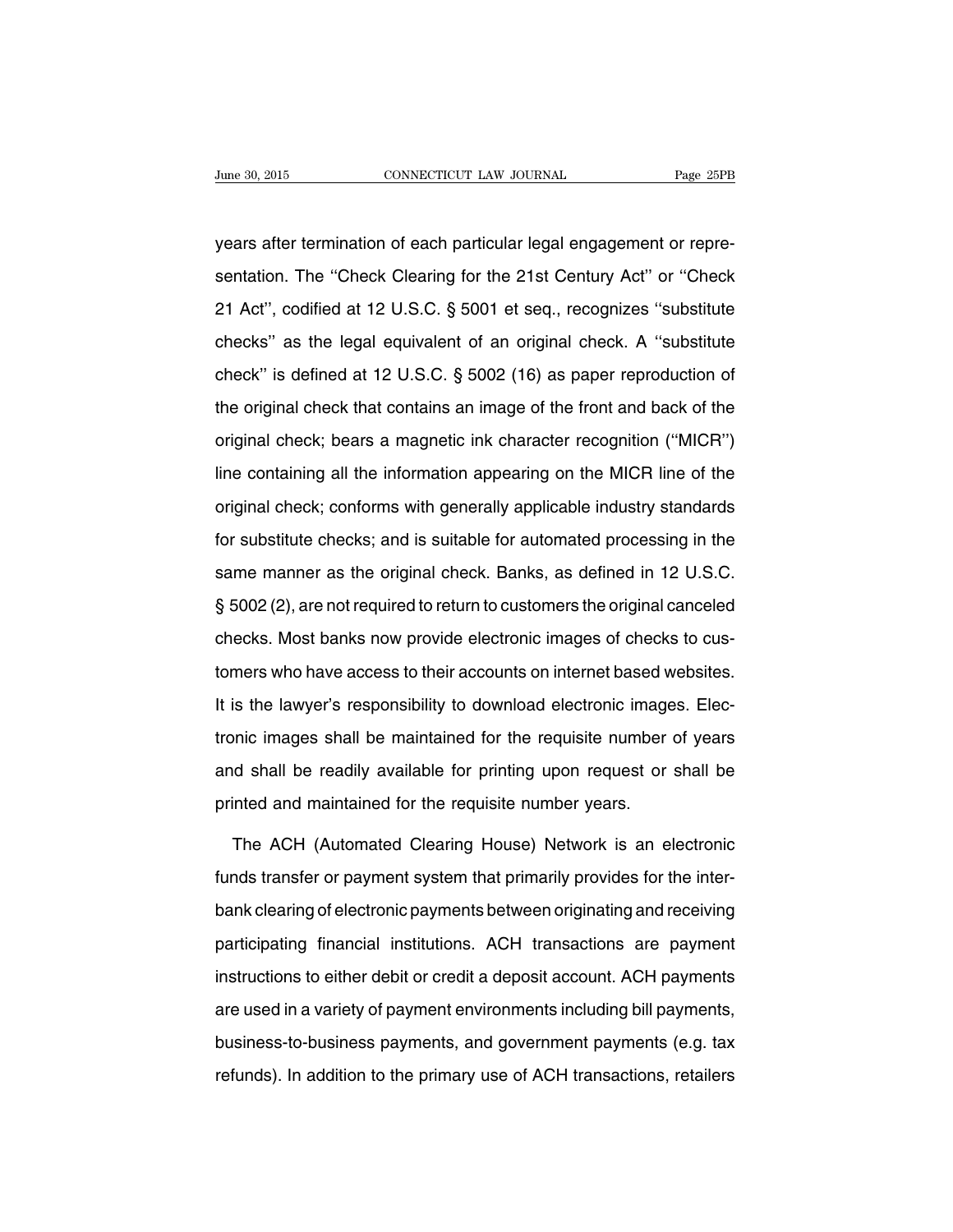and third parties use the ACH system for other types of transactions including electronic check conversion (ECC). ECC is the process of transmitting MICR information from the bottom of a check, converting check payments to ACH transactions depending upon the authorization given by the account holder at the point-of-purchase. In this type of transaction, the lawyer should be careful to comply with the requirements of subsection **[**(i)**]**(j) (8).

There are five types of check conversions where a lawyer should be careful to comply with the requirements of subsection **[**(i)**]**(j) (8). First, in a ''point-of-purchase conversion,'' a paper check is converted into a debit at the point of purchase, and the paper check is returned to the issuer. Second, in a ''back-office conversion,'' a paper check is presented at the point-of-purchase and is later converted into a debit, and the paper check is destroyed. Third, in a ''account-receivable conversion,'' a paper check is converted into a debit, and the paper check is destroyed. Fourth, in a ''telephone-initiated debit'' or ''checkby-phone'' conversion, bank account information is provided via the telephone, and the information is converted to a debit. Fifth, in a ''webinitiated debit,'' an electronic payment is initiated through a secure web environment. Subsection  $[(i)](j)$  (8) applies to each of the types of electronic funds transfers described. All electronic funds transfers shall be recorded, and a lawyer should not reuse a check number which has been previously used in an electronic transfer transaction.

The potential of these records to serve as safeguards is realized only if the procedures set forth in subsection **[**(i)**]**(j) (9) are regularly performed. The trial balance is the sum of balances of each client's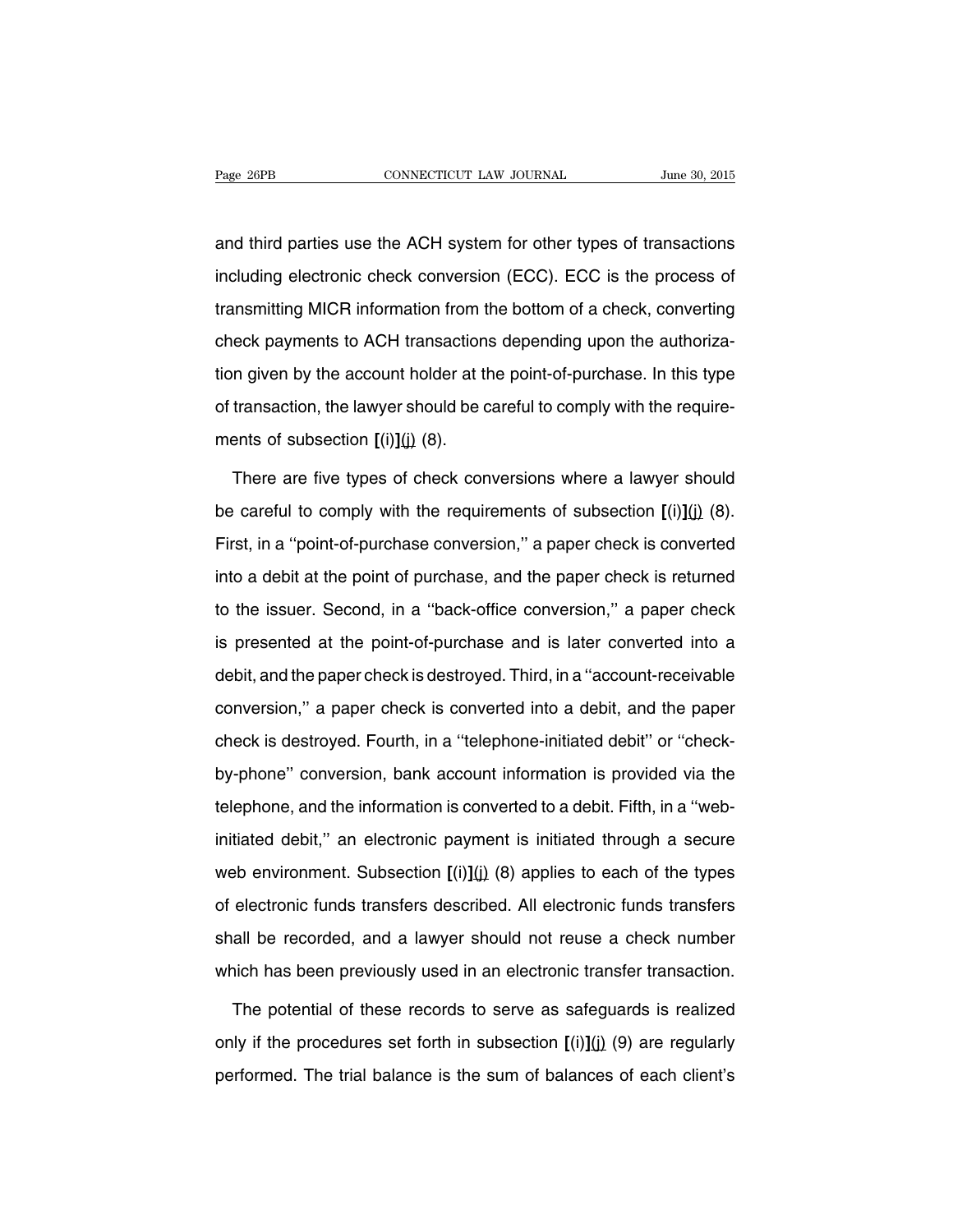ledger card (or the electronic equivalent). Its value lies in comparing it on a monthly basis to a control balance. The control balance starts with the previous month's balance, then adds receipts from the Trust Receipts Journal and subtracts disbursements from the Trust Disbursements Journal. Once the total matches the trial balance, the reconciliation readily follows by adding amounts of any outstanding checks and subtracting any deposits not credited by the bank at month's end. This balance should agree with the bank statement. Quarterly reconciliation is recommended only as a minimum requirement; monthly reconciliation is the preferred practice given the difficulty of identifying an error (whether by the lawyer or the bank) among three months' transactions.

In some situations, documentation in addition to that listed in subdivisions (1) through (9) of subsection **[**(h)**]**(i) is necessary for a complete understanding of a trust account transaction. The type of document that a lawyer must retain under subdivision (10) of subsection **[**(h)**]**(i) because it is ''reasonably related'' to a client trust transaction will vary depending on the nature of the transaction and the significance of the document in shedding light on the transaction. Examples of documents that typically must be retained under this subdivision include correspondence between the client and lawyer relating to a disagreement over fees or costs or the distribution of proceeds, settlement agreements contemplating payment of funds, settlement statements issued to the client, documentation relating to sharing litigation costs and attorney fees for subrogated claims, agreements for division of fees between lawyers, guarantees of payment to third parties out of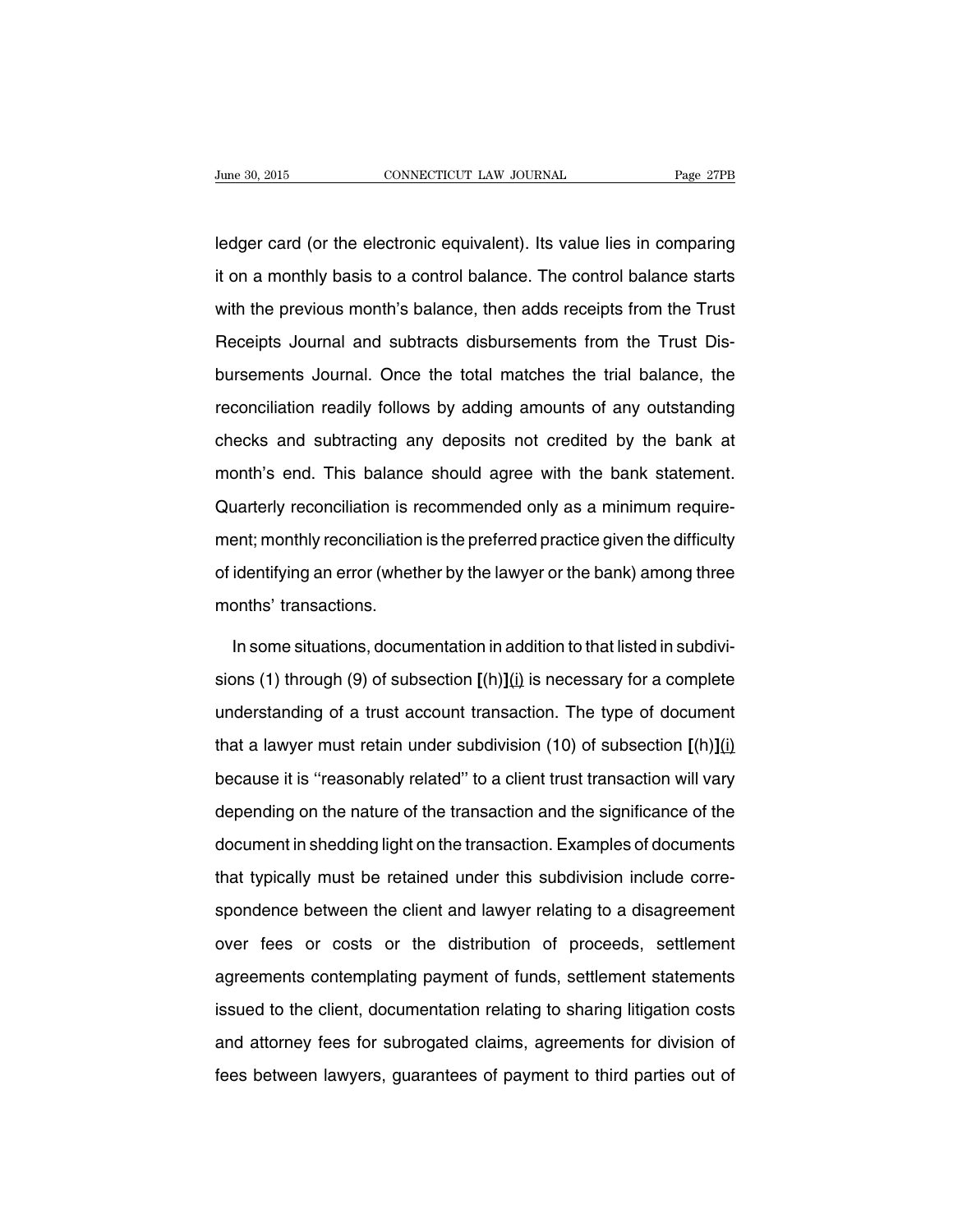proceeds recovered on behalf of a client, and copies of bills, receipts or correspondence related to any payments to third parties on behalf of a client (whether made from the client's funds or from the lawyer's funds advanced for the benefit of the client).

Subsection **[**(j)**]**(k) lists minimal accounting controls for client trust accounts. It also enuciates the requirement that only a lawyer admitted to the practice of law in this jurisdiction or a person who is under the direct supervision of the lawyer shall be the authorized signatory or authorized to make electronic transfers from a client trust account. While it is permissible to grant limited nonlawyer access to a client trust account, such access should be limited and closely monitored by the lawyer. The lawyer has a nondelegable duty to protect and preserve the funds in a client trust account and can be disciplined for failure to supervise subordinates who misappropriate client funds. See Rules 5.1 and 5.3 of the Rules of Professional Conduct.

Authorized electronic transfers shall be limited to (1) money required for payment to a client or third person on behalf of a client; (2) expenses properly incurred on behalf of a client, such as filing fees or payment to third persons for services rendered in connection with the representation; or (3) money transferred to the lawyer for fees that are earned in connection with the representation and are not in dispute; or (4) money transferred from one client trust account to another client trust account.

The requirements in subdivision (2) of subsection  $\left[\binom{i}{k}\right]$  that receipts shall be deposited intact mean that a lawyer cannot deposit one check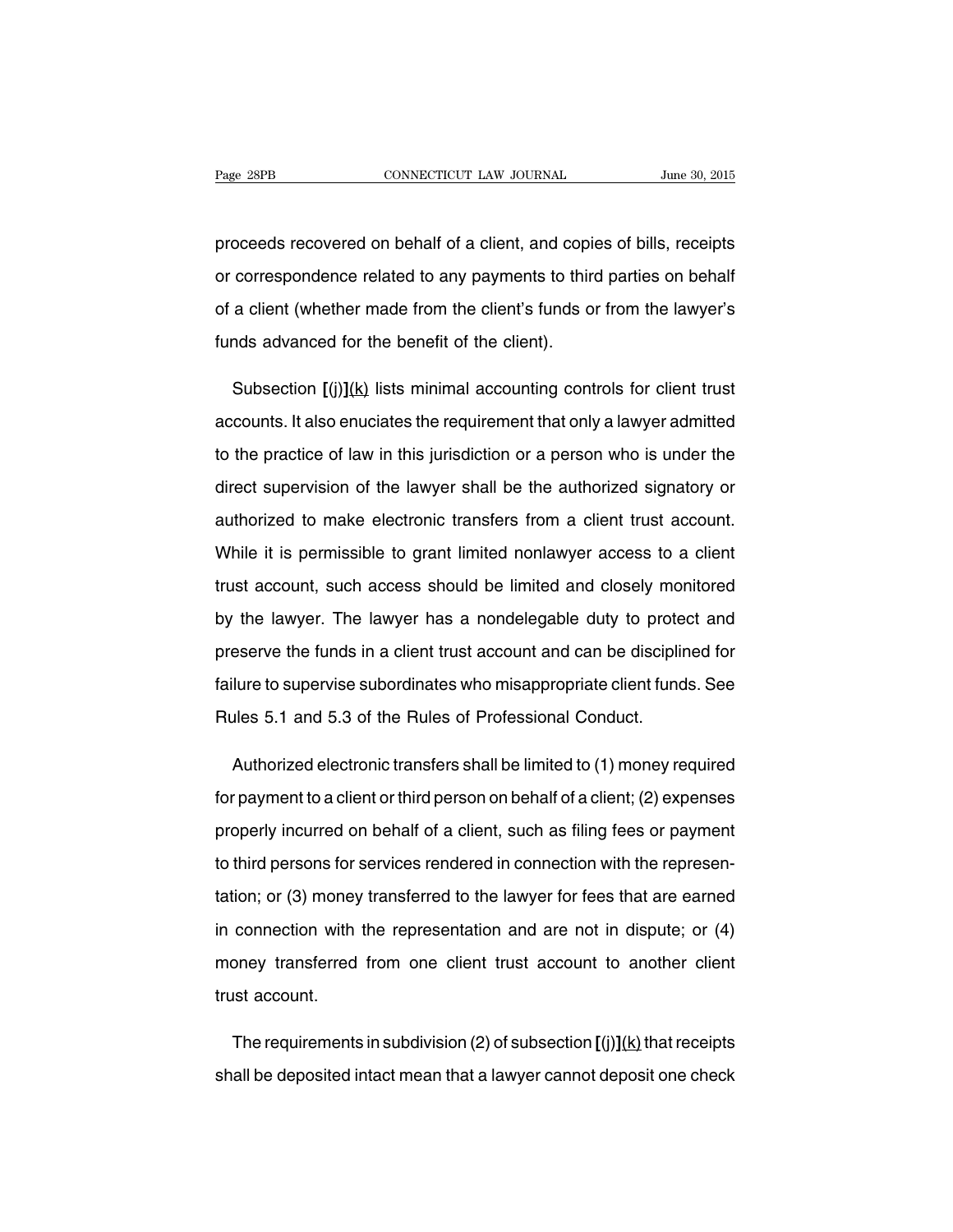or negotiable instrument into two or more accounts at the same time, a practice commonly known as a split deposit.

Subsection  $\left[\frac{k}{\Omega}\right]$  allows the use of alternative media for the maintenance of client trust account records if printed copies of necessary reports can be produced. If trust records are computerized, a system of regular and frequent (preferably daily) backup procedures is essential. If a lawyer uses third-party electronic or internet based file storage, the lawyer must make reasonable efforts to ensure that the company has in place, or will establish reasonable procedures to protect the confidentiality of client information. See, ABA Formal Ethics Opinion 398 (1995). Records required by subsection **[**(i)**]**(j) shall be readily accessible and shall be readily available to be produced upon request by the client or third person who has an interest as provided in Rule 1.15 of the Rules of Professional Conduct, or by the official request of a disciplinary authority, including but not limited to, a subpoena duces tecum. Personal identifying information in records produced upon request by the client or third person or by disciplinary authority shall remain confidential and shall be disclosed only in a manner to ensure client confidentiality as otherwise required by law or court rule.

Subsections  $[(\textit{l})](m)$  and  $[(m)](n)$  provide for the preservation of a lawyer's client trust account records in the event of dissolution or sale of a law practice. Regardless of the arrangements the partners or shareholders make among themselves for maintenance of the client trust records, each partner may be held responsible for ensuring the availability of these records. For the purposes of these Rules, the terms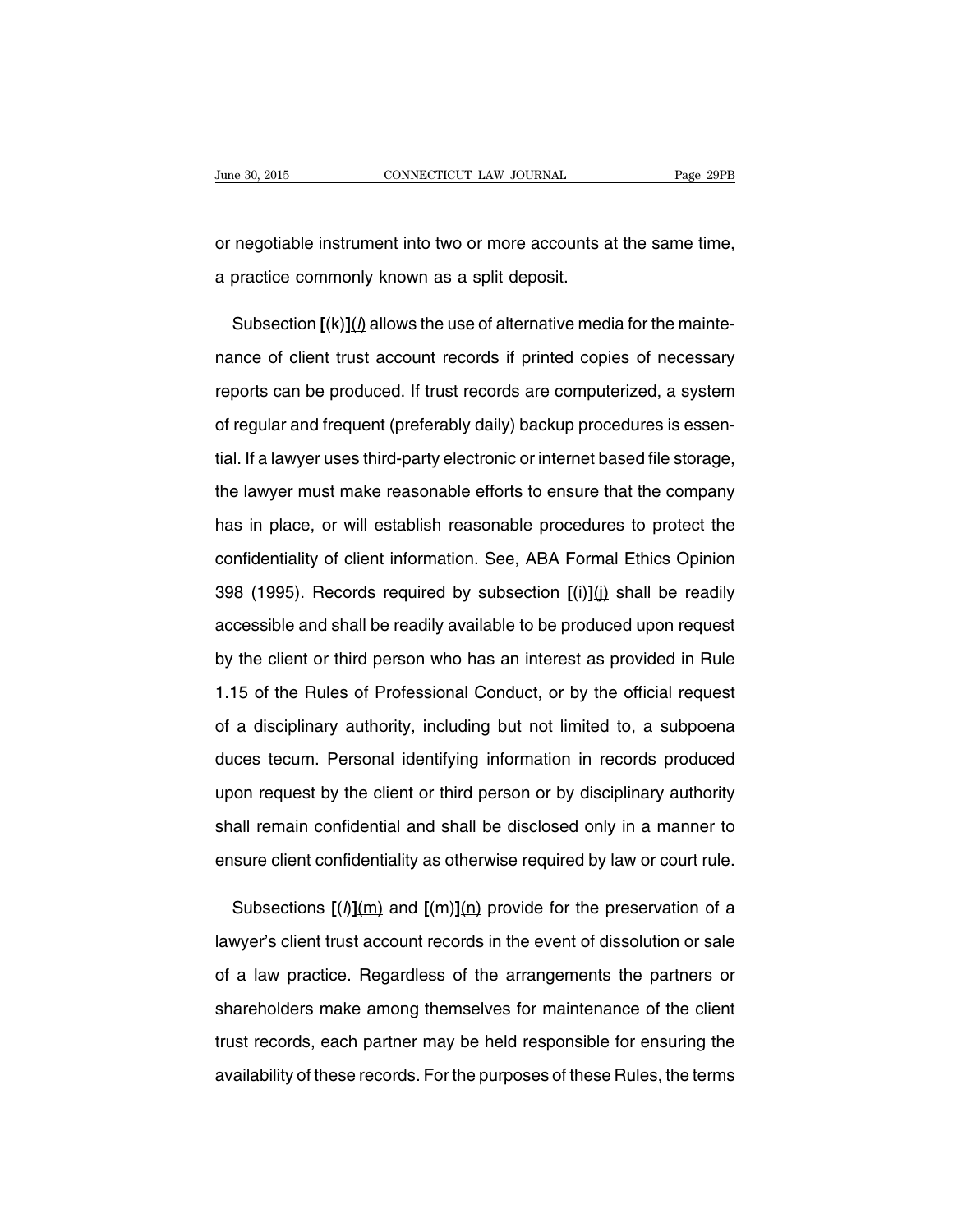"law firm," "partner," and "reasonable" are defined in accordance with Rules 1.0 (d), (h), and (i) of the Rules of Professional Conduct.

AMENDMENT NOTE: The revisions to this rule and its commentary address issues related to unwarranted obstruction of disbursements and unsubstantiated claims. Under subsection (f) as revised, a lawyer is obligated to hold property only where two or more persons have competing interests in the property and is not prevented from making a proper disbursement because there is a mere claim or dispute lacking a mature legal interest in the property. The term ''interest(s)'' is defined in new subsection (g) of the rule as is a process by which the lawyer may request information to assist the lawyer in determining whether substantial grounds exist for the claim to the property.

# **Rule 7.4C. Application by Board or Entity to Certify Lawyers as Specialists**

Any board or entity seeking the approval of the Rules Committee of the superior court for authority to certify lawyers practicing in this state as being specialists in a certain field or fields of law as set forth in Rule 7.4A (e), shall file an original and six copies of its application with the Legal Specialization Screening Committee pursuant to Rule 7.4B on form JD-ES-63. The application materials shall be filed in a format prescribed by the Legal Specialization Screening Committee, which may require them to be filed electronically.

AMENDMENT NOTE: The amendment to this rule gives the Legal Specialization Screening Committee the option to require that applications be filed electronically because applications are voluminous and are required to be filed in multiple copies for further distribution by the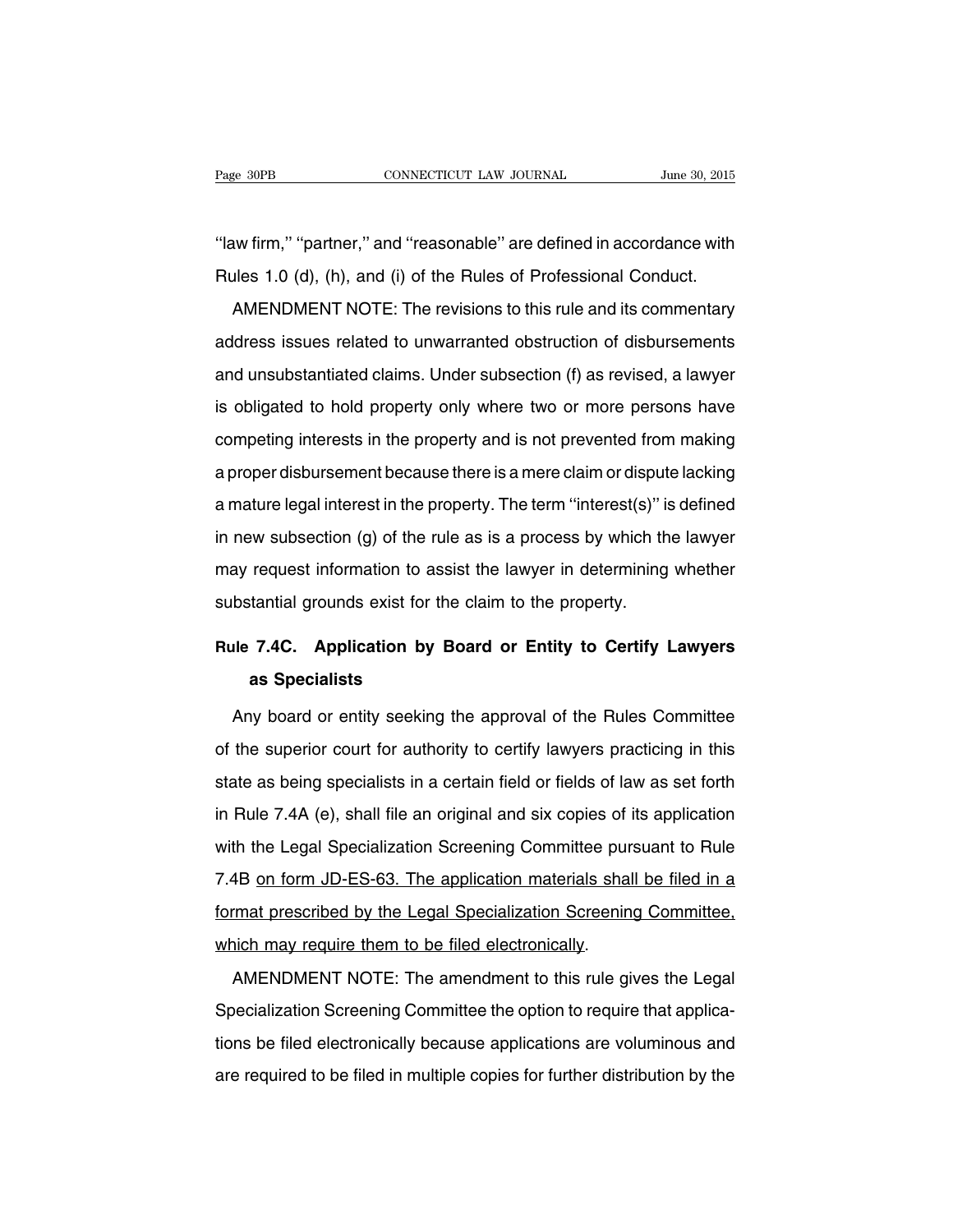Judicial Branch. Having the ability to further distribute an electronic copy for the consideration of Committee members, will increase efficiency and cut costs.

### **AMENDMENTS TO THE GENERAL PROVISIONS OF THE SUPERIOR COURT RULES**

## **Sec. 1-9A. —Judiciary Committee; Placement of Rules Information on Judicial Branch Website**

(a) Each year the Rules Committee shall make itself available to meet with the members of the Judiciary Committee of the General Assembly (the Judiciary Committee) as soon as practicable after the first Rules Committee meeting in September to advise the Judiciary Committee as to the Rules Committee's anticipated agenda for the upcoming year.

(b) As soon as practicable after the convening of each regular legislative session, the chair of the Rules Committee shall invite the Senate and House chairs and the ranking members of the Judiciary Committee, and such other members of that Committee as the chairs may designate, to attend a meeting with the Rules Committee to confer and consult with respect to the rules of practice, pleadings, forms and procedure for the superior court and with respect to legislation affecting the courts pending before or to be introduced in the General Assembly.

(c) The chair of the Rules Committee shall forward to the Judiciary Committee for review and comment all proposed revisions to the Practice Book **[**and to the Code of Evidence**]** which the Rules Committee has decided to submit to public hearing at least 35 days in advance of the public hearing thereon. If the chair of the Rules Committee shall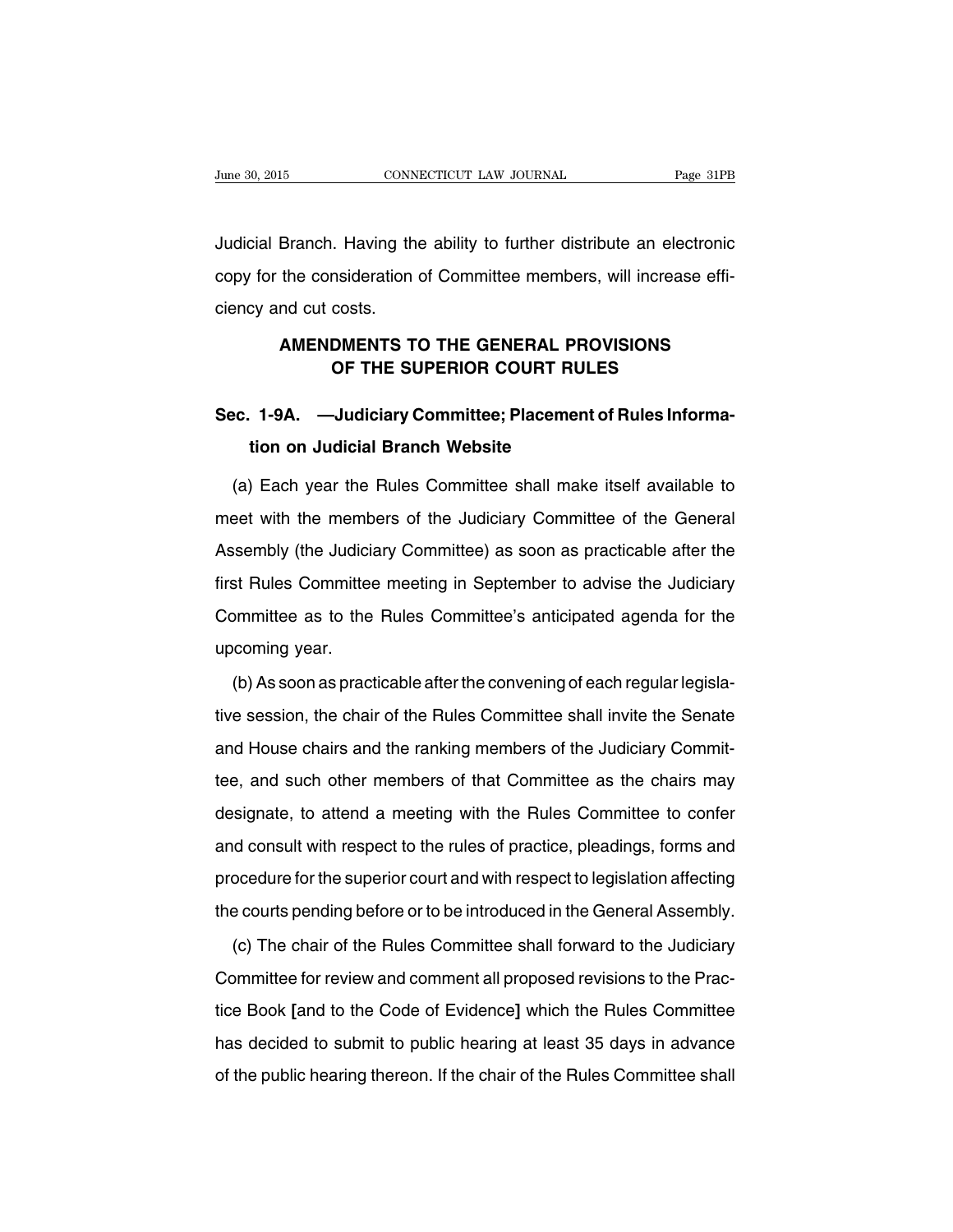receive any comments from the Judiciary Committee with respect to such proposed revisions, he or she shall forward such comments to the members of the Rules Committee for their consideration in connection with the public hearing.

(d) The agendas and minutes of Rules Committee meetings, any proposed revisions to the Practice Book **[**and to the Code of Evidence**]** which the Rules Committee has decided to submit to public hearing, any comments by the Judiciary Committee with respect to such proposed revisions, and any proposed revisions that are adopted by the superior court judges shall be placed on the Judicial Branch website.

COMMENTARY: Public Act 14-120, ''An Act Concerning Adoption of the Connecticut Code of Evidence by the Supreme Court,'' authorized the Supreme Court to adopt the Code of Evidence and established the Code of Evidence Oversight Committee of the Supreme Court. That committee makes recommendations directly to the Supreme Court and reports annually to the legislature concerning changes to the Code of Evidence. The revisions to this section comport with the Public Act.

# **(NEW) Sec. 2-47B. Restrictions on the Activities of Deactivated Attorneys**

(a) As used in this section:

(1) A ''deactivated attorney'' is an attorney who is currently disbarred, suspended, resigned, or on inactive status.

(2) A ''supervising attorney'' is an attorney:

(A) who has been approved by the court as a supervising attorney for a deactivated attorney in accordance with subsection (e) of this section;

(B) who is in good standing with the bar of this state;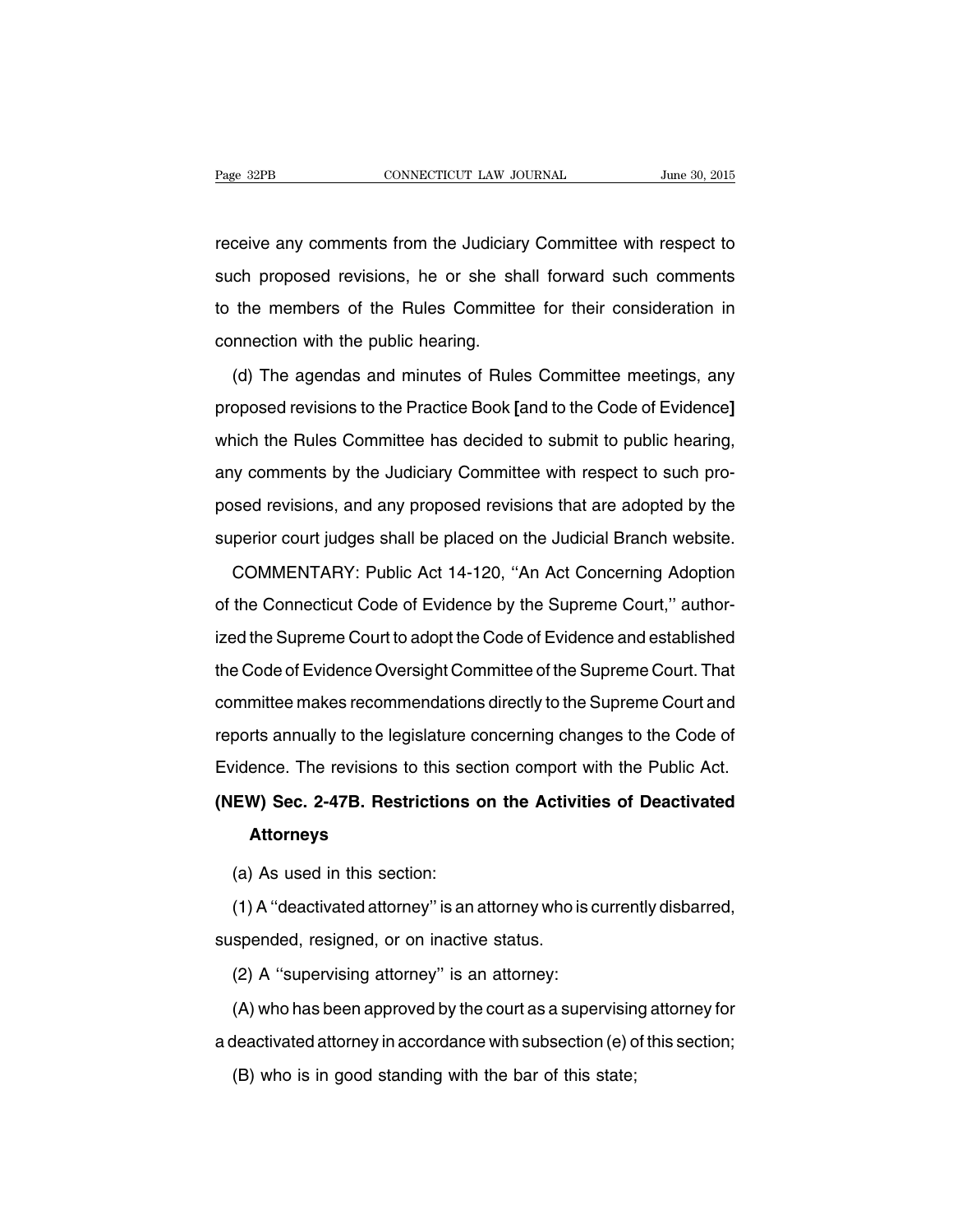(C) who was not affiliated with the deactivated attorney as an employer, employee, partner, independent contractor or in any other employment relationship at the time of the deactivation; and

(D) who did not serve as an attorney pursuant to Section 2-64 in connection with the disbarment, suspension, resignation or placement on inactive status of the deactivated attorney.

(3) A ''law-related activity'' is:

(A) engaging in the practice of law as defined by Section 2-44A;

(B) representing a client in any legal matter, including discovery matters;

(C) negotiating or transacting any matter for, or on behalf of, a client with third parties, or having any contact with third parties regarding such negotiation or transaction;

(D) receiving, disbursing or exercising any control over clients' funds or other property held in trust and related accounts;

(E) using the titles ''attorney'' or ''lawyer,'' or the designations ''Esq.,'' or ''J.D.'' to describe oneself; or

(F) communicating with clients and third parties regarding matters that are the subject of representation by the supervising attorney or his or her firm.

(4) ''Employ'' means to engage the services of another, including employees, agents, independent contractors and consultants, regardless of whether any compensation is paid.

(b) (1) No deactivated attorney shall be permitted to engage in any law-related activities or to be employed as a paralegal or legal assistant unless expressly permitted by the court as provided in this section.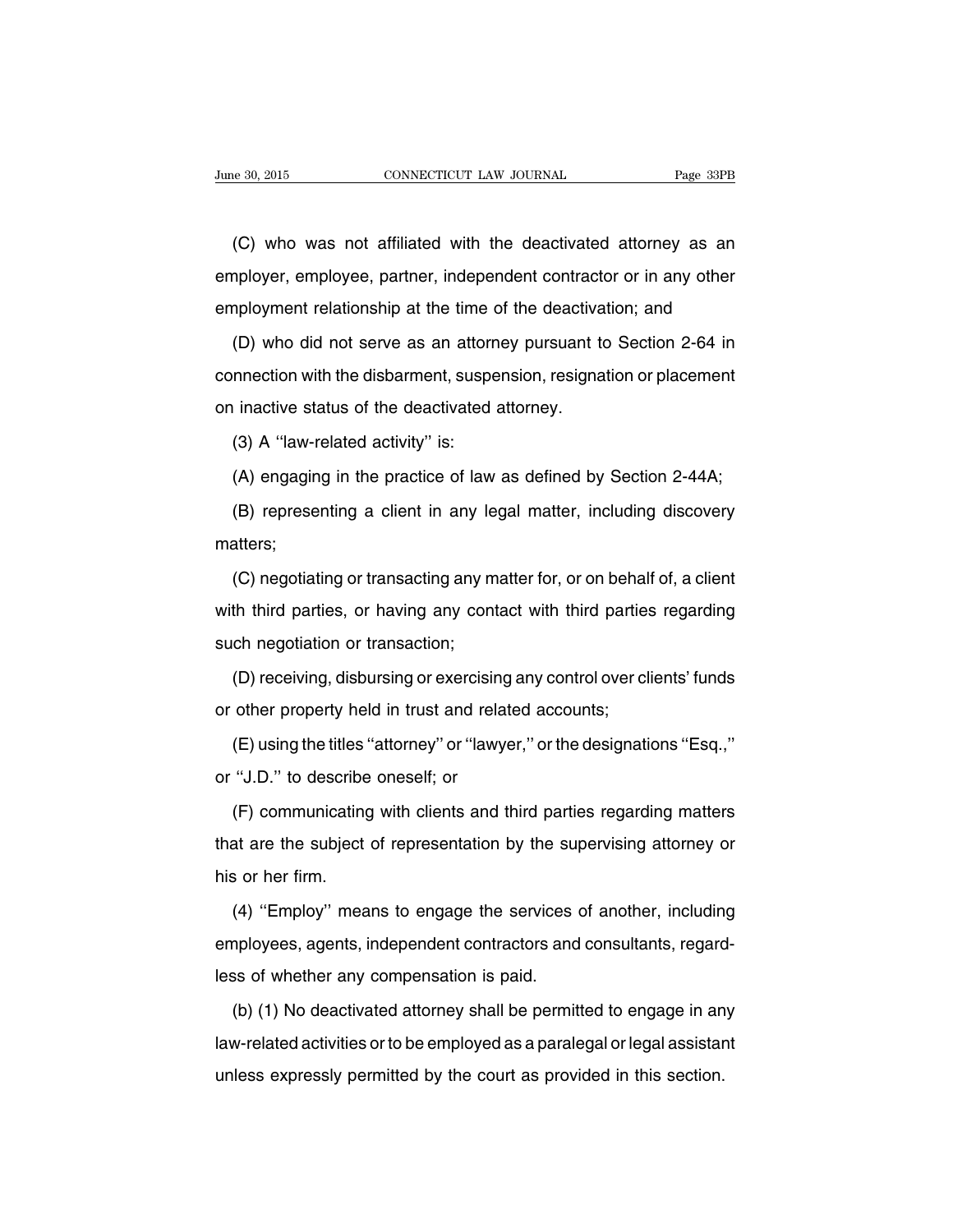(2) The court may expressly permit, by written order, a deactivated attorney to perform any of the following activities, under the supervision of a supervising attorney, as provided herein:

(A) performing legal work of a preparatory nature, such as conducting legal research, assembling data and other necessary information, and drafting transactional documents, pleadings, briefs, and other similar documents; and

(B) providing clerical assistance to the supervising attorney.

(c) No attorney who knows or should have known that an attorney's license has been deactivated, shall employ the deactivated attorney to engage in any law-related activities or to act as a paralegal or legal assistant, without the permission of the court, as provided in this section.

(d) A deactivated attorney shall not engage in law-related activities or be employed as a paralegal or legal assistant on behalf of any client previously represented by the deactivated attorney or for whom the deactivated attorney had previously provided any legal services in the ten year period prior to deactivation. During the period of employment of the deactivated attorney, the supervising attorney or his or her firm shall not assume representation of any matter on behalf of any client previously represented by the deactivated attorney or for whom the deactivated attorney had previously provided any legal services in the ten year period prior to deactivation.

(e) (1) An attorney desiring to become a supervising attorney shall file a written application on a form approved by the office of the chief court administrator.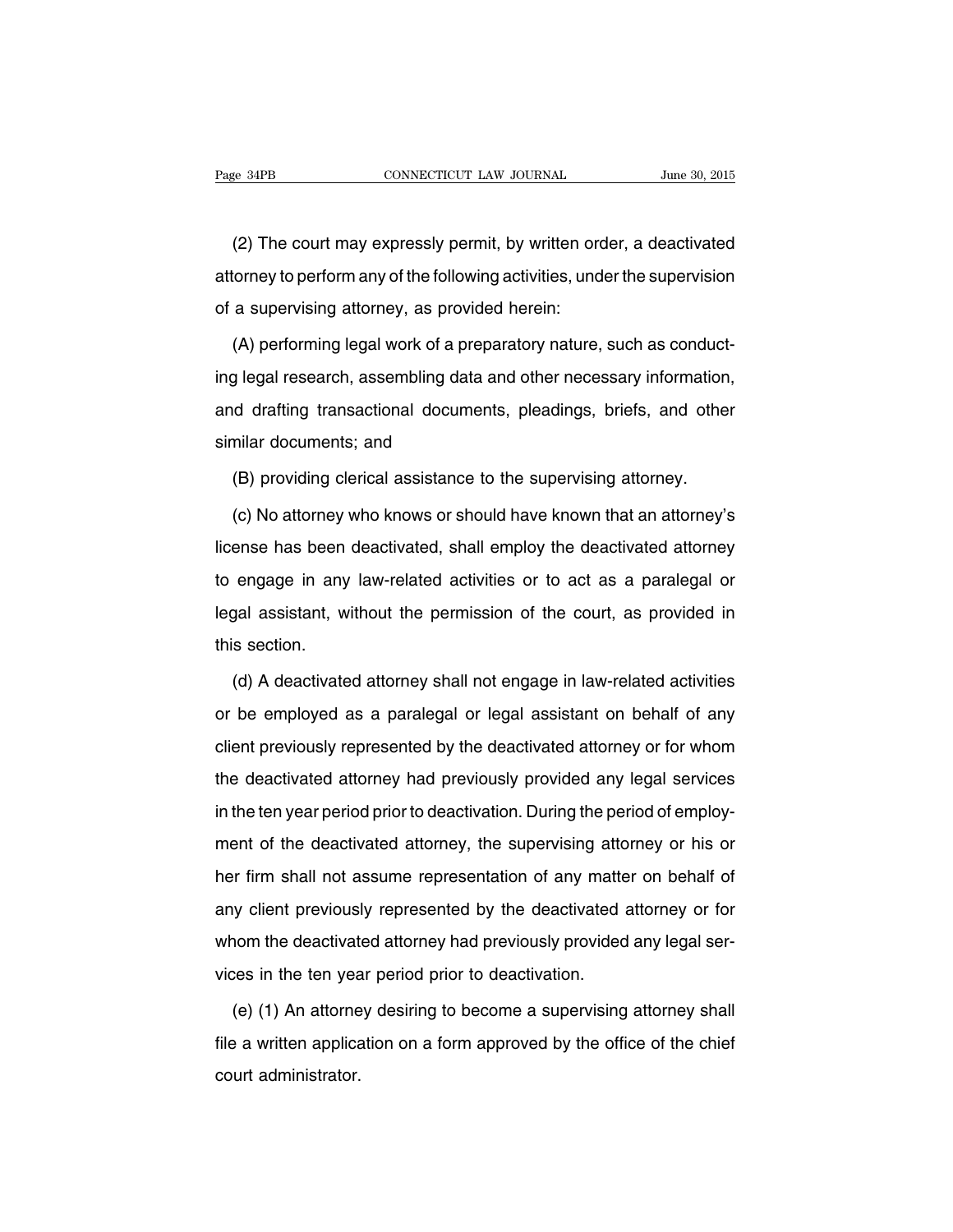(2) The application shall be filed with the court in the docket number of the matter in which the deactivated attorney was suspended, disbarred, placed on inactive status or resigned. A copy of the application shall be served by the applicant on the office of the chief disciplinary counsel.

(3) An application filed under this section shall be assigned to the same judge who presided over the matter in which the deactivated attorney resigned or was disbarred, suspended, or placed on inactive status. If that judge is no longer available, the administrative judge in the judicial district where the deactivation proceeding was held shall assign the matter to another judge.

(f) The court shall schedule the application for a hearing to determine the following:

(1) whether the deactivated attorney should be permitted to perform the activities permitted herein;

(2) whether the attorney will be appointed to serve as the supervising attorney for the deactivated attorney; and

(3) whether any additional monitoring, conditions, or restrictions are necessary.

(g) If the relationship between the supervising attorney and the deactivated attorney terminates, the supervising attorney shall send written notice to the court within fifteen days of the termination of the relationship. A copy of the written notice shall be served on the office of the chief disciplinary counsel.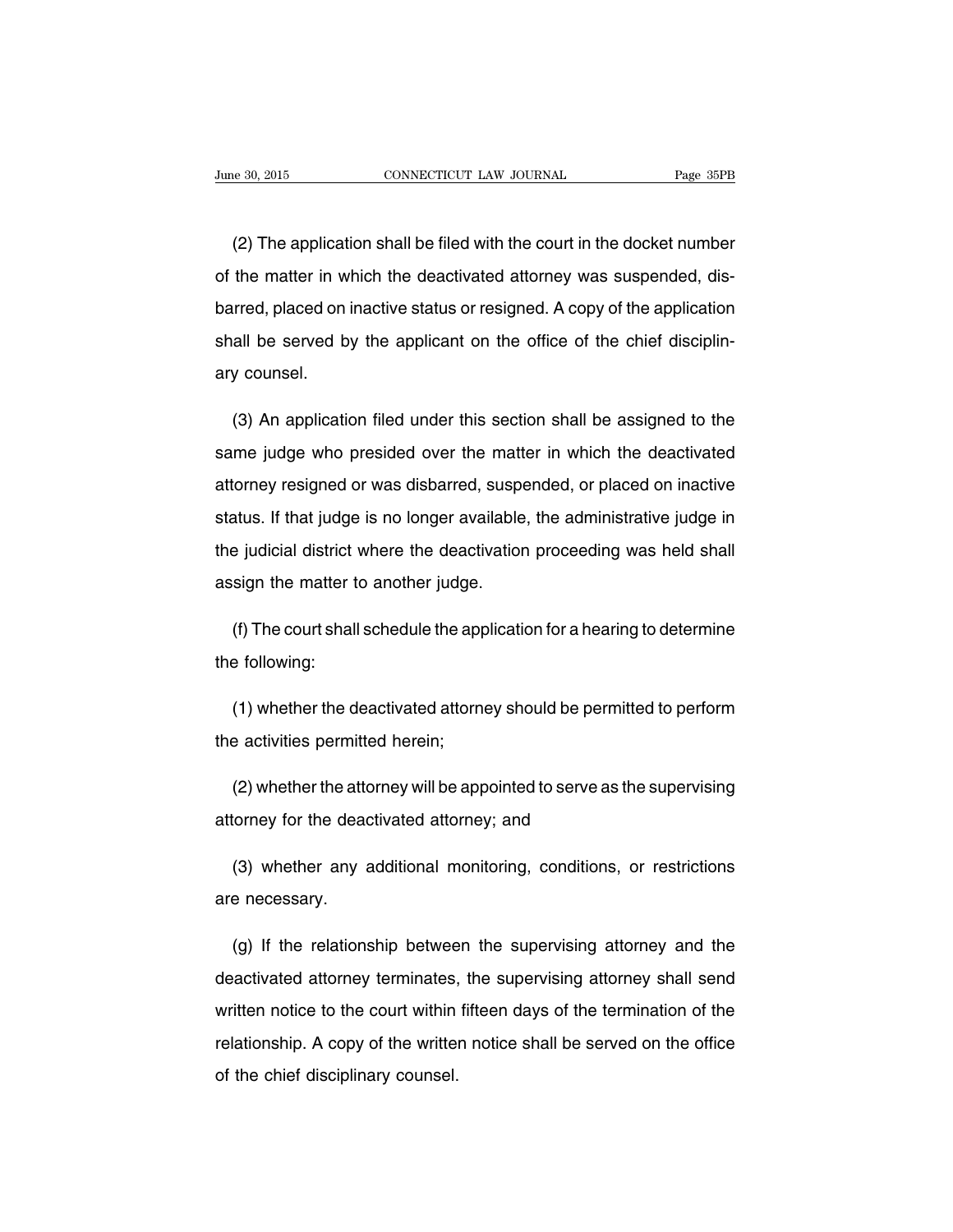(h) Violation of this section by the deactivated attorney or the supervising attorney shall constitute a violation of Rule 8.4 (4) of the Rules of Professional Conduct.

(i) In any application for reinstatement, the supervising attorney and a deactivated attorney under the supervision of a supervising attorney pursuant to this section shall certify that he or she has complied with the requirements of this section during the period of suspension, disbarment, resignation, or inactive status.

COMMENTARY: The unrestricted ability of attorneys whose licenses are deactivated due to a disciplinary proceeding or disability to practice as ''paralegals'' negatively impacts the public perception of our ability to regulate the practice of law. This rule will serve to increase public confidence in the regulation of the bar because it prohibits a deactivated attorney from simply returning to his or her former practice and working as a ''paralegal'' for his or her former firm, for the trustee, or for his or her former clients. With permission of the court, a deactivated attorney may perform the activities specified in this rule. This section applies to any attorney whose license is deactivated on or after the effective date of this section.

#### **Sec. 3-8. Appearance for Represented Party**

(a) Whenever an attorney files an appearance for a party, or the party files an appearance for himself or herself, and there is already an appearance of an attorney or party on file for that party, the attorney or party filing the new appearance shall state thereon whether such appearance is in place of or in addition to the appearance or appearances already on file.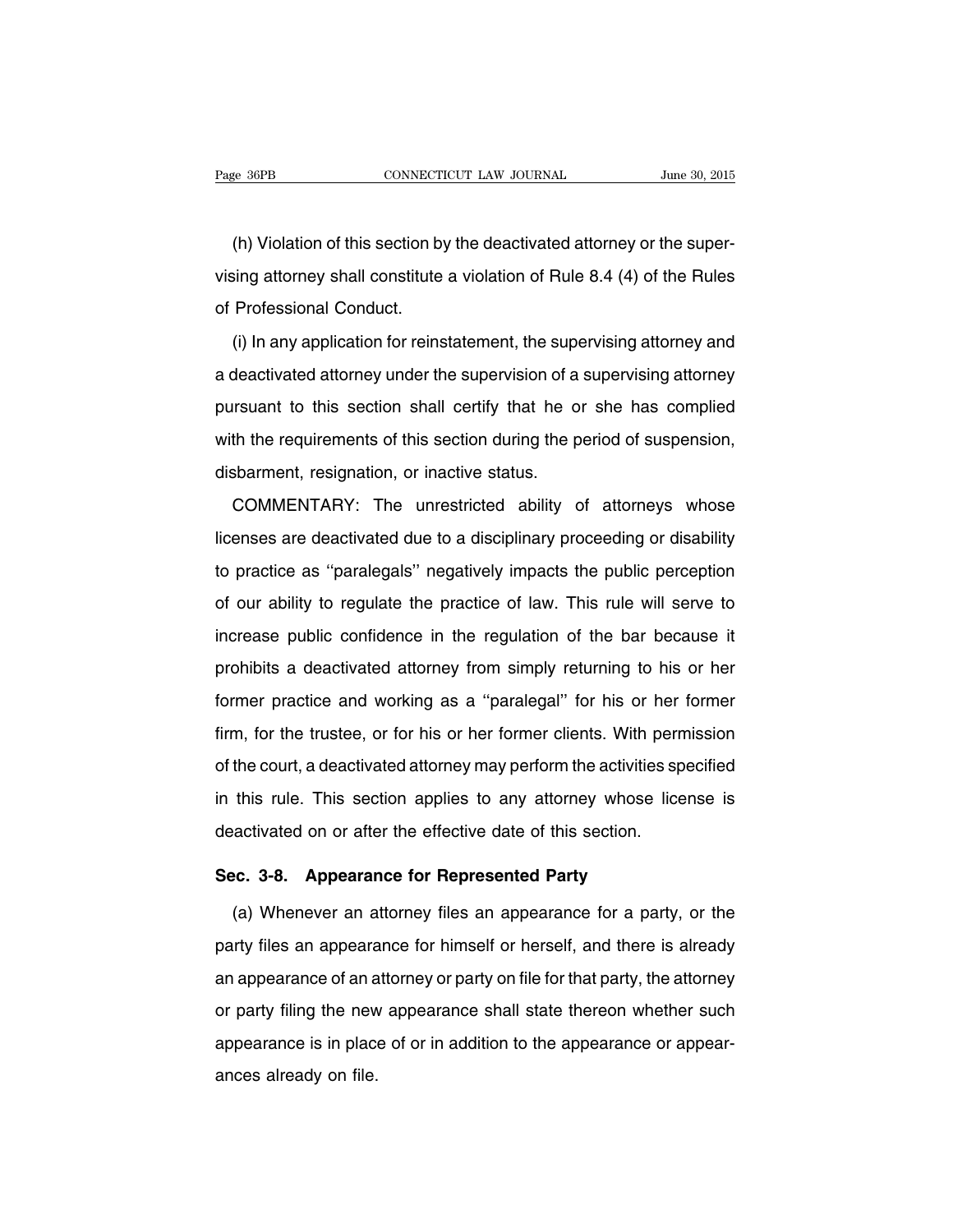(b) **[**The chief court administrator may establish, for such period or periods of time as he or she determines, a pilot program in one or more judicial districts permitting an attorney to file an appearance limited to a specific event or proceeding in matters that have been designated as being within the purview of the pilot. Limited appearances may only be filed in connection with such pilot program.**]** An attorney is permitted to file an appearance limited to a specific event or proceeding in any family or civil case. If an event or proceeding in a matter in which a limited appearance has been filed has been continued to a later date, for any reason, it is not deemed completed unless otherwise ordered by the court. Except with leave of court, a limited appearance may not be filed to address a specific issue or to represent the client at or for a portion of a hearing. A limited appearance may not be limited to a particular length of time or the exhaustion of a fee. Whenever an attorney files a limited appearance for a party, the limited appearance shall be filed in addition to any self-represented appearance that the party may have already filed with the court. Upon the filing of the limited appearance, the client may not file or serve pleadings, discovery requests or otherwise represent himself or herself in connection with the proceeding or event that is the subject of the limited appearance. An attorney shall not file a limited appearance for a party when filing a new action or during the pendency of an action if there is no appearance on file for that party, unless the party for whom the limited appearance is being filed files an appearance in addition to the attorney's limited appearance at the same time. A limited appear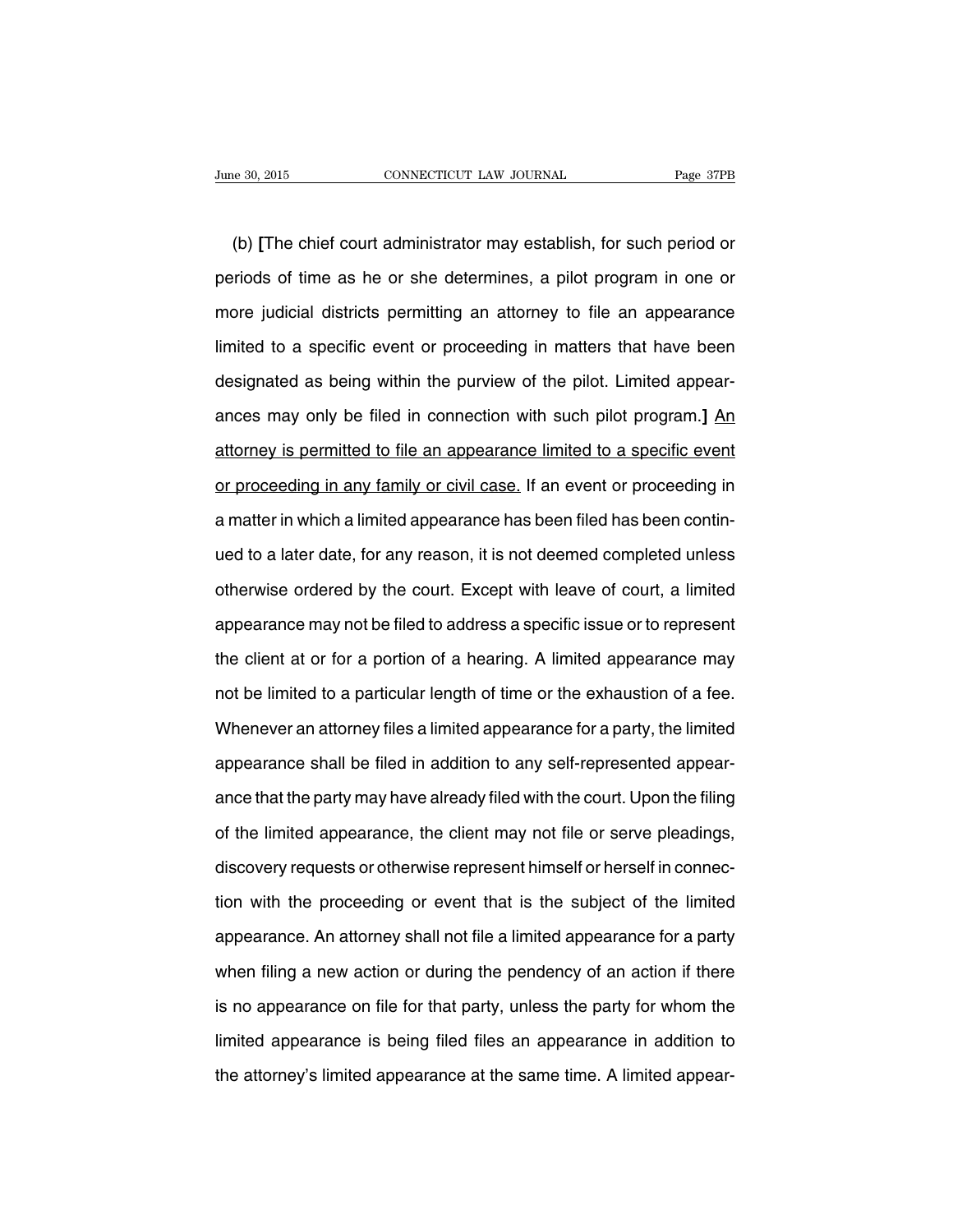ance may not be filed on behalf of a firm or corporation. A limited appearance may not be filed in criminal or juvenile cases.

(c) The provisions of this section regarding parties filing appearances for themselves do not apply to criminal cases.

COMMENTARY: The revision to this section removes the pilot status of limited appearances and expands the application of such appearances to any family or civil case.

# **Sec. 4-6. Page Limitations for Briefs, Memoranda of Law and Reply Memoranda**

(a) The text of any trial brief or any other brief concerning a motion in any case shall not exceed thirty-five pages without permission of the judicial authority. The judicial authority may also permit the filing of a supplemental brief of a particular number of pages. The text of any brief shall be double-spaced and the type font shall be no smaller than 12 point. The judicial authority may in its discretion limit the number of pages of any brief to less than thirty-five.

(b) Any reply memorandum filed pursuant to Section 11-10 (b) shall not exceed ten pages without the permission of the judicial authority.

COMMENTARY: The revision to this section sets the page limitations for reply memoranda filed under Section 11-10 (b).

## **Sec. 4-7. Personal Identifying Information to Be Omitted or Redacted from Court Records in Civil and Family Matters**

(a) As used in this section, ''personal identifying information'' means: an individual's date of birth; mother's maiden name; motor vehicle operator's license number; Social Security number; other government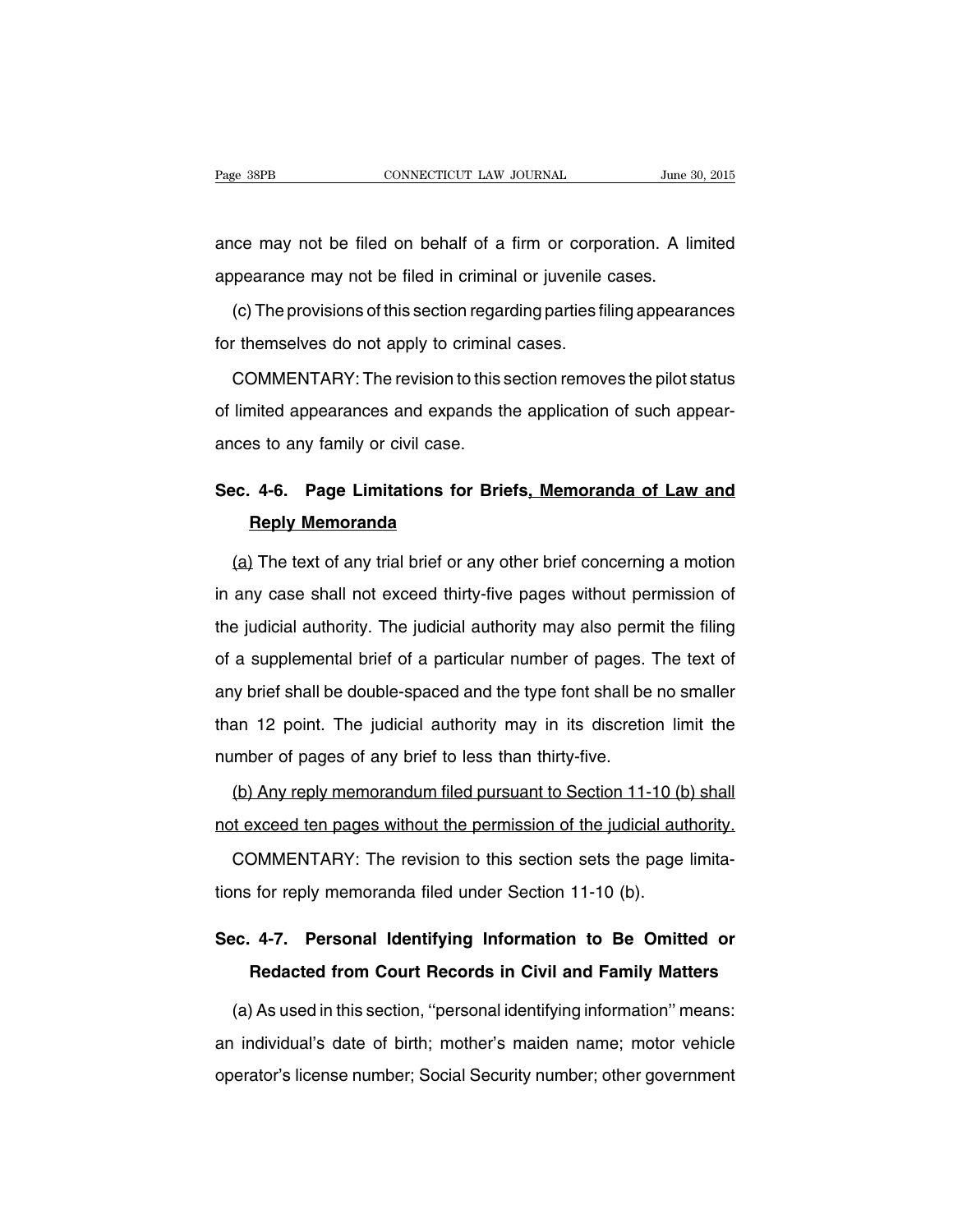issued identification number except for juris, license, permit or other business related identification numbers that are otherwise made available to the public directly by any government agency or entity; health insurance identification number; or any financial account number, security code or personal identification number (PIN). For purposes of this section, a person's name is specifically excluded from this definition of personal identifying information**[**.**]** unless the judicial authority has entered an order allowing the use of a pseudonym in place of the name of a party. If such an order has been entered, the person's name is included in this definition of ''personal identifying information.''

(b) Persons who file documents with the court shall not include personal identifying information, and if any such personal identifying information is present, shall redact it from any documents filed with the court, whether filed in electronic or paper format, unless otherwise required by law or ordered by the court. The party filing the redacted documents shall retain the original unredacted documents throughout the pendency of the action, any appeal period, and any applicable appellate process.

(c) The responsibility for omitting or redacting personal identifying information rests solely with the person filing the document. The court or the clerk of the court need not review any filed document for compliance with this rule.

COMMENTARY: The revision to this section is to include a person's name in the definition of personal identifying information if the judicial authority has entered an order permitting the person to use a pseud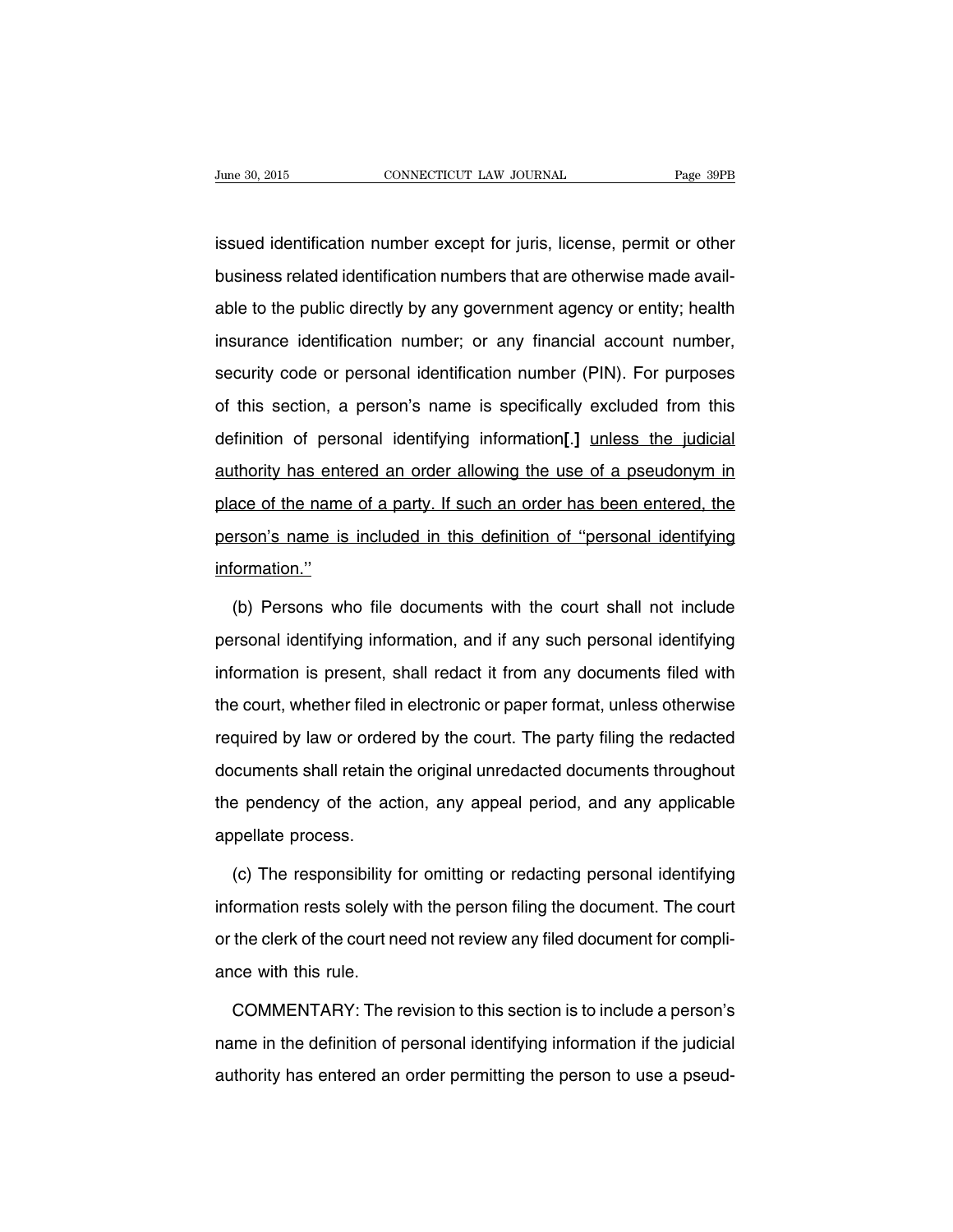onym in an action. By including the name in the definition of personal identifying information, the rule permits a party, the person identified by name or the judicial authority on its own motion to proceed under Section 11-20B to move quickly to protect the identity of the person in accordance with the existing order of the judicial authority.

# **Sec. 7-19. Issuing Subpoenas for Witnesses on Behalf of Self-Represented Litigants**

Self-represented litigants seeking to compel the attendance of necessary witnesses in connection with the hearing of any **[**civil**]** matter**[**, including matters scheduled on short calendar or special proceeding lists or for trial,**]** shall file an application to have the clerk of the court issue subpoenas for that purpose. The clerk, after verifying the scheduling of the matter **[**short calendar hearing, special proceeding or trial**]**, shall present the application to the judge before whom the matter is scheduled for hearing, or the administrative judge or any judge designated by the administrative judge if the matter has not been scheduled before a specific judge, which judge shall conduct an ex parte review of the application and may direct or deny the issuance of subpoenas as such judge deems warranted under the circumstances, keeping in mind the nature of the scheduled hearing and future opportunities for examination of witnesses, as may be appropriate. If an application is denied in whole or in part, the applicant may request a hearing which shall be scheduled by the court.

COMMENTARY: The revision to this section expands the applicability of the section to any matter and comports with State v. Nowacki, 155 Conn. App. 758 111 A.3d 911 (2015). Also, if an application is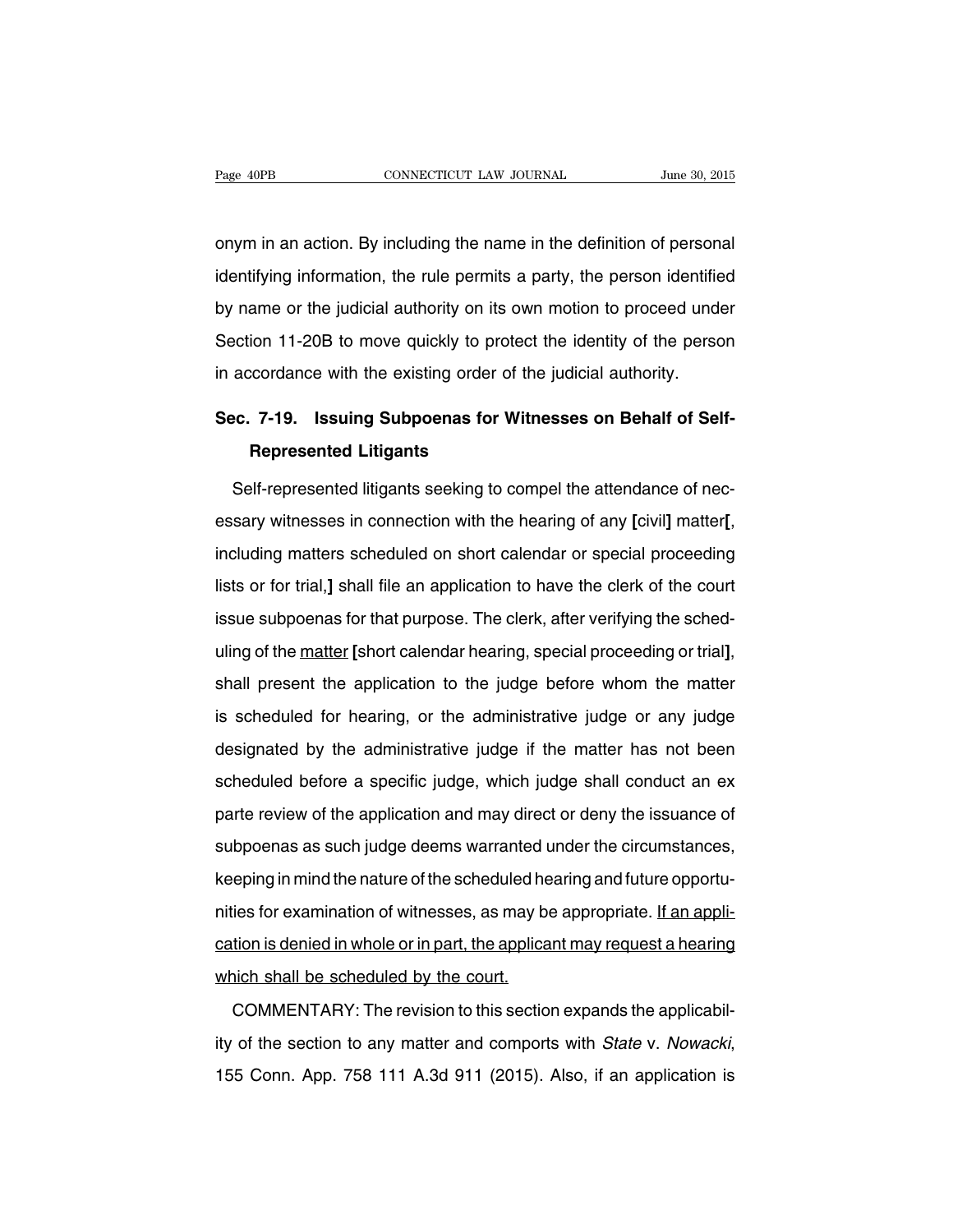denied, the applicant may request a hearing which must be scheduled by the court.

### **AMENDMENTS TO THE CIVIL RULES**

# **Sec. 11-10. Requirement That Memorandum of Law Be Filed with Certain Motions**

(a) A memorandum of law briefly outlining the claims of law and authority pertinent thereto shall be filed and served by the movant with the following motions and requests: (1) motions regarding parties filed pursuant to Sections 9-18 through 9-22 and motions to implead a third party defendant filed pursuant to Section 10-11; (2) motions to dismiss except those filed pursuant to Section 14-3; (3) motions to strike; (4) motions to set aside judgment filed pursuant to Section 17- 4; and (5) motions for summary judgment. Memoranda of law may be filed by other parties on or before the time the matter appears on the short calendar.

(b) A reply memorandum is not required and the absence of such memoranda will not prejudice any party. A reply memorandum shall be strictly confined to a discussion of matters raised by the responsive memorandum, and shall be filed within fourteen days of the filing of the responsive memorandum to which such reply memoranda is being made.

(c) Surreply memoranda cannot be filed without the permission of the judicial authority.

COMMENTARY: The revision to this section is intended to make clear that a reply memorandum by the proponent of a motion or request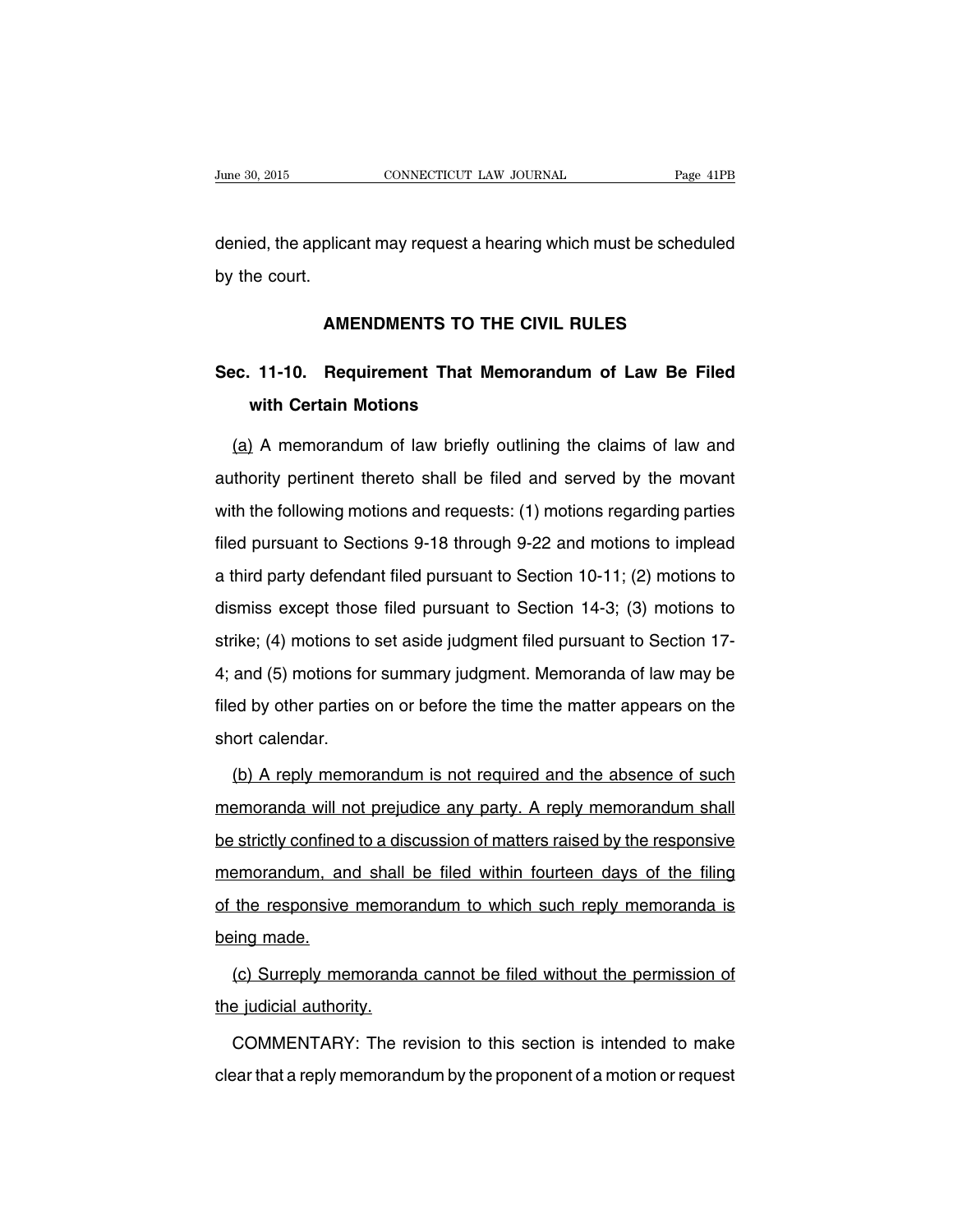is permitted, but not required. The memorandum must discuss only matters contained in the responsive memorandum, and it must be filed within fourteen days. This change eliminates the current practice of filing a motion for permission to file a reply memorandum, which can extend the time for a resolution of a motion or request. No surreply memoranda can be filed without the permission of the judicial authority.

#### **Sec. 13-7. —Answers to Interrogatories**

(a) Any such interrogatories shall be answered under oath by the party to whom directed and such answers shall not be filed with the court but shall be served within thirty days after the date of certification of service, in accordance with Sections 10-12 through 10-17, of the interrogatories or, if applicable, the notice of interrogatories on the answering party, unless:

(1) Counsel file with the court a written stipulation extending the time within which answers or objections may be served; or

(2) The party to whom the interrogatories are directed, after service in accordance with Sections 10-12 through 10-17, files a request for extension of time, for not more than thirty days, within the initial thirtyday period. **[**Such request shall contain a certification by the requesting party that the case has not been assigned for trial.**]** Such request shall be deemed to have been automatically granted by the judicial authority on the date of filing, unless within ten days of such filing the party who has served the interrogatories or the notice of interrogatories shall file objection thereto. A party shall be entitled to one such request for each set of interrogatories directed to that party; or

(3) Upon motion, the judicial authority allows a longer time; or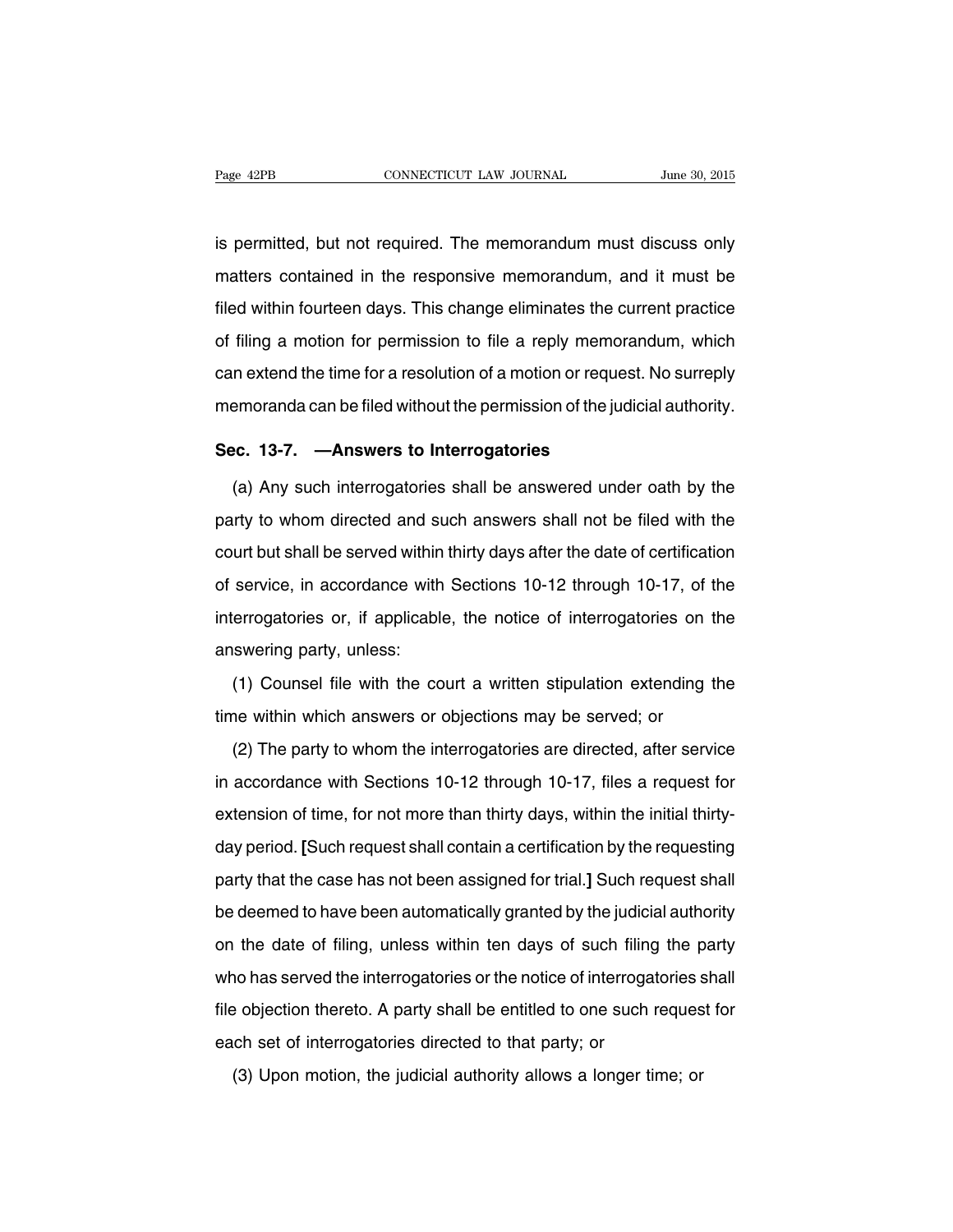(4) Objections to the interrogatories and the reasons therefor are filed and served within the thirty-day period.

(b) A party objecting to one or more interrogatories shall file an objection in accordance with Section 13-8.

(c) Objection by a party to certain of the interrogatories directed to such party shall not relieve that party of the obligation to answer the interrogatories to which he or she has not objected within the thirtyday period. All answers to interrogatories shall repeat immediately before each answer the interrogatory being answered. Answers are to be signed by the person making them. The party serving the interrogatories or the notice of interrogatories may move for an order under Section 13-14 with respect to any failure to answer.

COMMENTARY: This section currently provides that a request for a thirty day discovery extension ''shall contain a certification by the requesting party that the case has not been assigned for trial.'' With the recent amendment of Section 14-8 (a) and the advent of the individualized calendaring system (IndiCal), trial dates are being assigned shortly after the cases are filed. The revision to this section eliminates that requirement which otherwise prevents the filing of requests for extension of time.

# **Sec. 13-10. —Responses to Requests for Production; Objections**

(a) The party to whom the request is directed or such party's attorney shall serve a written response, which may be in electronic format, within thirty days after the date of certification of service, in accordance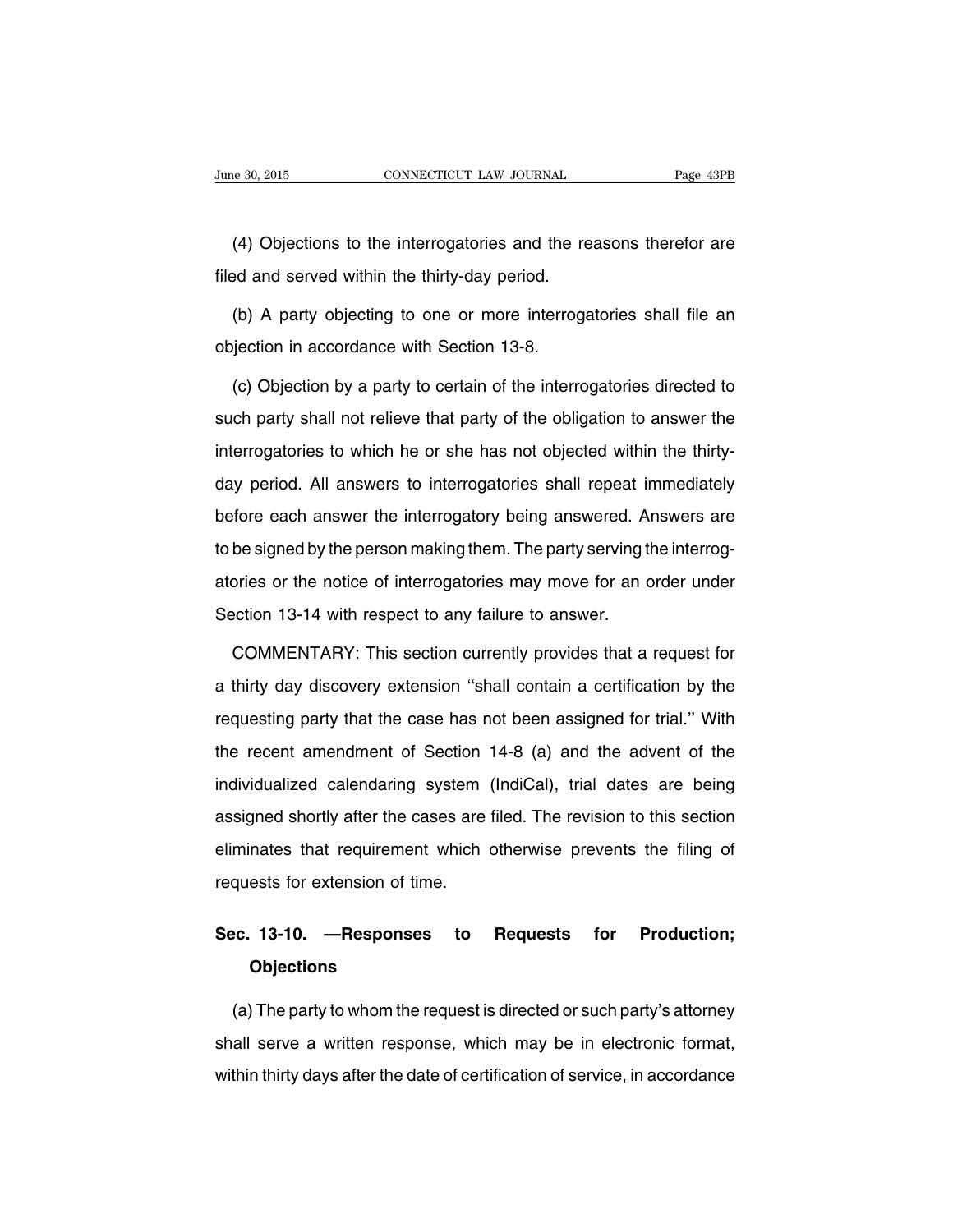with Sections 10-12 through 10-17, of the request or, if applicable, the notice of requests for production on the responding party, unless:

(1) Counsel file with the court a written stipulation extending the time within which responses may be served; or

(2) The party to whom the requests for production are directed, after service in accordance with Sections 10-12 through 10-17, files a request for extension of time, for not more than thirty days, within the initial thirty-day period. **[**Such request shall contain a certification by the requesting party that the case has not been assigned for trial.**]** Such request shall be deemed to have been automatically granted by the judicial authority on the date of filing, unless within ten days of such filing the party who has served the requests for production or the notice of requests for production shall file objection thereto. A party shall be entitled to one such request for each set of requests for production served upon that party; or

(3) Upon motion, the court allows a longer time.

(b) The response of the party shall be inserted directly on the original request served in accordance with Section 13-9 and shall state, with respect to each item or category, that inspection and related activities will be permitted as requested, unless the request or any part thereof is objected to. If, pursuant to subsection (b) of Section 13-9, a notice of requests for production is served in lieu of requests for production, the party to whom such notice is directed shall in his or her response set forth each request for production immediately followed by that party's response thereto. No objection may be filed with respect to requests for production set forth in Forms 204, 205, 206, 209 and/or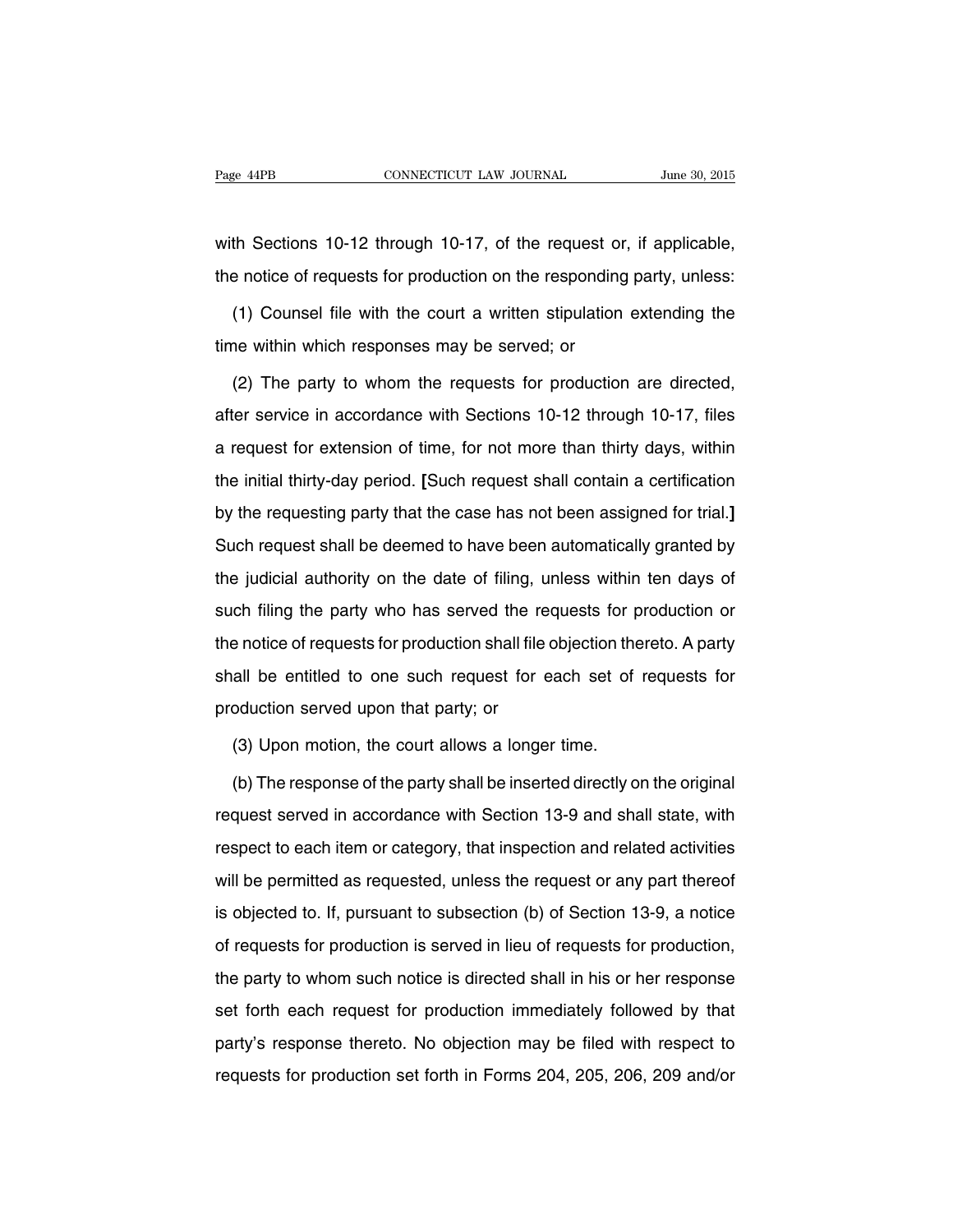211 of the rules of practice for use in connection with Section 13-9. Where a request calling for submission of copies of documents is not objected to, those copies shall be appended to the copy of the response served upon the party making the request. A party objecting to one or more requests shall file an objection to the request. Objections to requests for production shall be immediately preceded by the request objected to, shall set forth reasons for the objection, shall be signed by the attorney or self-represented party making them and shall be filed with the court. Objection by a party to certain parts of the request shall not relieve that party of the obligation to respond to those portions to which that party has not objected within the thirty-day period. The party serving the request or the notice of requests for production may move for an order under Section 13-14 with respect to any failure on the part of the party to whom the request or notice is addressed to respond.

(c) No objection to any such request shall be placed on the short calendar list until an affidavit by either counsel is filed certifying that bona fide attempts have been made to resolve the differences concerning the subject matter of the objection and that counsel have been unable to reach an accord. The affidavit shall set forth the date of the objection, the name of the party who filed the objection and the name of the party to whom the objection was addressed. The affidavit shall also recite the date, time and place of any conference held to resolve the differences and the names of all persons participating therein, or, if no conference has been held, the reasons for the failure to hold such a conference. If an objection to any part of a request for production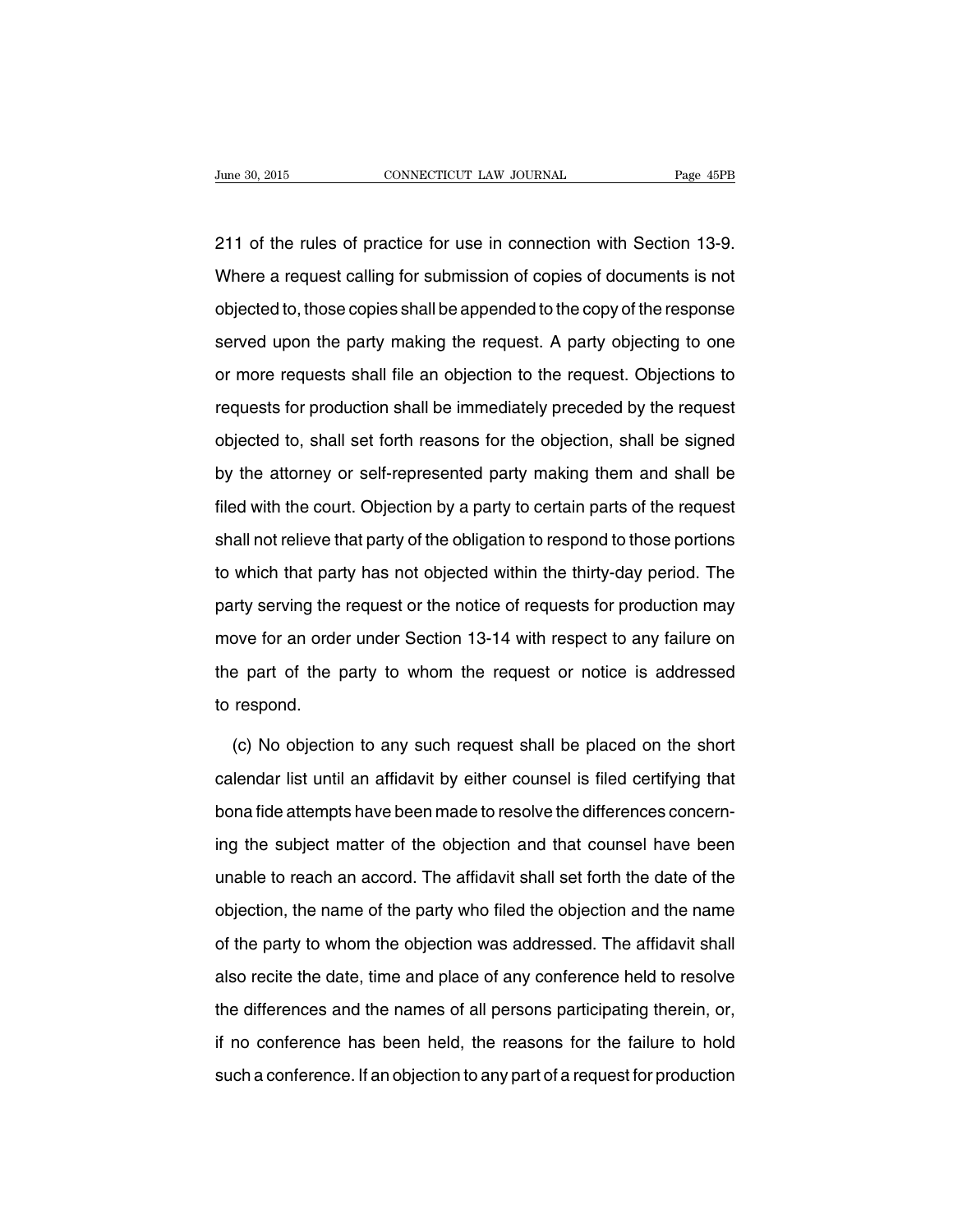is overruled, compliance with the request shall be made at a time to be set by the judicial authority.

COMMENTARY: This section provided that a request for a thirty day discovery extension ''shall contain a certification by the requesting party that the case has not been assigned for trial.'' With the 2014 amendment of Section 14-8 (a) and the advent of the individualized calendaring system (IndiCal), trial dates are being assigned shortly after the cases are filed. The revision to this section eliminates that requirement, which otherwise prevents the filing of requests for extension of time.

# **Sec. 17-30. Summary Process; Default and Judgment for Failure to Appear or Plead**

(a) If the defendant in a summary process action does not appear within two days after the return day and a motion for judgment for failure to appear and the notice to quit signed by the plaintiff or plaintiff's attorney and endorsed, with his or her doings thereon, by the proper officer or indifferent person who served such notice to quit is filed with the clerk, the judicial authority shall, not later than the first court day after the filing of such motion, enter judgment that the plaintiff recover possession or occupancy of the premises with costs, and execution shall issue subject to the statutory provisions.

(b) If the defendant in a summary process action appears but does not plead within two days after the return day or within three days after the filing of the preceding pleading or motion, the plaintiff may file a motion for judgment for failure to plead, served in accordance with Sections 10-12 through 10-17. If the defendant fails to plead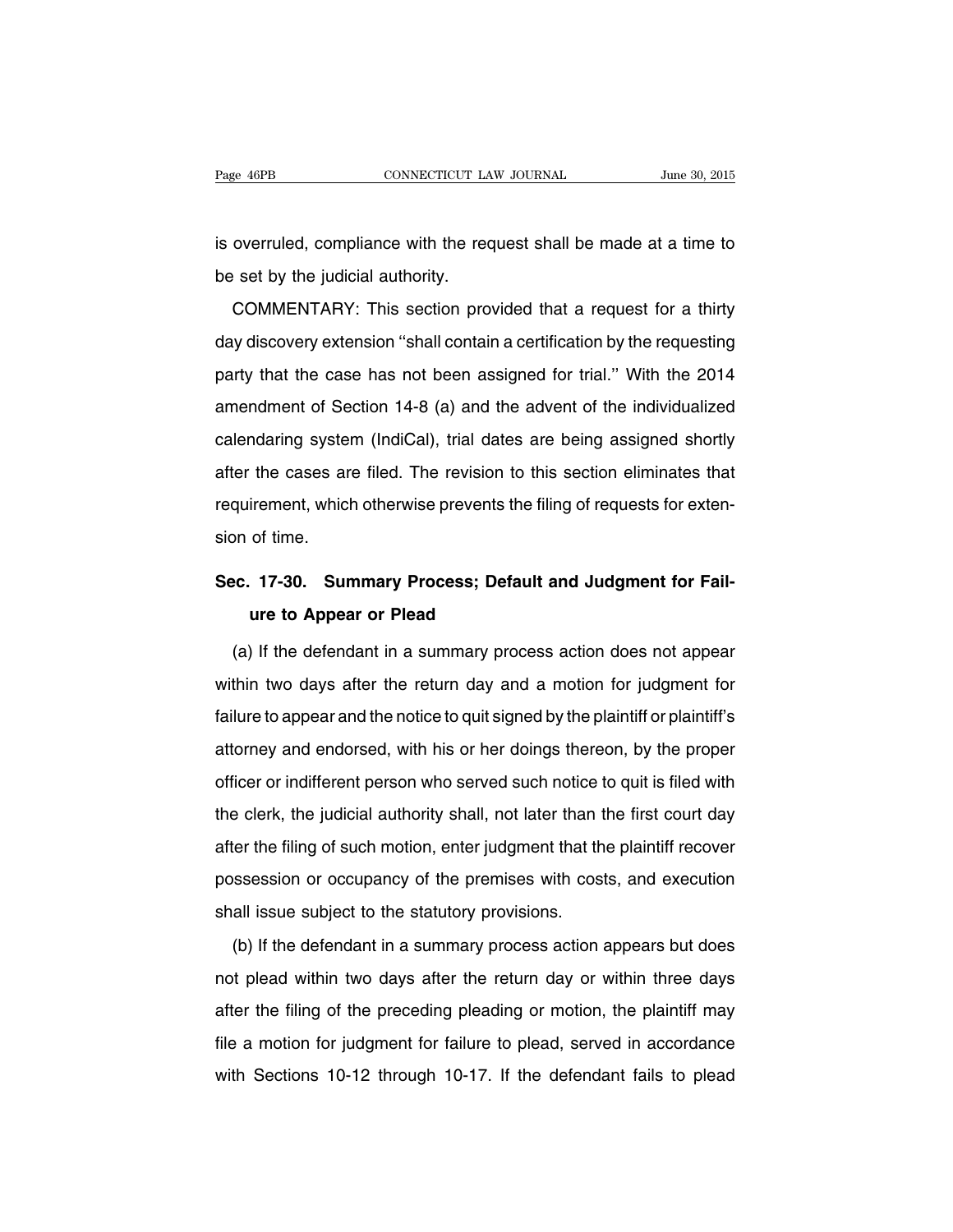within three days after receipt of such motion by the clerk, the judicial authority shall forthwith enter judgment that the plaintiff recover possession or occupancy with costs.

(c) In summary process actions, a motion for judgment by default that is sent to the court either electronically or is hand-delivered to the court shall be deemed to be filed on the third business day following such delivery unless the party filing the motion for judgment by default certifies that the motion has also been sent electronically or handdelivered on the same day to all opposing parties or their counsel.

COMMENTARY: When motions for judgment are sent electronically or hand-delivered to the court and then mailed to the opposing parties or their counsel, there is significant chance that by the time the motion is received by the opposing parties or their counsel judgment will have entered. The revision to this section is intended to avoid that situation.

#### **Sec. 17-32. Where Defendant is in Default for Failure to Plead**

(a) Where a defendant is in default for failure to plead pursuant to Section 10-8, the plaintiff may file a written motion for default which shall be acted on by the clerk not less than seven days from the filing of the motion, without placement on the short calendar.

(b) If a party who has been defaulted under this section files an answer before a judgment after default has been rendered by the judicial authority, **[**the clerk shall set aside the default.**]** the default shall automatically be set aside by operation of law unless **[**If**]** a claim for a hearing in damages or a motion for judgment has been filed. If a claim for a hearing in damages or a motion for judgment has been filed, the default may be set aside only by the judicial authority. A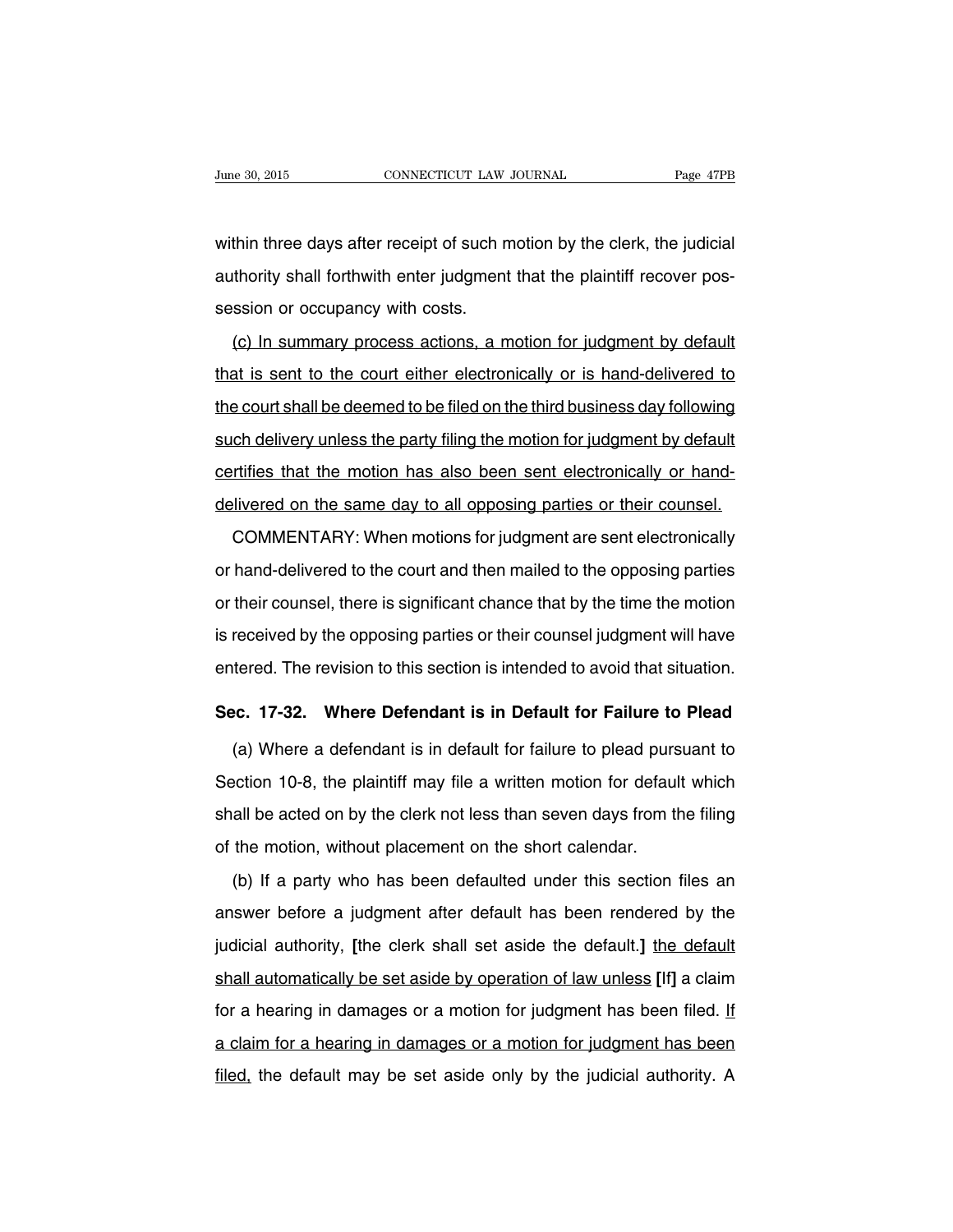claim for a hearing in damages or motion for judgment shall not be filed before the expiration of fifteen days from the date of notice of issuance of the default under this subsection.

COMMENTARY: The revision to this section is intended to incorporate the language of Section 17-20 on setting aside a default for failure to appear in order to make the setting aside of a default for failure to plead more efficient.

#### **Sec. 17-53. Summary Process Executions**

Whenever a summary process execution is requested because of a violation of a term in a judgment by stipulation or a judgment with a stay of execution beyond the statutory stay, a hearing shall be required. If the violation consists of nonpayment of a sum certain, an affidavit with service certified in accordance with Sections 10-12 through 10-17 shall be accepted in lieu of a hearing unless an objection to the execution is filed by the defendant prior to the issuance of the execution. The execution shall issue on the third business day after the filing of the affidavit.

An affidavit asserting nonpayment of a sum certain that is sent to the court either electronically or is hand-delivered to the court shall be deemed to be filed on the third business day following such delivery unless the party filing the affidavit certifies that the affidavit has also been sent electronically or hand-delivered on the same day to all opposing parties or their counsel.

COMMENTARY: When affidavits of noncompliance are sent electronically or hand-delivered to the court and then mailed to the opposing parties or their counsel, there is a significant chance that by the time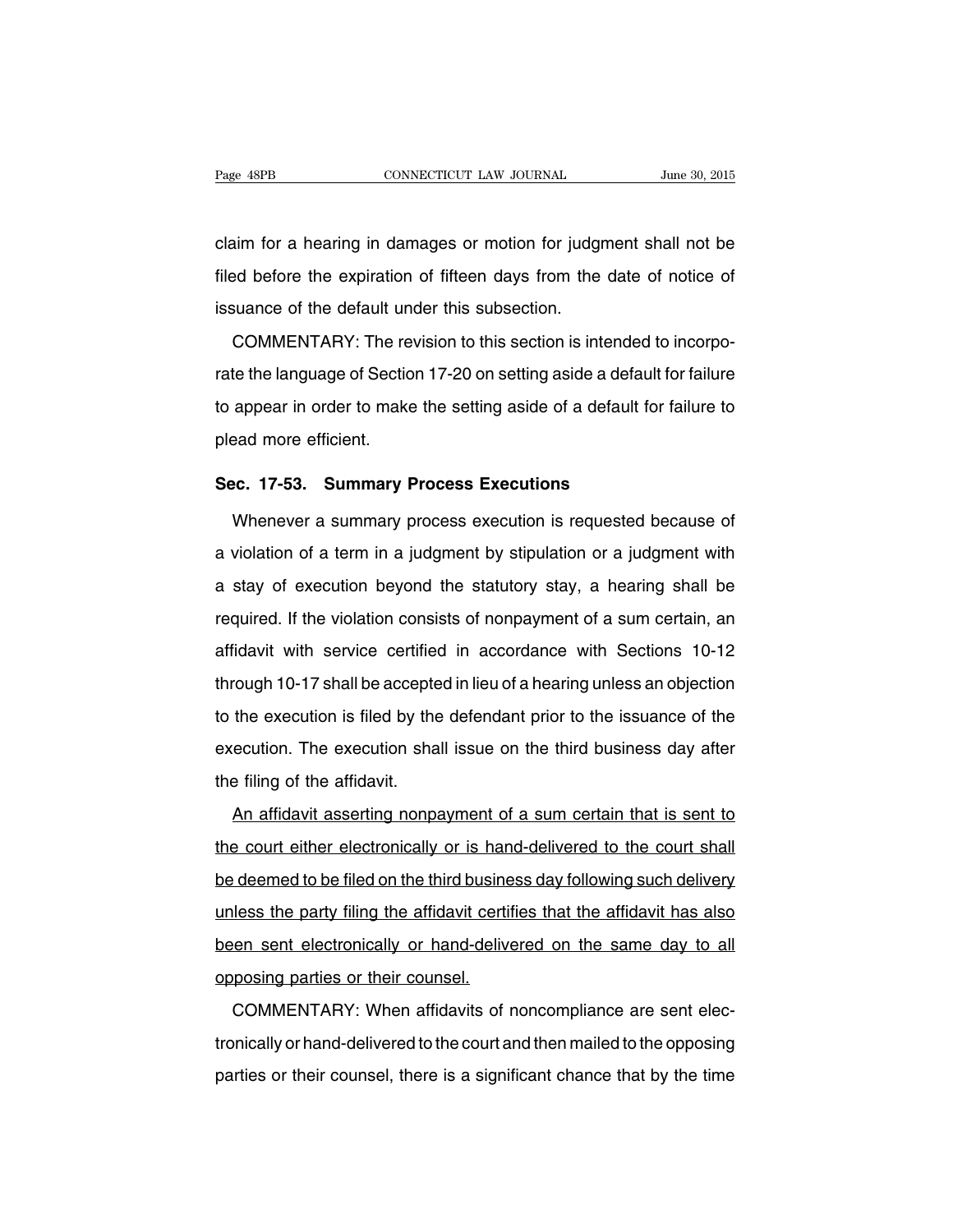the affidavit is received by the opposing parties or their counsel an execution will have issued. The revision to this section is intended to avoid that situation.

#### **Sec. 23-36. —The Expanded Record**

A party may **[**file with the court any portion of**]**, consistent with the rules of evidence, offer as an exhibit, or the habeas court may take judicial notice of, the transcript and any portion of the superior court, appellate court or supreme court record or clerk's file **[**as part of the record before the habeas court**]** from the petitioner's criminal matter which is the subject of the habeas proceeding.

COMMENTARY: The revisions to this section allow for the creation of an ''expanded record'' in the habeas court from materials from the underlying criminal case. This will reduce confusion as to what materials are before the court and what the parties are relying on. It will also reduce record keeping issues that are created when a trial is over and some of the criminal court records were delivered as part of the expanded record, but never marked as exhibits.

### **AMENDMENTS TO THE FAMILY RULES**

# **Sec. 25-1. Definitions Applicable to Proceedings on Family Matters**

The following shall be ''family matters'' within the scope of these rules: Any actions brought pursuant to General Statutes § 46b-1, including but not limited to dissolution of marriage or civil union, legal separation, dissolution of marriage or civil union after legal separation, annulment of marriage or civil union, alimony, support, custody, and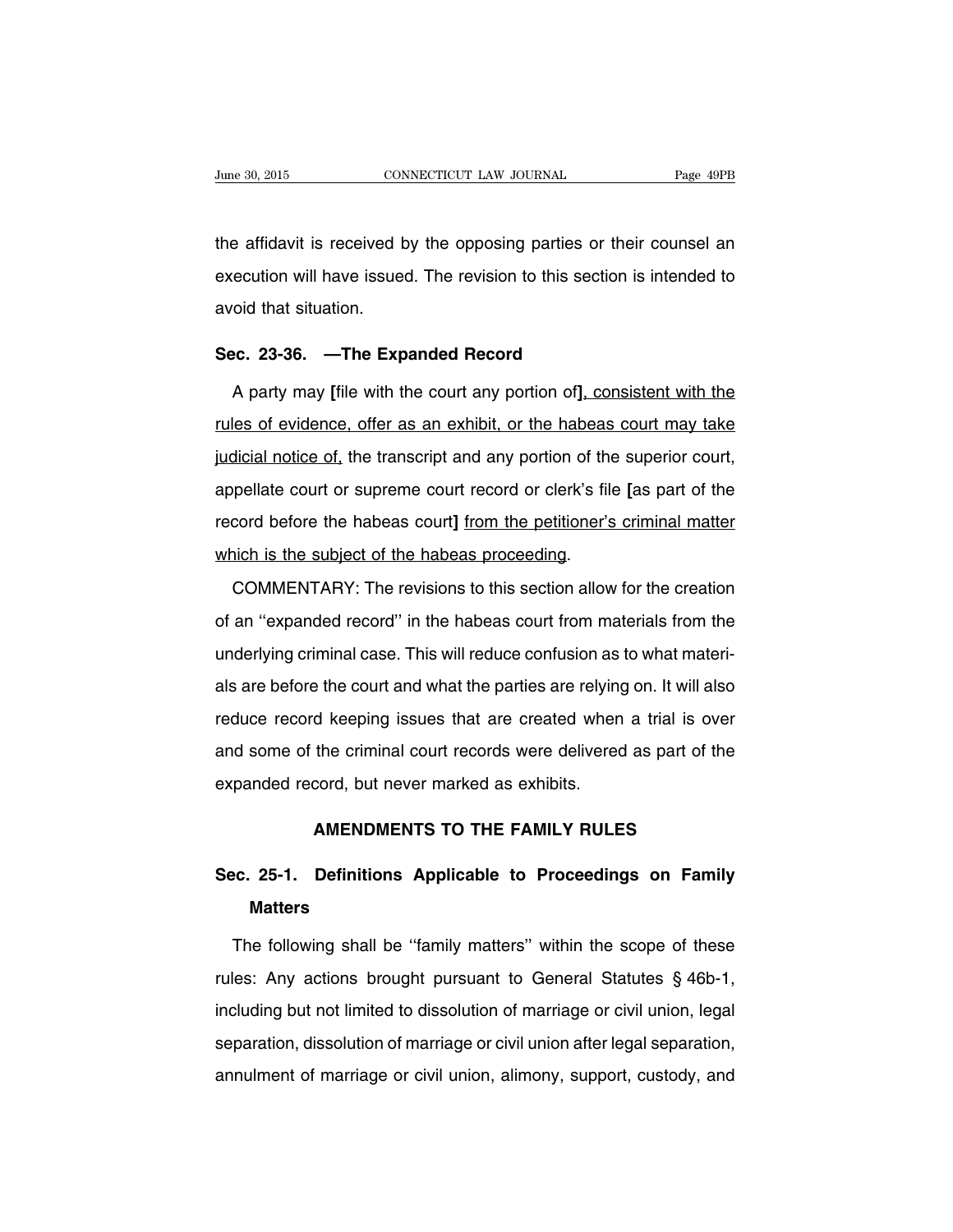change of name incident to dissolution of marriage or civil union, habeas corpus and other proceedings to determine the custody and visitation of children except those which are properly filed in the superior court as juvenile matters, the establishing of paternity, enforcement of foreign matrimonial or civil union judgments, actions related to prenuptial or pre-civil union and separation agreements and to matrimonial or civil union decrees of a foreign jurisdiction, actions brought pursuant to General Statutes § 46b-15, custody proceedings brought under the provisions of the Uniform Child Custody Jurisdiction and Enforcement Act and proceedings for enforcement of support brought under the provisions of the Uniform Interstate Family Support Act.

COMMENTARY: The Uniform Child Custody Jurisdiction Act was replaced by the Uniform Child Custody Jurisdiction and Enforcement Act. The revision to this section reflects that change.

#### **Sec. 25-24. Motions**

(a) Any appropriate party may move for alimony, child support, custody, visitation, appointment or removal of counsel for the minor child, appointment or removal of a guardian ad litem for the minor child, counsel fees, or for an order with respect to the maintenance of the family or for any other equitable relief.

(b) Each such motion shall state clearly, in the caption of the motion, whether it is a pendent lite or a postjudgment motion.

COMMENTARY: The revision to this section establishes by rule the procedure to follow in connection with seeking the removal of counsel for a minor child or a guardian ad litem for the minor child and is consistent with Section 4 of Public Act 14-3.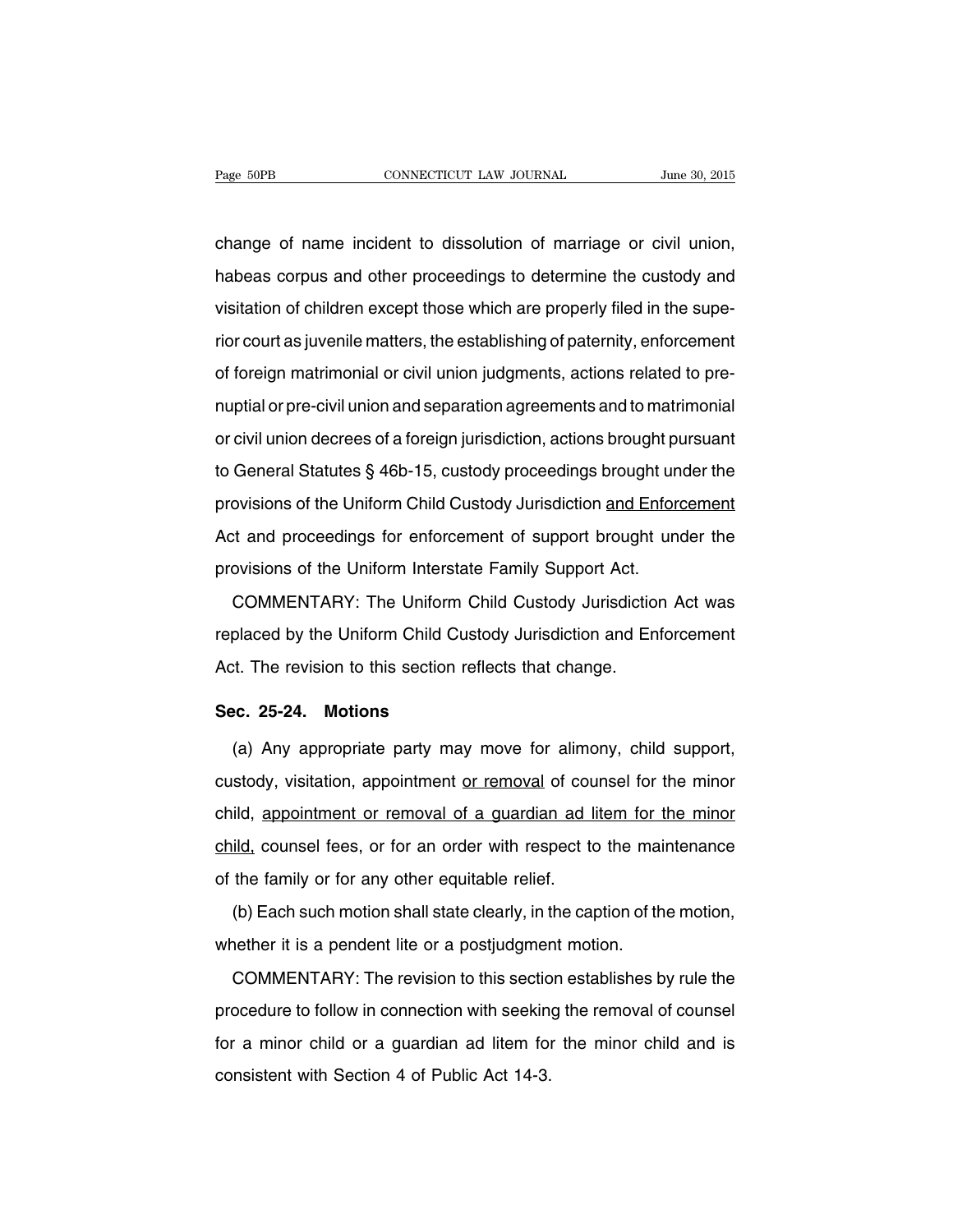#### **Sec. 25-49. Definitions**

For purposes of these rules the following definitions shall apply:

(1) ''Uncontested matter'' means a case in which both parties are appearing and no aspect of the matter is in dispute.

(2) **[**''Limited contested matter''**]** ''Financial Disputes'' means a case in which **[**the matters in dispute are limited to**]** monetary awards, real property or personal property are in dispute.

(3) **[**''Contested matter''**]** ''Parenting Disputes'' means a case in which child custody, visitation rights, also called parenting time or access, paternity or the grounds for the action are in dispute**[**, and matters of monetary awards or the disposition of real or personal property may be in dispute**]**.

A case may contain both financial and parenting disputes.

COMMENTARY: The revisions to the definitions are consistent with current practice and reflect the substance and status of each case. The revised last sentence makes it clear that parties may have a case with more than one type of status.

#### **Sec. 25-50. Case Management**

(a) The presiding judge or a designee shall determine by the case management date which track each case shall take and assign each case for disposition. That date shall be set on a schedule approved by the presiding judge.

(b) In all cases, unless the party or parties appear and the case proceeds to judgment under subsections (c) or (d) on the case management date, the party or parties shall file on or before the case management date: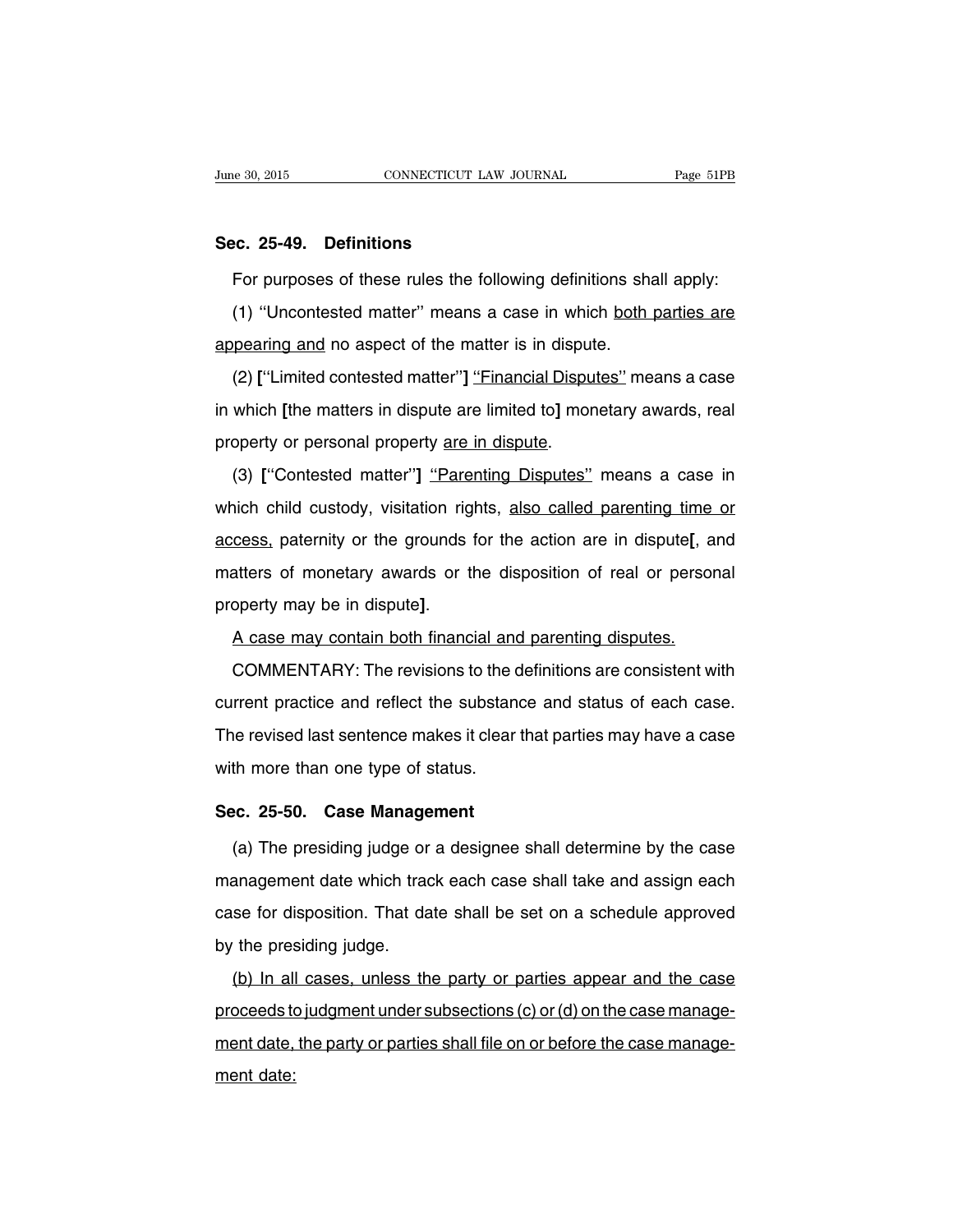(1) a case management agreement (JD-FM-163);

(2) sworn financial affidavits;

(3) a proposed parenting plan, if there are minor children.

If the parties or counsel have not filed these documents on or before the case management date, or in a case with parenting disputes where counsel or self-represented parties have not come to court on the case management date, the case may be dismissed or other sanctions may be imposed.

(c) If the defendant has not filed an appearance by the case management date, the plaintiff may appear and proceed to judgment on the case management date without further notice to the defendant, provided the plaintiff has complied with the provisions of Section 25-30. Otherwise, the plaintiff must file on or before the case management date, the documents listed in subsection (b) and the clerk shall assign the matter to a date certain for disposition.

**[**(b)**]**(d) If the matter is uncontested, the parties may appear and proceed to judgment on the case management date, provided the plaintiff has complied with the provisions of Section 25-30. Otherwise, the parties must file on or before the case management date, the documents listed in subsection (b) and **[**a form prescribed by the office of the chief court administrator has been filed,**]** the clerk shall assign the matter to a date certain for disposition.

**[**(c)**]**(e) **[**With the approval of the presiding judge, a case management conference may be conducted by the filing of a stipulated scheduling order when only financial issues are outstanding. If there is a dispute with respect to financial issues,**]** In cases where there are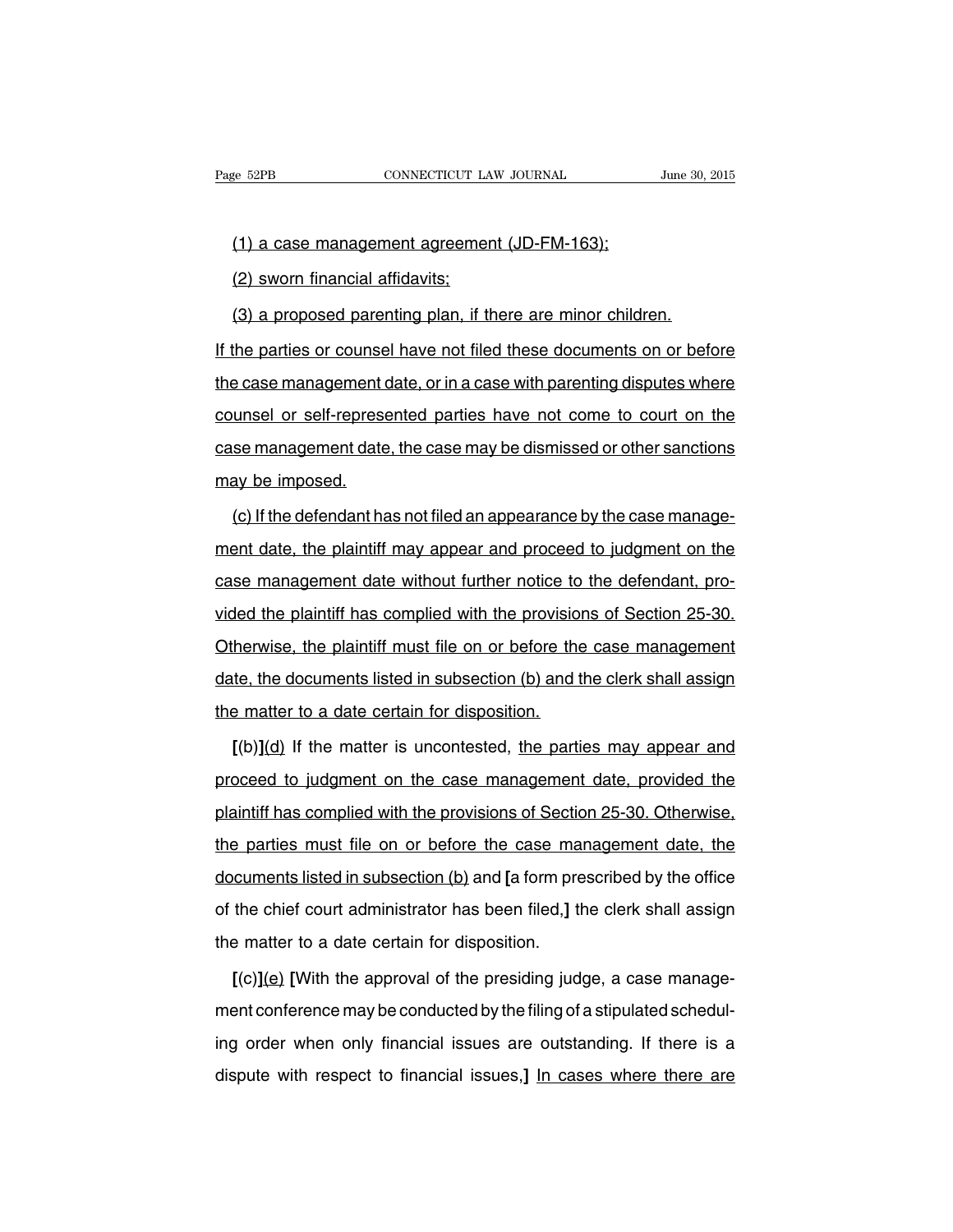financial disputes, the parties do not have to come to court on the case management date, but must file on or before the case management date the documents listed in subsection (b). Thereafter, the matter may be directed to any alternative dispute resolution mechanism, private or court-annexed, **[**or thereafter have assigned a date certain for**]** including, but not limited to family special masters and **[**further**]** judicial pretrial. **[**Thereafter, the matter may be assigned for trial for a date certain if not resolved.**]** If not resolved, the matter will be assigned a date certain for trial.

**[**(d)**]**(f) In cases where there are parenting disputes **[**custody or visitation issues are outstanding**]**, the parties and counsel must appear for a case management conference on the case management date. If parenting disputes **[**custody or visitation issues**]** require judicial intervention, the appointment of counsel or a guardian ad litem for the minor child, or case study or evaluation by family services or by a private provider of services, a target date shall be assigned for completion of such study and the final conjoint thereon and thereafter a date certain shall be assigned for disposition.

**[**(e)**]**(g) With respect to subsections **[**(c)**]** (e) and **[**(d)**]** (f), if a trial is required, such order may include a date certain for a trial management conference between counsel or self-represented parties for the purpose of premarking exhibits and complying with other orders of the judicial authority to expedite the trial process.

COMMENTARY: The revisions to this section are intended to give direction to the litigants. The revisions also clarify that the parties may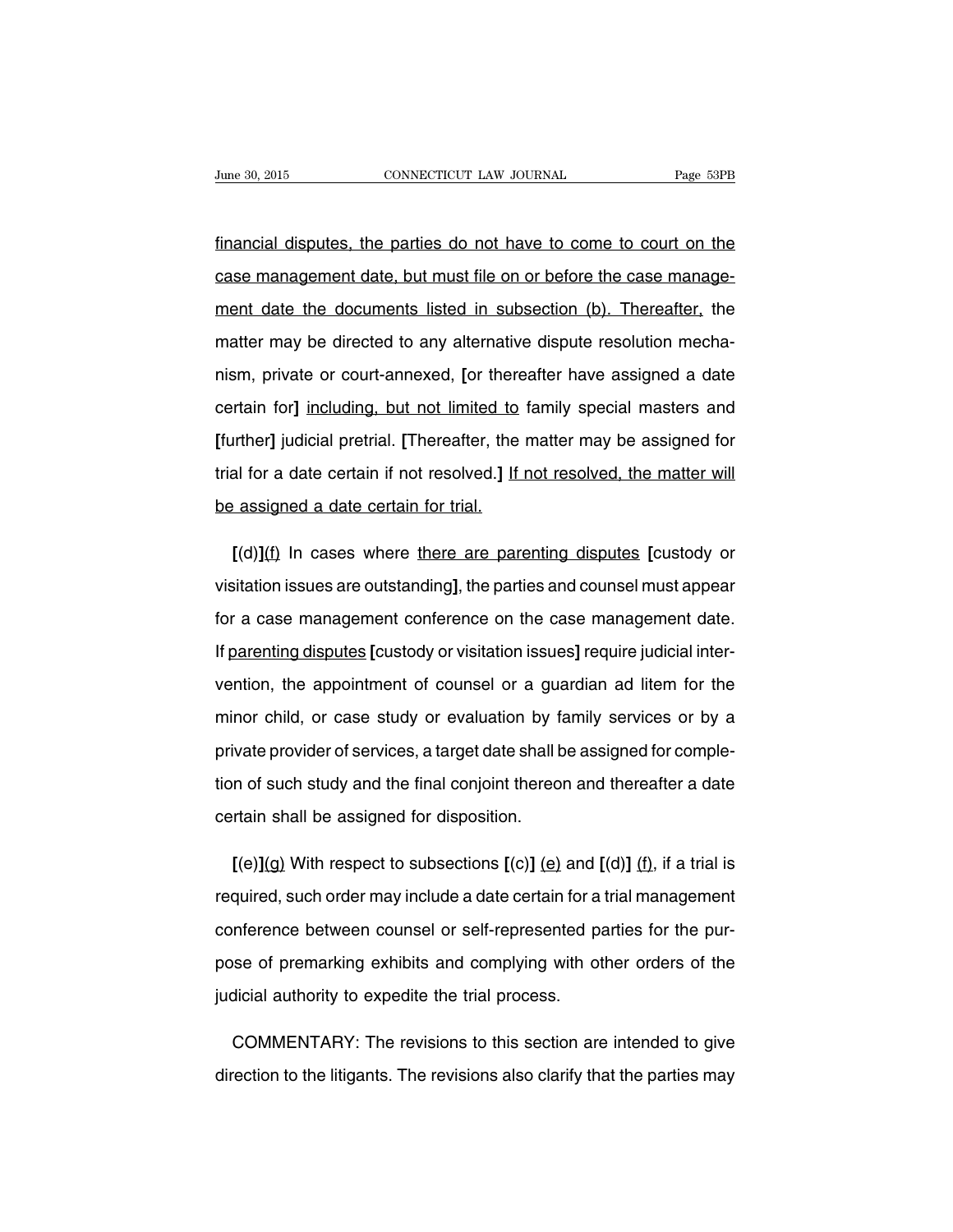proceed to judgment on the case management date if the defendant has failed to appear by the case management date.

# **Sec. 25-51. When Motion for Default for Failure to Appear Does Not Apply**

(a) **[**Any case claiming a dissolution of marriage or civil union, legal separation, or annulment in which the defendant has failed to file an appearance may be assigned a date certain for disposition as an uncontested matter pursuant to Section 25-50.**]** If, in any case involving a dissolution of marriage or civil union, legal separation, or annulment, the defendant has not filed an appearance by the **[**date assigned for disposition**]** case management date, the plaintiff **[**case**]** may proceed to judgment on the case management date without further notice to such defendant. Section 17-20 concerning motions for default shall not apply to such cases.

(b) If the defendant files an appearance by the **[**date assigned for disposition**]** case management date, the presiding judge or a designee shall determine which track the case shall take pursuant to Section 25-50.

COMMENTARY: The revisions to this section clarify that a plaintiff may proceed to judgment on the case management date if the defendant has failed to appear.

#### **Sec. 25-57. Affidavit concerning Children**

Before the judicial authority renders any order in any matter pending before it involving the custody, visitation or support of a minor child or children, an affidavit shall be filed with the judicial authority averring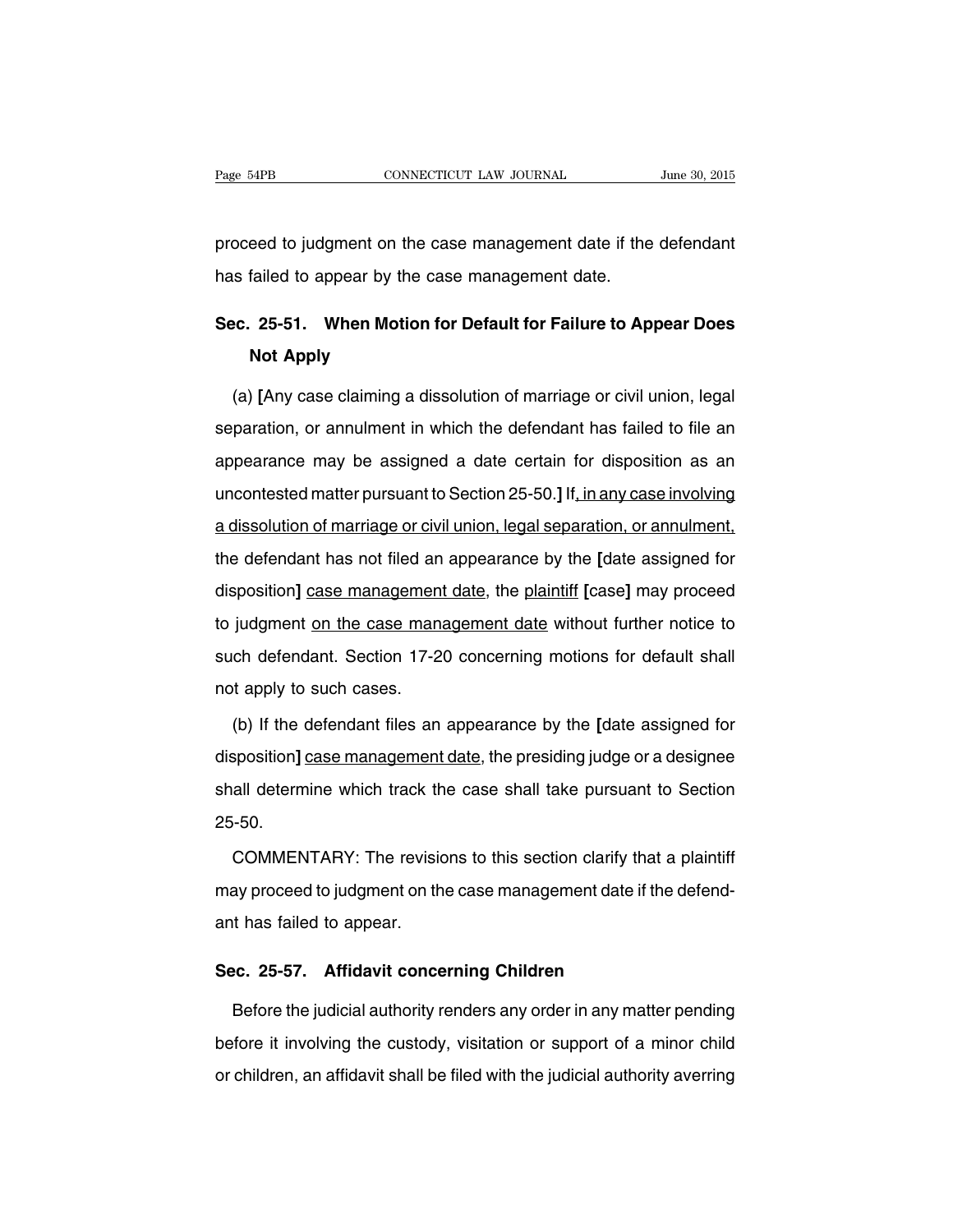(1) whether **[**the wife**]** any of the parties is believed to be pregnant; (2) the name and date of birth of any minor child born since the date of the filing of the complaint or the application; (3) information which meets the requirements of the Uniform Child Custody Jurisdiction and Enforcement Act, General Statutes § 46b-115 et seq.; (4) that there is no other proceeding in which either party has participated as a party, witness, or otherwise concerning custody of the child in any state; and (5) that no person not a party has physical custody or claims custody or visitation rights with respect to the child. This section shall not apply to modifications of existing support orders or in situations involving allegations of contempt of support orders.

COMMENTARY: The revision to this section recognizes that the existing terminology is obsolete in some relationships.

# **Sec. 25-59A. Sealing Files or Limiting Disclosure of Documents in Family Matters**

(a) Except as otherwise provided by law, there shall be a presumption that documents filed with the court shall be available to the public.

(b) Except as provided in this section and except as otherwise provided by law, including Section 13-5, the judicial authority shall not order that any files, affidavits, documents, or other materials on file with the court or filed in connection with a court proceeding be sealed or their disclosure limited.

(c) Upon written motion of any party, or upon its own motion, the judicial authority may order that files, affidavits, documents, or other materials on file or lodged with the court or in connection with a court proceeding be sealed or their disclosure limited only if the judicial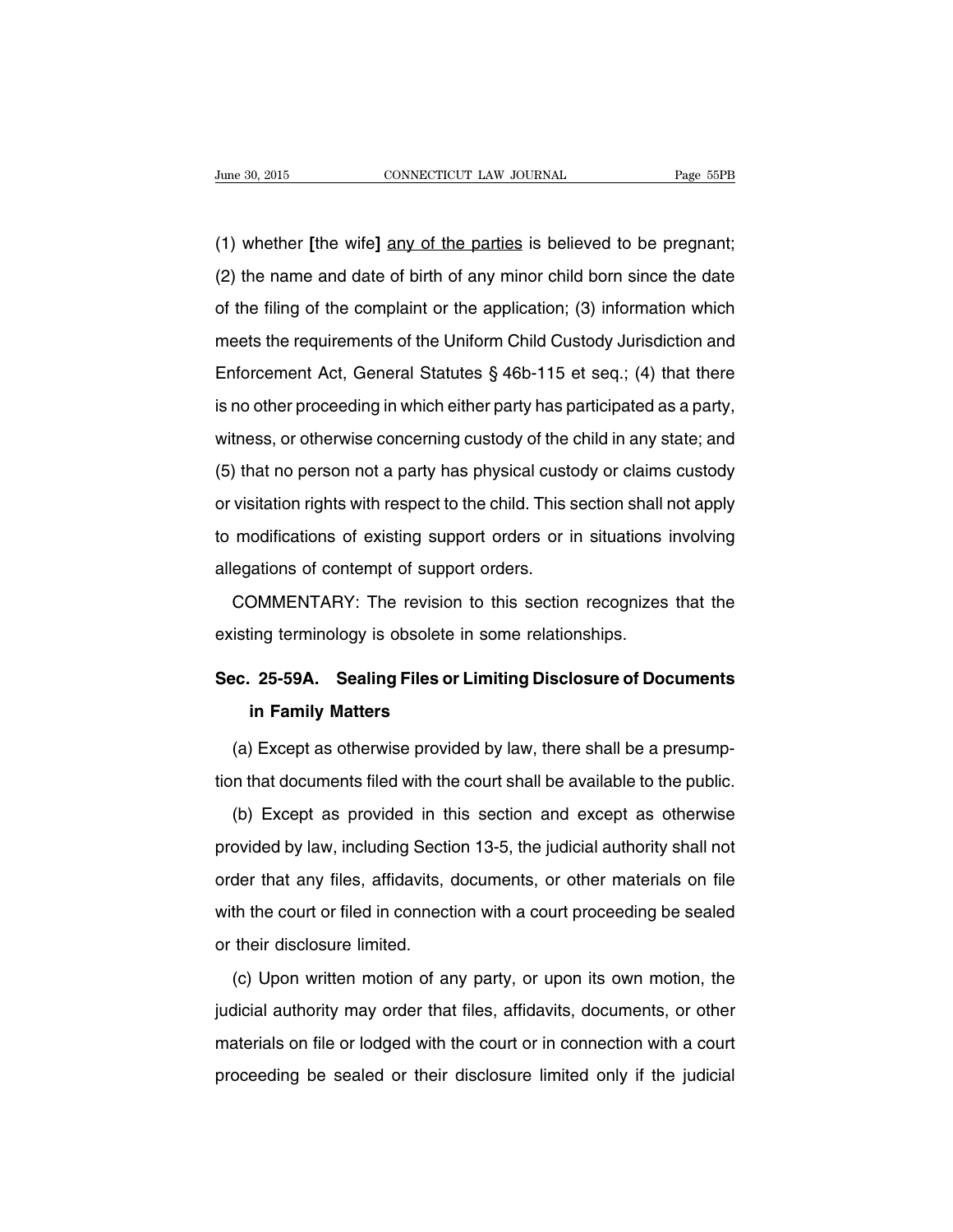authority concludes that such order is necessary to preserve an interest which is determined to override the public's interest in viewing such materials. The judicial authority shall first consider reasonable alternatives to any such order and any such order shall be no broader than necessary to protect such overriding interest. An agreement of the parties to seal or limit the disclosure of documents on file with the court or filed in connection with a court proceeding shall not constitute a sufficient basis for the issuance of such an order.

(d) In connection with any order issued pursuant to subsection (c) of this section, the judicial authority shall articulate the overriding interest being protected and shall specify its findings underlying such order and the duration of such order. If any findings would reveal information entitled to remain confidential, those findings may be set forth in a sealed portion of the record. The time, date, scope and duration of any such order shall be set forth in a writing signed by the judicial authority which upon issuance the court clerk shall immediately enter in the court file. The judicial authority shall order that a transcript of its decision be included in the file or prepare a memorandum setting forth the reasons for its order.

(e) Except as otherwise ordered by the judicial authority, a motion to seal or limit the disclosure of affidavits, documents, or other materials on file or lodged with the court or filed in connection with a court proceeding shall be calendared so that notice to the public is given of the time and place of the hearing on the motion and to afford the public an opportunity to be heard on the motion under consideration. The procedures set forth in Sections 7-4B and 7-4C shall be followed in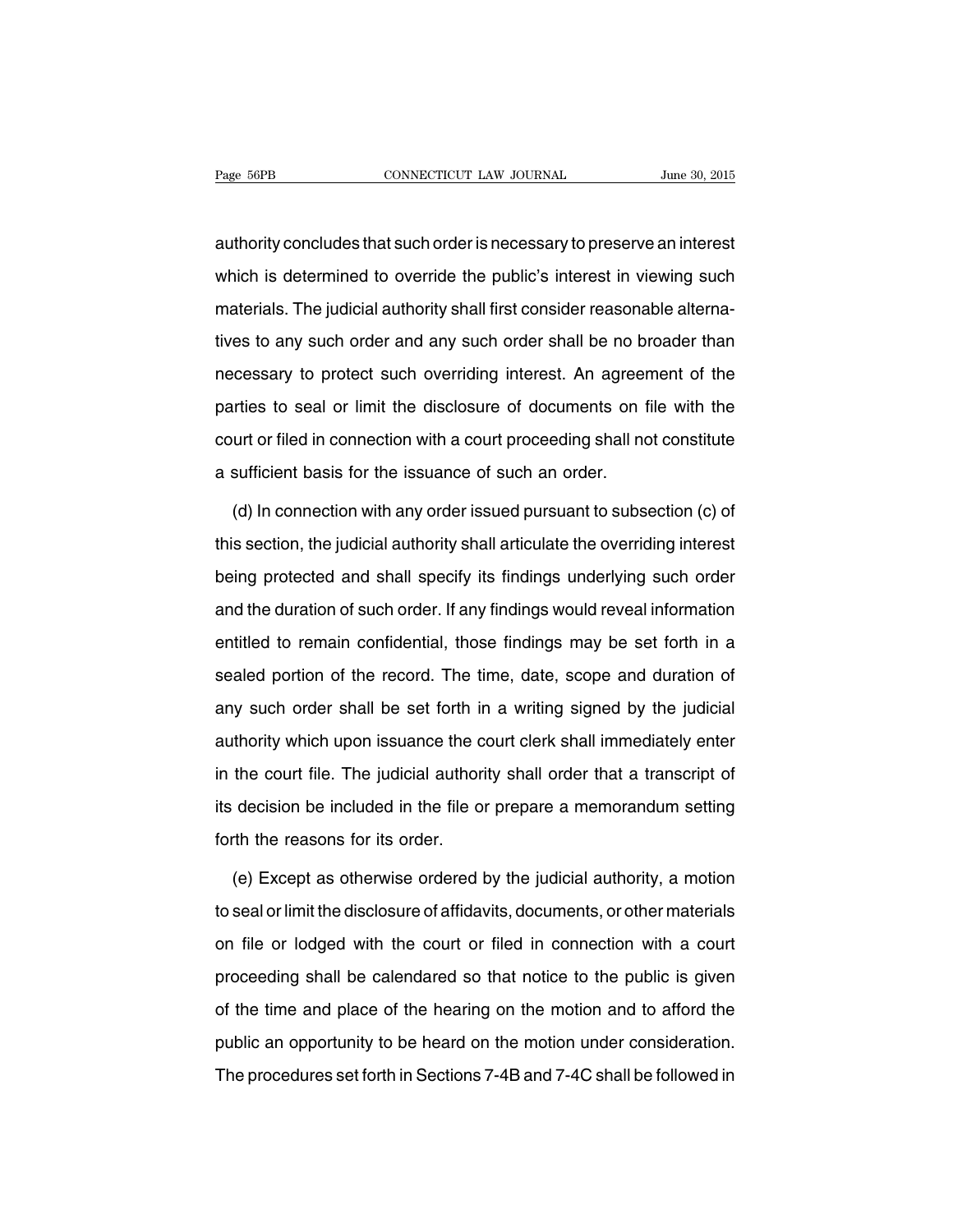connection with a motion to file affidavits, documents or other materials under seal or to limit their disclosure.

(f) (1) A motion to seal the contents of an entire court file shall be placed on the short calendar to be held not less than fifteen days following the filing of the motion, unless the judicial authority otherwise directs, so that notice to the public is given of the time and place of the hearing on the motion and to afford the public an opportunity to be heard on the motion under consideration. The procedures set forth in Sections 7-4B and 7-4C shall be followed in connection with such motion.

(2) The judicial authority may issue an order sealing the contents of an entire court file only upon a finding that there is not available a more narrowly tailored method of protecting the overriding interest, such as redaction or sealing a portion of the file. The judicial authority shall state in its decision or order each of the more narrowly tailored methods that was considered and the reason each such method was unavailable or inadequate.

(g) The provisions of this section shall not apply to settlement conferences or negotiations or to documents submitted to the court in connection with such conferences or negotiations. The provisions of this section shall apply to settlement agreements which have been filed with the court or have been incorporated into a judgment of the court.

(h)Sworn statements of current income, expenses, assets and liabilities filed with the court pursuant to Sections 25-30 and 25a-15 shall be under seal and be disclosable only to the judicial authority, to court personnel, to the parties to the action and their attorneys, and to any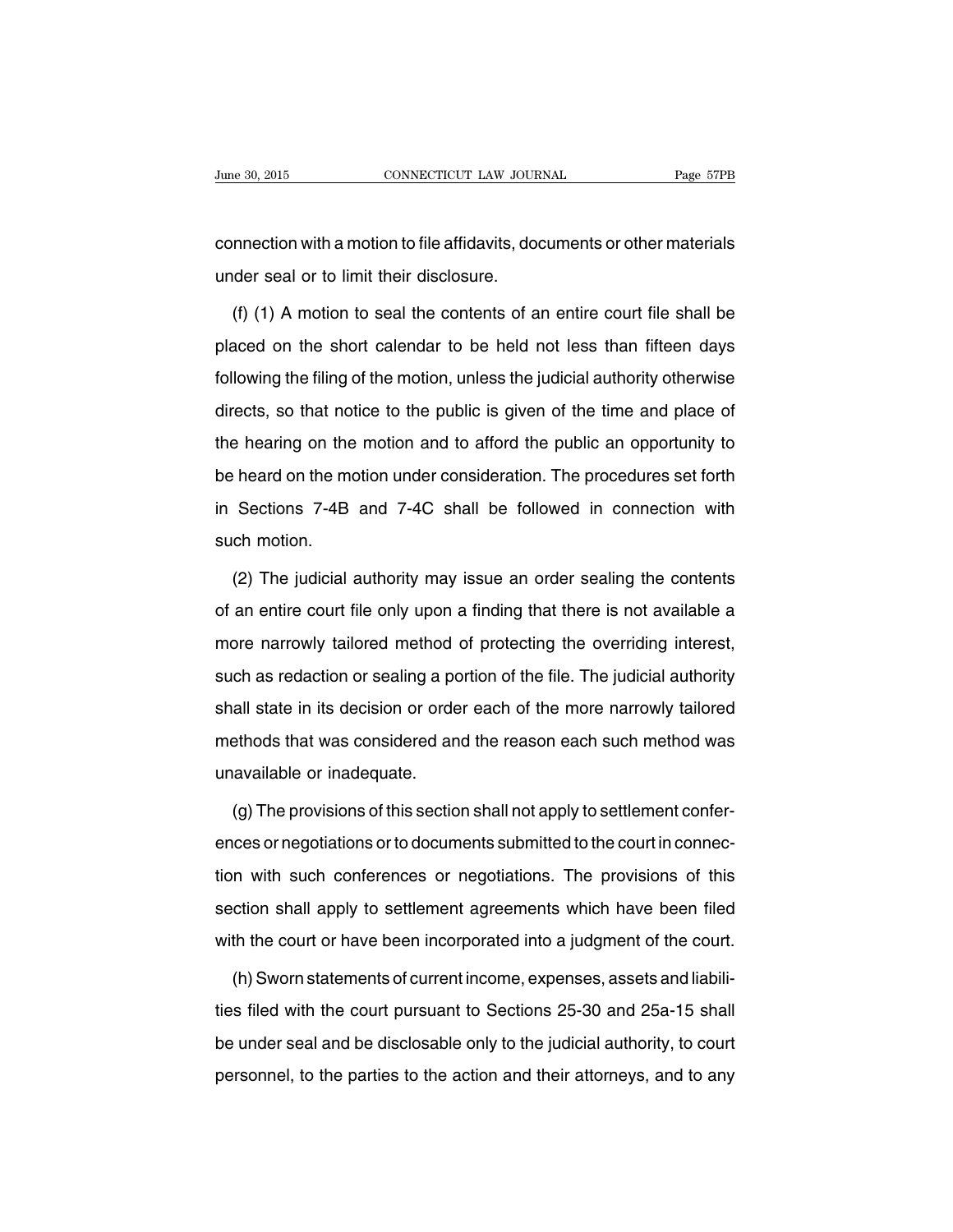guardians ad litem and attorneys appointed for any minor children involved in the matter, except as otherwise ordered by the judicial authority. **[**When such sworn statements are filed, the clerk shall place them in a sealed envelope clearly identified with the words ''Financial Affidavit.'' All such sworn statements that are filed in a case may be placed in the same sealed envelope.**]** Any person may file a motion to unseal these documents. When such motion is filed, the provisions of paragraphs (a) through (e) of this section shall apply and the party who filed the documents shall have the burden of proving that they should remain sealed. The judicial authority shall order that the automatic sealing pursuant to this paragraph shall terminate with respect to all such sworn statements then on file with the court when any hearing is held at which financial issues are in dispute. This shall not preclude a party from filing a motion to seal or limit disclosure of such sworn statements pursuant to this section.

(i) Any Income Withholding for Support form (JD-FM-1) filed with the Superior Court Clerk's Office, after being signed by the clerk, shall be returned to the filer for service on the payer of income. A copy of the signed form shall be retained for the court file and shall be under seal. Any such copy shall be disclosable only to the judicial authority, to court personnel, to the parties to the action and their attorneys, and to any individual or entity under cooperative agreement with the IV-D agency requesting disclosure of such form in the administration of the child support program. Any person may file a motion to unseal this document. A copy of the signed form with all social security num-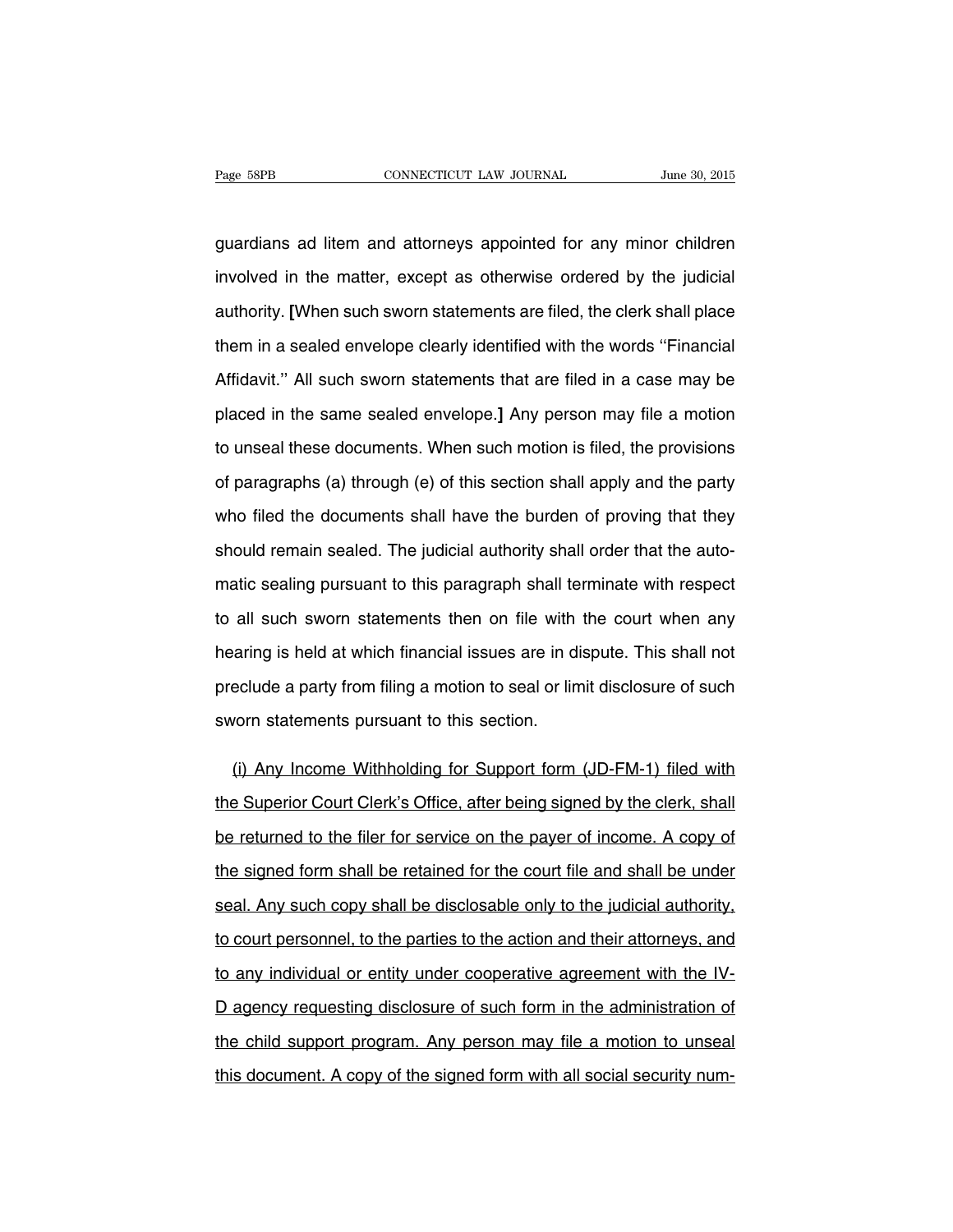# bers and dates of birth redacted by the clerk shall be retained in the court file and be available for public inspection.

**[**(i)**]**(j) When placed on a short calendar, motions filed under this rule shall be listed in a separate section titled ''Motions to Seal or Close'' and shall also be listed with the time, date and place of the hearing on the Judicial Branch website. A notice of such motion being placed on the short calendar shall, upon issuance of the short calendar, be posted on a bulletin board adjacent to the clerk's office and accessible to the public.

COMMENTARY: The language that has been deleted in subsection (h) was applicable to a paper file. There are, as of December 15, 2014, paperless family files for which sealing financial affidavits in an envelope is not applicable. A comparable electronic process ''seals'' those affidavits in accordance with the other provisions of this section.

New subsection (i) concerns the Income Withholding for Support form (JD-FM-1) which is a federally mandated form. The social security number and dates of birth are required fields, and there is currently no law that protects this information from disclosure. Family files are now electronic and may be viewed from any courthouse public access computer in the state, allowing for greater access to these documents without the need to go to a clerk's office. Therefore, the most secure way of protecting the social security number and other personal identifying information on this form is to seal the copy of the form that is retained in the court file. A provision has been included to allow any person to move to unseal the document. A redacted copy of the signed form will be retained in the court file for public inspection.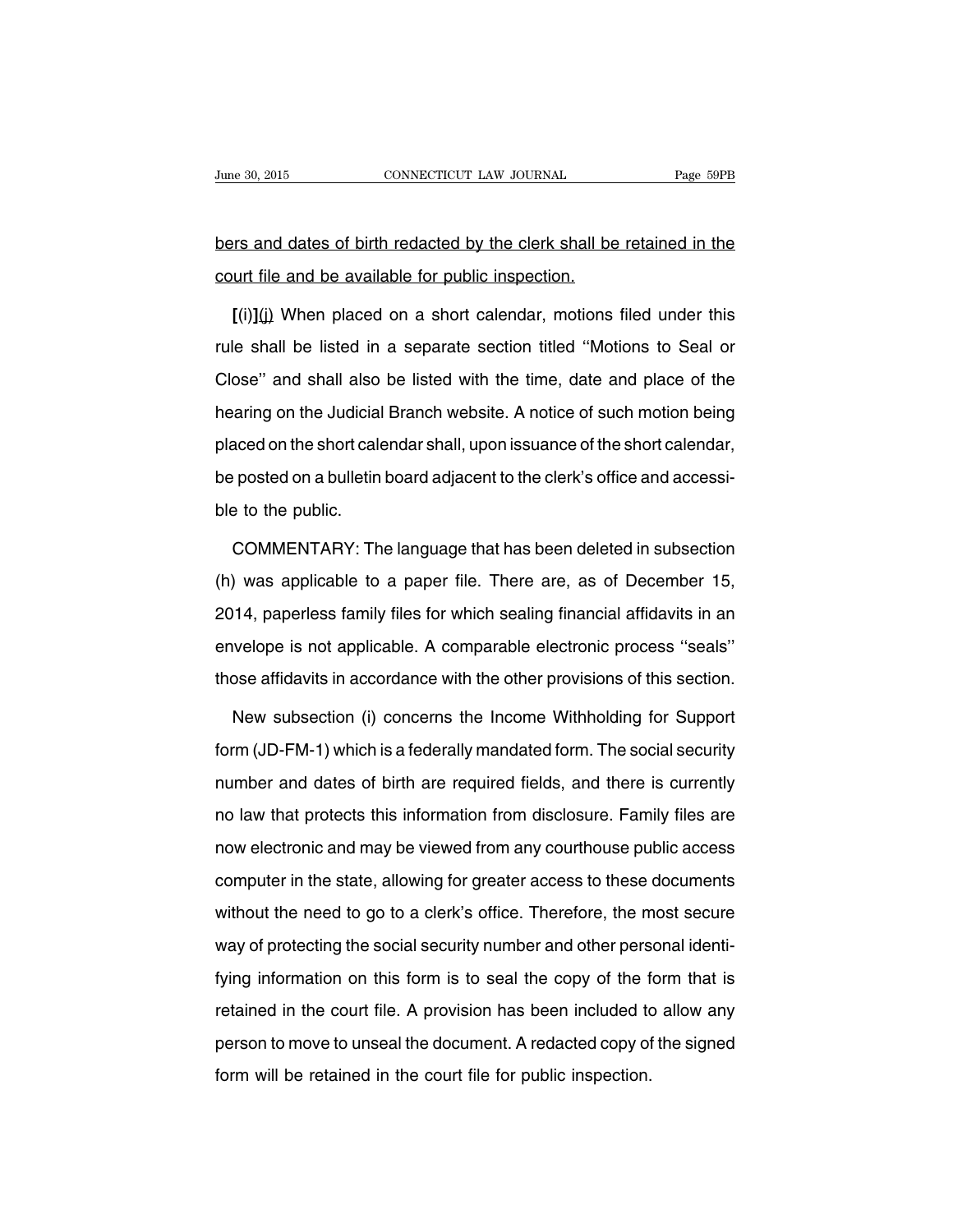#### **AMENDMENTS TO THE JUVENILE RULES**

### **(NEW) Sec. 26-3. Case Initiation; Electronic Filing**

Proceedings in juvenile matters may be initiated and papers filed, signed or verified by electronic means in the manner prescribed in Section 4-4.

COMMENTARY: This new rule provides for electronic filing for juvenile matters proceedings and is consistent with General Statutes § 51- 193c and existing Practice Book rules.

### **AMENDMENTS TO THE CRIMINAL RULES**

#### **Sec. 40-11. Disclosure by the Prosecuting Authority**

(a) Upon written request by a defendant filed in accordance with Section 41-5 and without requiring any order of the judicial authority, the prosecuting authority, subject to Section 40-40 et seq., shall promptly, but no later than forty-five days from the filing of the request, unless such time is extended by the judicial authority for good cause shown, disclose in writing the existence of, provide photocopies of, and allow the defendant in accordance with Section 40-7, to inspect, copy, photograph and have reasonable tests made on any of the following items:

(1) **[**Exculpatory information or materials;

(2)**]** Any books, tangible objects, papers, photographs, or documents within the possession, custody or control of any governmental agency, which the prosecuting authority intends to offer in evidence in chief at trial or which are material to the preparation of the defense or which were obtained from or purportedly belong to the defendant;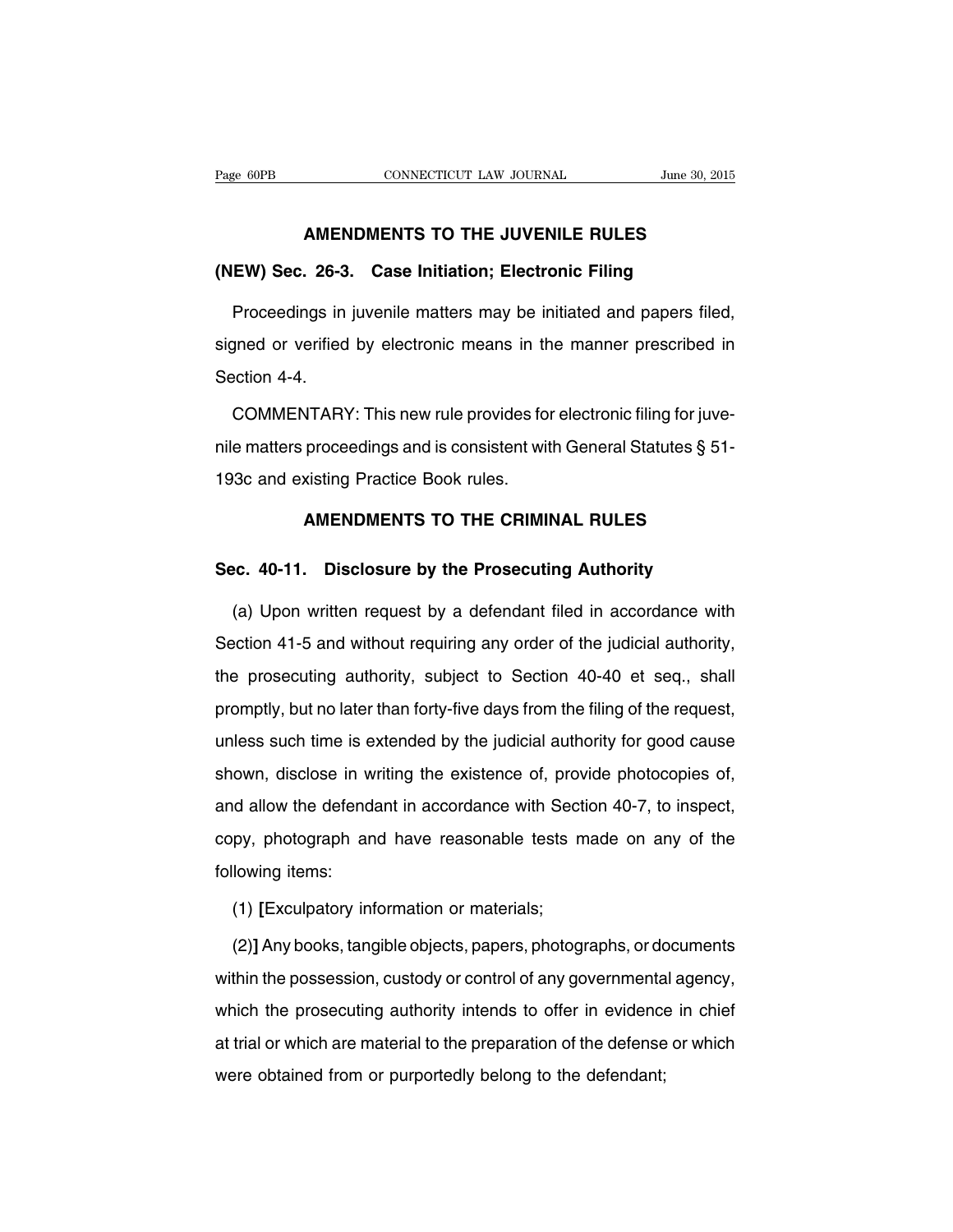**[**(3)**]**(2) Copies of the defendant's prior criminal record, if any, which are within the possession, custody, or control of the prosecuting authority, the existence of which is known, or by the exercise of due diligence may become known, to the prosecuting authority;

**[**(4)**]**(3) Any reports or statements of experts made in connection with the offense charged including results of physical and mental examinations and of scientific tests, experiments or comparisons which are material to the preparation of the defense or are intended for use by the prosecuting authority as evidence in chief at the trial;

**[**(5)**]**(4) Any warrant executed for the arrest of the defendant for the offense charged, and any search and seizure warrants issued in connection with the investigation of the offense charged;

**[**(6)**]**(5) (i) Any written, recorded or oral statements made by the defendant or a codefendant, before or after arrest to any law enforcement officer or to a person acting under the direction of or in cooperation with a law enforcement officer concerning the offense charged; or

(ii) Any relevant statements of coconspirators which the prosecuting authority intends to offer in evidence at any trial or hearing.

(b) In addition to the foregoing, the **[**defendant shall be entitled to disclosure of**]** prosecuting authority shall disclose to the defendant in accordance with any applicable constitutional and statutory provisions any exculpatory information or materials that the prosecuting authority may have whether or not a request has been made therefor **[**in accordance with any applicable constitutional and statutory provisions**]**.

COMMENTARY: The revisions to this section conform the section to the statutory and constitutional requirement that prosecutors dis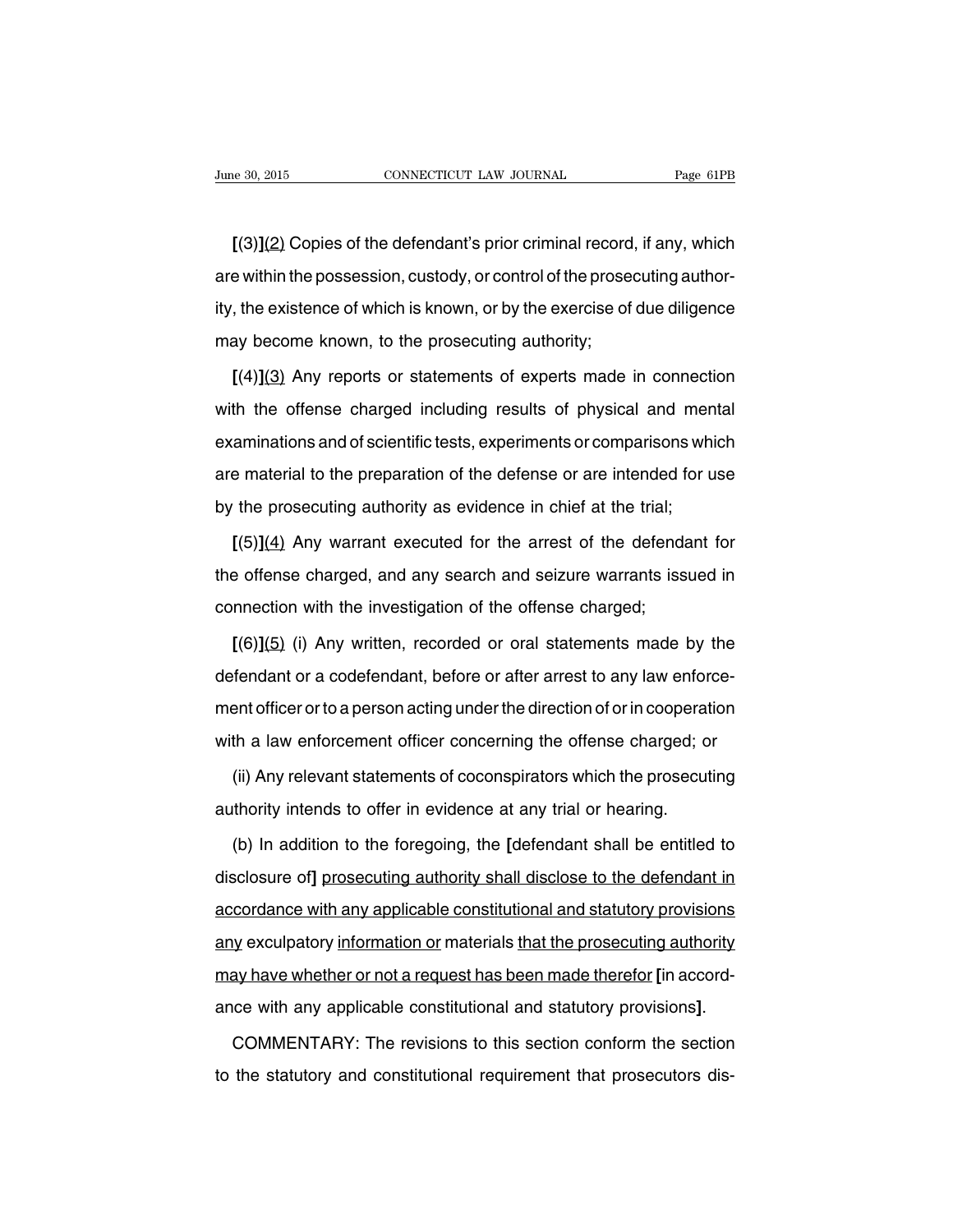close any exculpatory information and material to defendants whether or not a request has been made for such information or material.

# **Sec. 40-13. Names of Witnesses; Prior Record of Witnesses; Statements of Witnesses**

(a) Upon written request by a defendant filed in accordance with Section 41-5 and without requiring any order of the judicial authority, the prosecuting authority, subject to Section 40-40 et seq., shall promptly, but no later than forty-five days from the filing of the request, unless such time is extended by the judicial authority for good cause shown, disclose to the defendant the names and, subject to the provisions of subsections (f) and (g) of this section, the addresses of all witnesses that the prosecuting authority intends to call in his or her case-in-chief. **[**and**]** The prosecuting authority shall additionally make a reasonable affirmative effort to obtain a record of the witness' felony convictions and pending misdemeanor and felony charges, and shall disclose any such convictions and pending charges to the defendant **[**any record of felony convictions of the witnesses known to the prosecuting authority and any record of felony or misdemeanor charges pending against the witnesses known to the prosecuting authority**]**.

(b) Upon written request by the prosecuting authority, filed in accordance with Section 41-5 and without requiring any order of the judicial authority, the defendant, subject to Section 40-40 et seq., shall promptly, but no later than forty-five days from the filing of the request, unless such time is extended by the judicial authority for good cause shown, disclose to the prosecuting authority the names and, subject to the provisions of subsection (g) of this section, the addresses of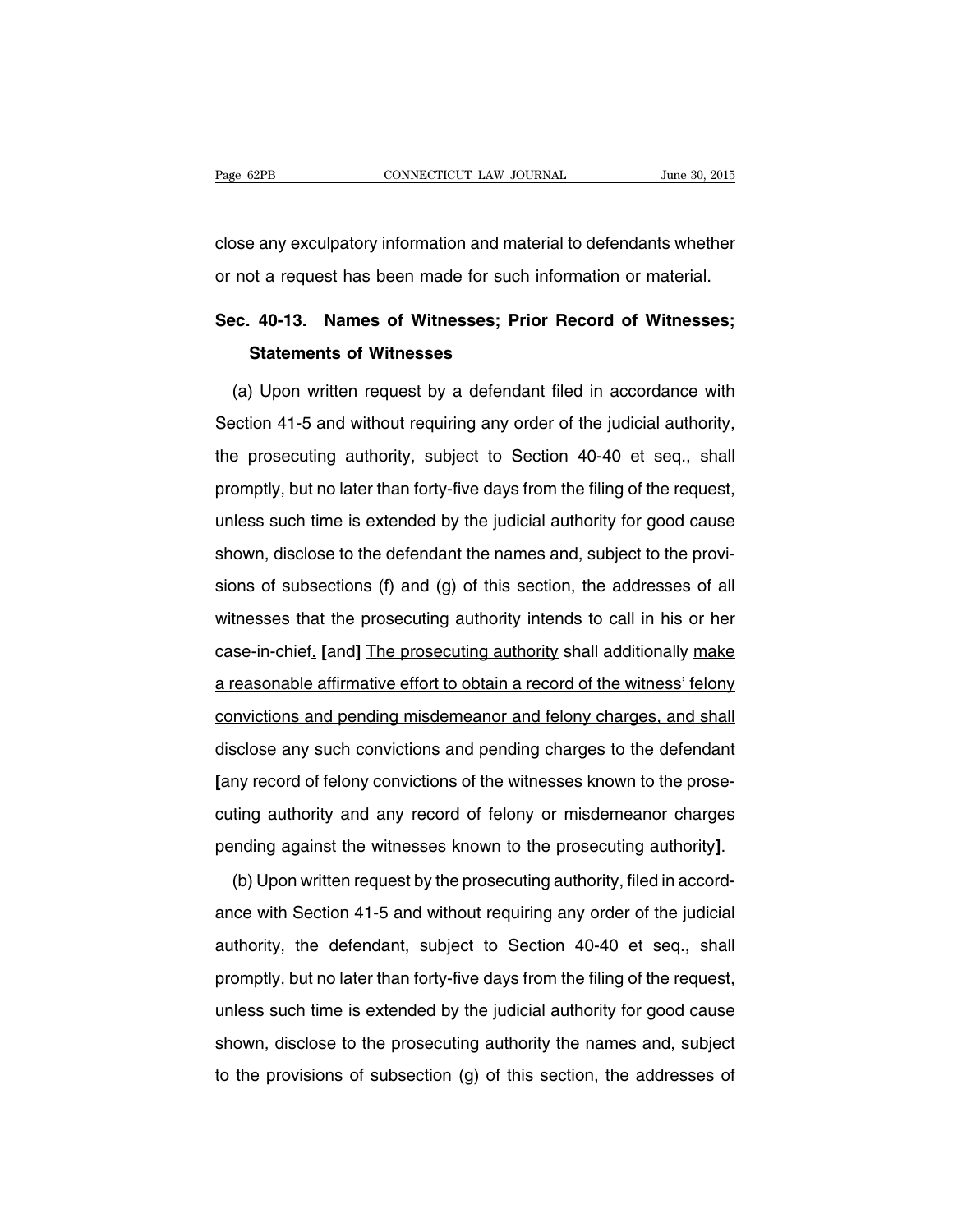all witnesses whom the defendant intends to call in the defendant's case-in-chief and shall additionally disclose to the prosecuting authority any statements of the witnesses other than the defendant in the possession of the defendant or his or her agents, which statements relate to the subject matter about which each witness will testify.

(c) No witness shall be precluded from testifying for any party because his or her name or statement or criminal history was not disclosed pursuant to this rule if the party calling such witness did not in good faith intend to call the witness at the time that he or she provided the material required by this rule. In the interests of justice the judicial authority may in its discretion permit any undisclosed individual to testify.

(d) The provisions of this section shall apply to any additional testimony presented by any party as rebuttal evidence pursuant to Section 42-35 (3) and the statements and criminal histories of such witnesses shall be provided to the opposing party before the commencement of any such rebuttal testimony.

(e) The fact that a witness' name or statement is provided under this section shall not be a ground for comment upon a failure to call a witness.

(f) Notwithstanding any provision of this section, the personal residence address of a police officer or correction officer shall not be required to be disclosed except pursuant to an order of the judicial authority after a hearing and a showing that good cause exists for the disclosure of the information.